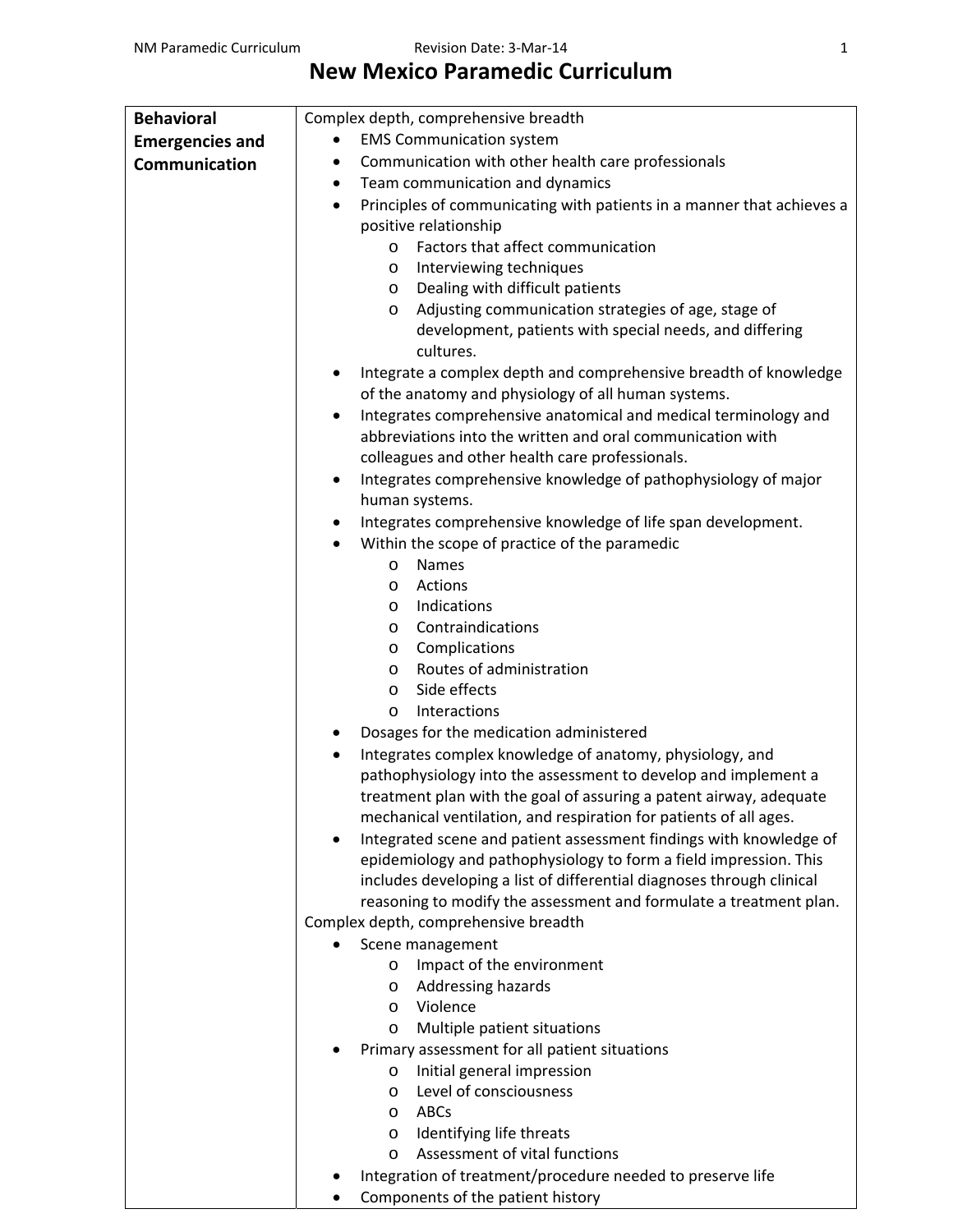| NM Paramedic Curriculum | Revision Date: 3-Mar-14                                                                                                                            | 2 |
|-------------------------|----------------------------------------------------------------------------------------------------------------------------------------------------|---|
|                         | Interviewing techniques<br>٠                                                                                                                       |   |
|                         | How to integrate therapeutic communication techniques and adapt<br>٠<br>the line of inquiry based on findings and presentation                     |   |
|                         |                                                                                                                                                    |   |
|                         | Techniques of physical examination for all major                                                                                                   |   |
|                         | Body systems<br>$\circ$                                                                                                                            |   |
|                         | Anatomical regions<br>$\circ$                                                                                                                      |   |
|                         | Fundamental depth, foundational breadth                                                                                                            |   |
|                         | Within the scope of practice of paramedic                                                                                                          |   |
|                         | Obtaining and using information from patient monitoring<br>$\circ$<br>devices including (but not limited to):                                      |   |
|                         | Continuous ECG monitoring<br>٠                                                                                                                     |   |
|                         | 12 lead ECG interpretation<br>٠                                                                                                                    |   |
|                         | Carbon dioxide monitoring<br>٠                                                                                                                     |   |
|                         | Basic blood chemistry<br>п                                                                                                                         |   |
|                         | Complex depth, comprehensive breadth                                                                                                               |   |
|                         | How and when to perform a reassessment for all patient situations<br>٠                                                                             |   |
|                         | Integrates assessment findings with principles of epidemiology and<br>$\bullet$<br>pathophysiology to formulate a field impression and implement a |   |
|                         | comprehensive treatment/disposition plan for a patient with a                                                                                      |   |
|                         | medical complaint.                                                                                                                                 |   |
|                         | Pathophysiology, assessment, and management of medical                                                                                             |   |
|                         | complaints to include                                                                                                                              |   |
|                         | Transport mode<br>$\circ$                                                                                                                          |   |
|                         | Destination decisions<br>$\circ$                                                                                                                   |   |
|                         | Anatomy, physiology, epidemiology, pathophysiology, psychosocial                                                                                   |   |
|                         | impact, presentations, prognosis, and management of                                                                                                |   |
|                         | o Patterns of violence/abuse/neglect                                                                                                               |   |
|                         | Anatomy, physiology, epidemiology, pathophysiology, psychosocial<br>impact, presentations, prognosis, and management of the following              |   |
|                         | toxidromes and poisonings:                                                                                                                         |   |
|                         | Cholinergics<br>$\circ$                                                                                                                            |   |
|                         | Anticholinergics<br>O                                                                                                                              |   |
|                         | Sympathomimetics<br>O                                                                                                                              |   |
|                         | Opiates<br>O                                                                                                                                       |   |
|                         | Alcohol intoxication and withdrawal<br>$\circ$                                                                                                     |   |
|                         | Over the-counter and prescription medications<br>O                                                                                                 |   |
|                         | Carbon monoxide<br>$\circ$                                                                                                                         |   |
|                         | Illegal drugs<br>$\circ$                                                                                                                           |   |
|                         | Herbal preparations<br>$\circ$                                                                                                                     |   |
| Cardiovascular          | Complex depth, comprehensive breadth                                                                                                               |   |
|                         | Integrates a complex depth and comprehensive breadth of                                                                                            |   |
| <b>Theory</b>           | knowledge of the anatomy and physiology of all human systems                                                                                       |   |
|                         | Integrates comprehensive anatomical medical terminology and<br>$\bullet$                                                                           |   |
|                         | abbreviations into the written and oral communication with                                                                                         |   |
|                         | colleagues and other health care professionals.                                                                                                    |   |
|                         |                                                                                                                                                    |   |
|                         | Integrates comprehensive knowledge of pathophysiology of major                                                                                     |   |
|                         | systems.                                                                                                                                           |   |
|                         | Complex depth, comprehensive breadth                                                                                                               |   |
|                         | Within the scope of practice of the paramedic                                                                                                      |   |
|                         | <b>Names</b><br>O                                                                                                                                  |   |
|                         | Actions<br>O                                                                                                                                       |   |
|                         | Indications<br>$\circ$                                                                                                                             |   |
|                         | Contraindications<br>$\circ$                                                                                                                       |   |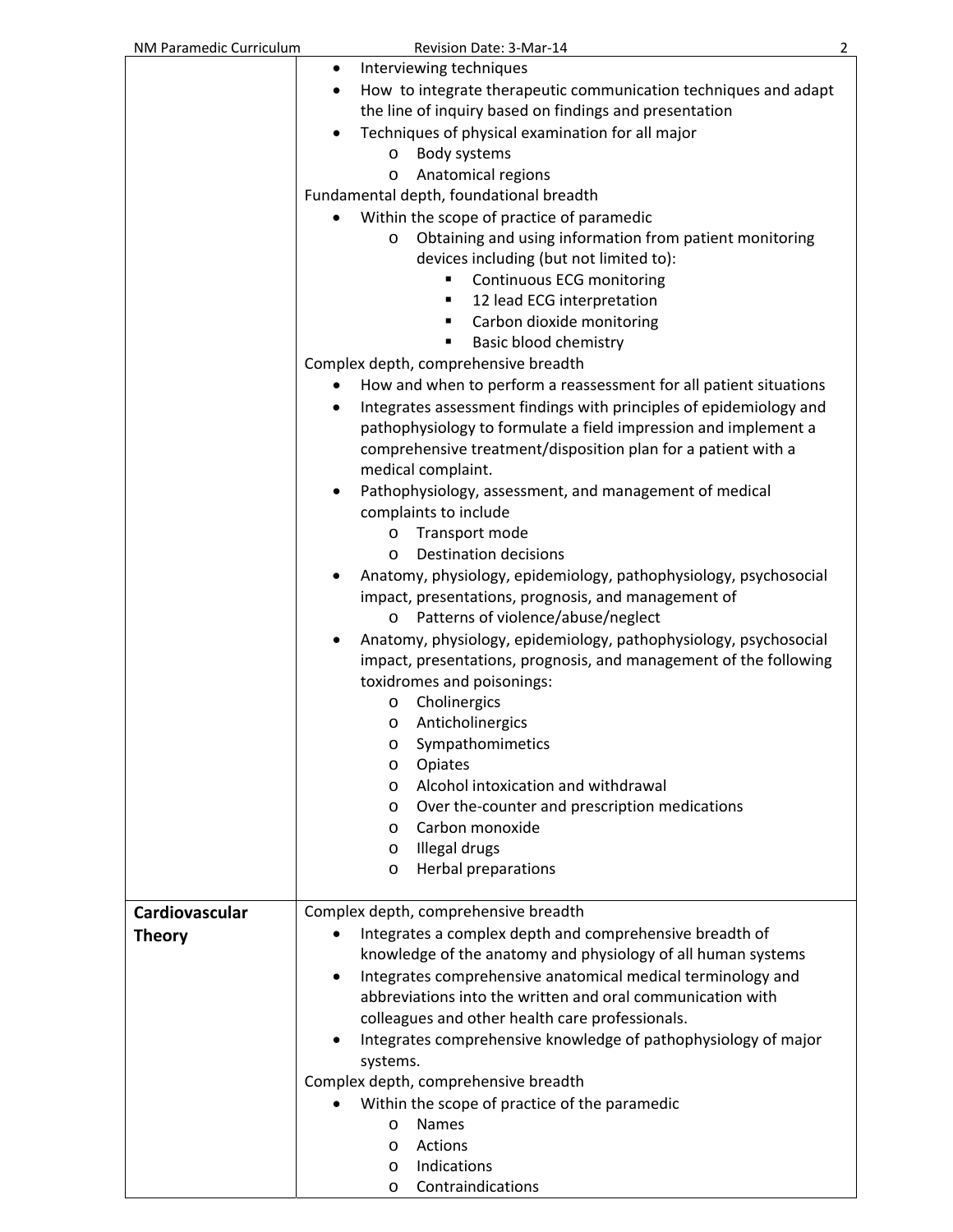| NM Paramedic Curriculum | Revision Date: 3-Mar-14                                                | 3 |
|-------------------------|------------------------------------------------------------------------|---|
|                         | Complications<br>$\circ$                                               |   |
|                         | Routes of administration<br>$\circ$                                    |   |
|                         | Side effects<br>$\circ$                                                |   |
|                         | Interactions<br>$\circ$                                                |   |
|                         | Dosages for the medication administered<br>$\circ$                     |   |
|                         | Integrates complex knowledge of anatomy, physiology, and               |   |
|                         | pathophysiology into the assessment to develop and implement a         |   |
|                         | treatment plan with the goal of assuring a patent airway adequate      |   |
|                         | mechanical ventilation, and respiration for patients of all ages.      |   |
|                         | Complex depth, comprehensive breadth                                   |   |
|                         | Primary assessment for all patients situations                         |   |
|                         | Initial general impression<br>$\circ$                                  |   |
|                         | Level of consciousness<br>$\circ$                                      |   |
|                         | ABCs<br>$\circ$                                                        |   |
|                         | Identifying life threats<br>$\circ$                                    |   |
|                         | Assessment of vital functions<br>$\circ$                               |   |
|                         | Integration of treatment/procedures needed to preserve life            |   |
|                         | Complex depth, comprehensive breadth                                   |   |
|                         |                                                                        |   |
|                         | Components of the patient history<br>٠                                 |   |
|                         | Interviewing techniques<br>٠                                           |   |
|                         | How to integrate therapeutic communication techniques and adapt        |   |
|                         | the line of inquiry based on findings and presentation.                |   |
|                         | Techniques of physical examination for all major                       |   |
|                         | Body systems<br>$\circ$                                                |   |
|                         | Anatomical regions<br>O                                                |   |
|                         | Fundamental depth, foundational breadth                                |   |
|                         | Within the scope of practice of the paramedic                          |   |
|                         | Obtaining and using information from patient monitoring<br>O           |   |
|                         | devices including (but not limited to):                                |   |
|                         | Continuous ECG monitoring                                              |   |
|                         | 12 lead ECG interpretation<br>٠                                        |   |
|                         | Carbon dioxide monitoring<br>٠                                         |   |
|                         | Basic blood chemistry                                                  |   |
|                         | Complex depth, comprehensive breadth                                   |   |
|                         | How and when to perform a reassessment for all patient situations<br>٠ |   |
|                         | Integrate assessment findings with principles of epidemiology and      |   |
|                         | pathophysiology to formulate a field impression and implement a        |   |
|                         | comprehensive treatment/disposition plan for a patient with a          |   |
|                         | medical complaint.                                                     |   |
|                         | Pathophysiology, assessment, and management of medical<br>٠            |   |
|                         | complaints to include                                                  |   |
|                         | Transport mode<br>$\circ$                                              |   |
|                         | <b>Destination decisions</b><br>$\circ$                                |   |
|                         | Anatomy, physiology, epidemiology, pathophysiology, psychosocial       |   |
|                         | impact, presentations, prognosis, and management of                    |   |
|                         | Acute coronary syndrome<br>O                                           |   |
|                         | Angina pectoris                                                        |   |
|                         | Myocardial infarction<br>٠                                             |   |
|                         | <b>Heart failure</b><br>O                                              |   |
|                         | Non-traumatic cardiac tamponade<br>O                                   |   |
|                         | Hypertensive emergencies<br>$\circ$                                    |   |
|                         | Cardiogenic shock<br>$\circ$                                           |   |
|                         | Vascular disorders<br>$\circ$                                          |   |
|                         | Abdominal aortic aneurysm                                              |   |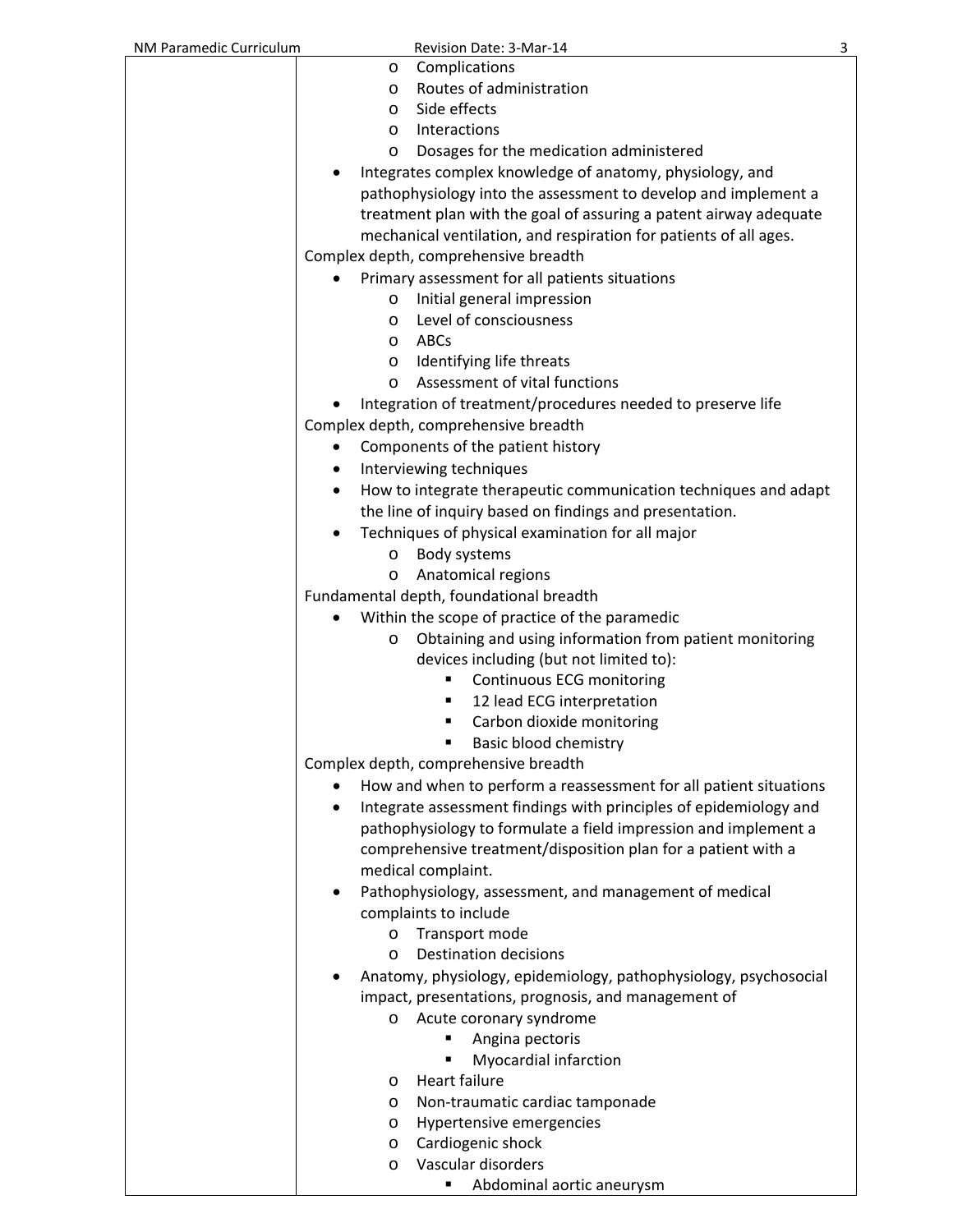| NM Paramedic Curriculum | Revision Date: 3-Mar-14<br>4                                                    |
|-------------------------|---------------------------------------------------------------------------------|
|                         | Arterial occlusion                                                              |
|                         | Venous thrombosis<br>٠                                                          |
|                         | Aortic aneurysm/dissection<br>$\circ$                                           |
|                         | Thromboembolism<br>$\circ$                                                      |
|                         | Cardiac rhythm disturbances<br>O                                                |
|                         | Fundamental depth, foundation breadth                                           |
|                         | Infectious diseases of the heart                                                |
|                         | Endocarditis<br>$\circ$                                                         |
|                         | Pericarditis<br>$\circ$                                                         |
|                         | Congenital abnormalities                                                        |
|                         | Complex depth, comprehensive breadth                                            |
|                         |                                                                                 |
|                         | Pathophysiology, assessment, and management of                                  |
|                         | Traumatic aortic disruption<br>$\circ$                                          |
|                         | Pulmonary contusion<br>O                                                        |
|                         | Blunt cardiac injury<br>O                                                       |
|                         | Hemothorax<br>$\circ$                                                           |
|                         | Pneumothorax<br>$\circ$                                                         |
|                         | Open<br>٠                                                                       |
|                         | Simple<br>п                                                                     |
|                         | Tension                                                                         |
|                         | Cardiac tamponade<br>O                                                          |
|                         | <b>Rib fractures</b><br>$\circ$                                                 |
|                         | Flail chest<br>$\circ$                                                          |
|                         | Commotio cordis<br>O                                                            |
|                         | Tracheobronchial disruption<br>O                                                |
|                         | Diaphragmatic rupture<br>O                                                      |
|                         | Traumatic asphyxia<br>O                                                         |
|                         |                                                                                 |
| <b>Endocrine and</b>    | Complex depth, comprehensive breadth                                            |
| GI/GU Theory            | Integrates a complex depth and comprehensive breadth of                         |
|                         | knowledge of the anatomy and physiology of all human systems.                   |
|                         | Integrates comprehensive anatomic and medical terminology and<br>$\bullet$      |
|                         | abbreviations into the written and oral communication with                      |
|                         | colleagues and other health care professionals.                                 |
|                         | Integrates comprehensive knowledge of pathophysiology of major                  |
|                         | human systems.                                                                  |
|                         | Within the scope of practice of the paramedic                                   |
|                         | Names<br>O                                                                      |
|                         | Actions<br>$\circ$                                                              |
|                         | Indications<br>$\circ$                                                          |
|                         | Contraindications<br>$\circ$                                                    |
|                         | Complications<br>$\circ$                                                        |
|                         | Routes of administration<br>$\circ$                                             |
|                         | Side effects<br>O                                                               |
|                         | Interactions<br>O                                                               |
|                         | Dosages for the medication administered                                         |
|                         |                                                                                 |
|                         | Integrates complex knowledge of anatomy, physiology, and                        |
|                         | pathophysiology into the assessment to develop and implement a                  |
|                         | treatment plan with the goal of assuring a patent airway, adequate              |
|                         | mechanical ventilation, and respiration for patients of all ages.               |
|                         | Integrate scene and patient assessment findings with the knowledge<br>$\bullet$ |
|                         | of epidemiology and pathophysiology to form a field impression. This            |
|                         | includes developing a list of differential diagnoses through clinical           |
|                         | reasoning to modify the assessment and formulate a treatment plan.              |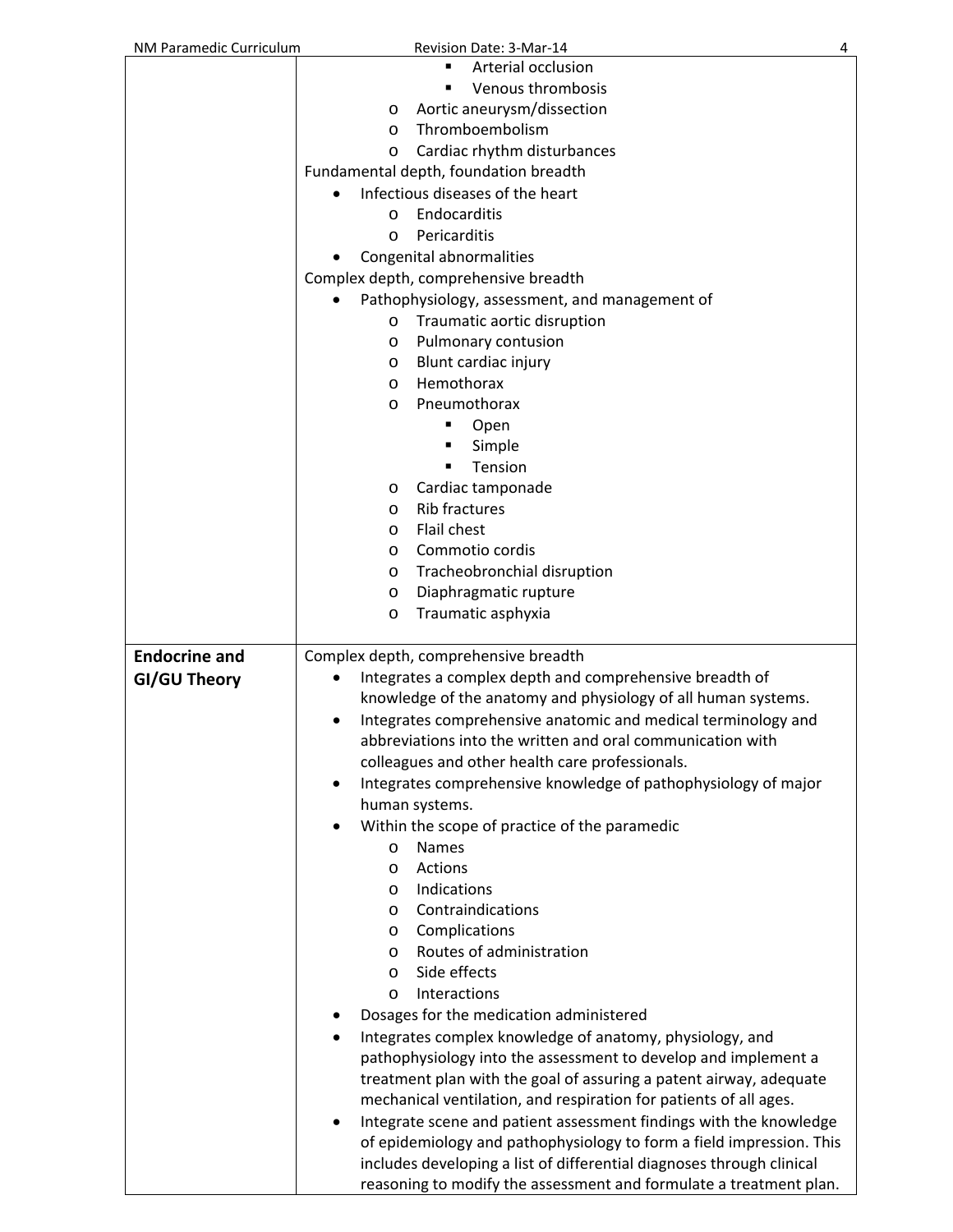| NM Paramedic Curriculum | 5<br>Revision Date: 3-Mar-14                                             |
|-------------------------|--------------------------------------------------------------------------|
|                         | Complex depth, comprehensive breadth                                     |
|                         | Primary assessment for all patient situations                            |
|                         | Initial general impression<br>$\circ$                                    |
|                         | Level of consciousness<br>$\circ$                                        |
|                         | ABCs<br>$\circ$                                                          |
|                         | Identifying life threats<br>O                                            |
|                         | Assessment of vital functions<br>$\circ$                                 |
|                         | Integration of treatment/procedures needed to preserve life              |
|                         | Components of the patient history                                        |
|                         | Interviewing techniques<br>٠                                             |
|                         | How to integrate therapeutic communication techniques and adapt<br>٠     |
|                         | the line of inquiry based on findings and presentation                   |
|                         | Techniques of physical examination for all major                         |
|                         | Body systems<br>$\circ$                                                  |
|                         | Anatomical regions<br>O                                                  |
|                         | Complex depth, comprehensive breadth                                     |
|                         | How and when to perform a reassessment for all patient situations        |
|                         | Integrate assessment findings with principles of epidemiology and<br>٠   |
|                         | pathophysiology to formulate a field impression and implement a          |
|                         | comprehensive treatment/disposition plan for a patient with a            |
|                         | medical complaint.                                                       |
|                         | Pathophysiology, assessment, and management of medical                   |
|                         | complaints to include                                                    |
|                         | Transport mode<br>O                                                      |
|                         | <b>Destination decisions</b><br>$\circ$                                  |
|                         | Anatomy, physiology, epidemiology, pathophysiology, psychosocial         |
|                         | impact, presentations, prognosis, and management of                      |
|                         | Acute and chronic gastrointestinal hemorrhage<br>O<br>Liver disorders    |
|                         | $\circ$<br>Peritonitis                                                   |
|                         | O<br><b>Ulcerative diseases</b><br>O                                     |
|                         | Fundamental depth, foundational breadth                                  |
|                         | Irritable bowel syndrome                                                 |
|                         | Inflammatory disorders                                                   |
|                         | Pancreatitis<br>٠                                                        |
|                         | <b>Bowel obstruction</b>                                                 |
|                         | Hernias                                                                  |
|                         | Infectious disorders                                                     |
|                         | Gall bladder and biliary tract disorders<br>٠                            |
|                         | Simple depth, simple breadth                                             |
|                         | Rectal abscess                                                           |
|                         | Rectal foreign body obstruction                                          |
|                         | Mesenteric ischemia                                                      |
|                         | Complex depth, comprehensive breadth                                     |
|                         | Anatomy, physiology, epidemiology, pathophysiology, psychosocial         |
|                         | impact, reporting requirements, prognosis, and management of             |
|                         | Meningococcal meningitis<br>$\circ$                                      |
|                         | Tuberculosis<br>O                                                        |
|                         | Tetanus<br>$\circ$                                                       |
|                         | <b>Viral Diseases</b><br>$\circ$<br><b>Sexually Transmitted Diseases</b> |
|                         | $\circ$<br>Gastroenteritis<br>O                                          |
|                         | <b>Fungal Infections</b><br>O                                            |
|                         | Lyme Disease<br>O                                                        |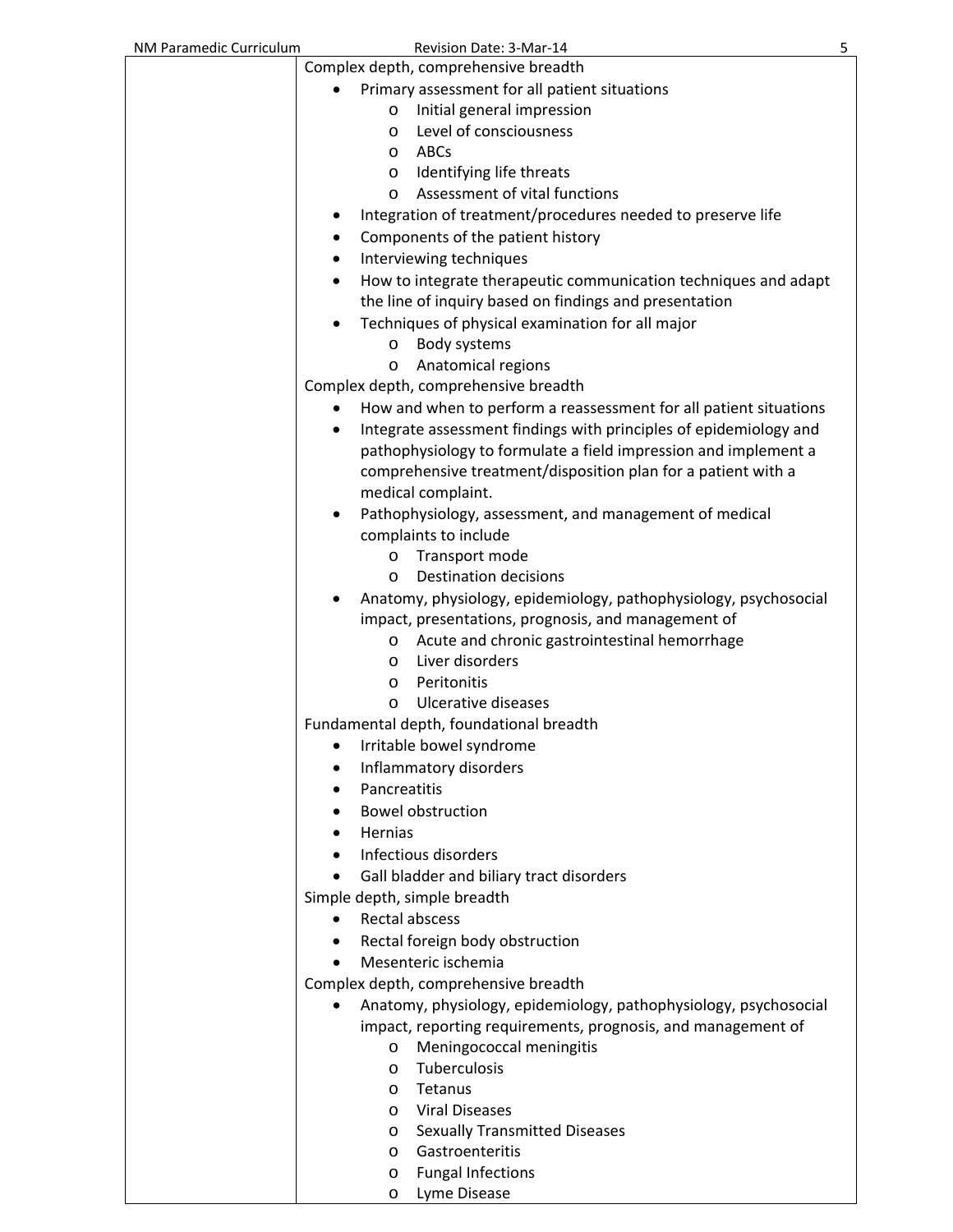| NM Paramedic Curriculum | Revision Date: 3-Mar-14<br>6                                            |
|-------------------------|-------------------------------------------------------------------------|
|                         | Rocky Mountain Spotted Fever<br>O                                       |
|                         | Complex depth, comprehensive breadth                                    |
|                         | Anatomical, physiology, epidemiology, pathophysiology, psychosocial     |
|                         | impact, presentations, prognosis, and management of                     |
|                         | Acute diabetic emergencies<br>$\circ$                                   |
|                         | <b>Diabetes</b><br>$\circ$                                              |
|                         | Fundamental depth, foundation breadth                                   |
|                         | Adrenal disease                                                         |
|                         | Pituitary and thyroid disorders                                         |
|                         | Complex depth, comprehensive breadth                                    |
|                         | Anatomy, physiology, epidemiology, pathophysiology, psychosocial        |
|                         | impact, presentations, prognosis, and management of                     |
|                         | o Complications of                                                      |
|                         | Acute renal failure                                                     |
|                         | Chronic renal failure                                                   |
|                         |                                                                         |
|                         | <b>Dialysis</b>                                                         |
|                         | Renal calculi<br>$\circ$                                                |
|                         | Fundamental depth, foundation breadth                                   |
|                         | Acid base disturbances                                                  |
|                         | Fluid and electrolyte<br>٠                                              |
|                         | Infection                                                               |
|                         | Male genital tract conditions                                           |
|                         | Integrates comprehensive knowledge of causes and pathophysiology        |
|                         | into the management of cardiac arrest and peri-arrest states.           |
|                         | Integrate a comprehensive knowledge of the causes and                   |
|                         | pathophysiology into the management of shock, respiratory failure or    |
|                         | arrest with an emphasis on early intervention to prevent arrest.        |
|                         |                                                                         |
| Environmental           | Complex depth, comprehensive breadth                                    |
| <b>Theory</b>           | Integrates a complex depth and comprehensive breadth of                 |
|                         | knowledge of the anatomy and physiology of all human systems.           |
|                         | Integrates comprehensive anatomical and medical terminology and         |
|                         | abbreviations into the written and oral communication with              |
|                         | colleagues and other health care professionals.                         |
|                         | Integrates knowledge of pathophysiology of major human systems.         |
|                         | Integrates complex knowledge of anatomy, physiology, and                |
|                         | pathophysiology into the assessment of develop and implement a          |
|                         | treatment plan with the goal of assuring a patent airway, adequate      |
|                         | mechanical ventilation, and respiration for patients of all ages.       |
|                         | Complex depth, comprehensive breadth                                    |
|                         | Integrate scene and patient assessment findings with the knowledge<br>٠ |
|                         | of epidemiology and pathophysiology to form a field impression. This    |
|                         | includes developing a list of differential diagnoses through clinical   |
|                         | reasoning to modify the assessment and formulate a treatment plan.      |
|                         | Scene management                                                        |
|                         | Impact of the environment on patient care<br>$\circ$                    |
|                         | Addressing hazards<br>$\circ$                                           |
|                         | Violence<br>$\circ$                                                     |
|                         | Multiple patient situations<br>O                                        |
|                         | Primary assessment for all patient situations                           |
|                         | Initial general impression<br>$\circ$                                   |
|                         | Level of consciousness<br>$\circ$                                       |
|                         | ABSs<br>$\circ$                                                         |
|                         | Identifying life threats<br>O                                           |
|                         |                                                                         |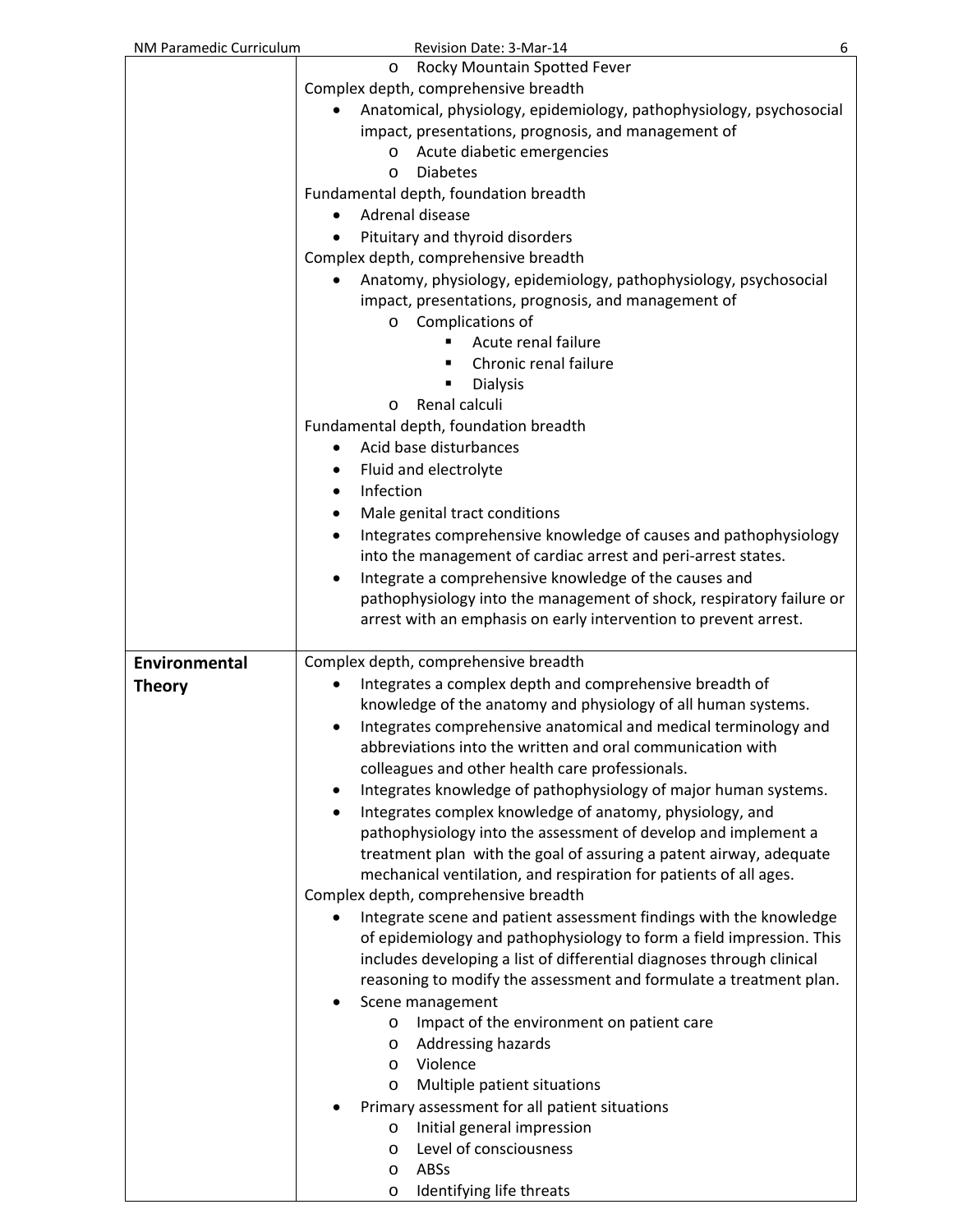| Assessment of vital functions<br>$\circ$<br>Integration of treatment/procedure needed to preserve life<br>٠<br>Components of the patient history<br>٠<br>Interviewing techniques<br>٠<br>How to integrate therapeutic communication techniques and adapt<br>$\bullet$<br>the line of inquiry based on findings and presentation<br>Techniques of physical examination for all major<br>$\bullet$<br>Body systems<br>$\circ$<br>Anatomical regions<br>O<br>Fundamental depth, foundational breadth<br>Within the scope of practice of the paramedic<br>Obtaining and using information from patient monitoring<br>O<br>devices including(but not limited to):<br>Continuous ECG monitoring<br>12 lead ECG interpretation<br>Carbon dioxide monitoring<br>٠<br>Basic blood chemistry<br>٠<br>Complex depth, comprehensive breadth<br>How and when to perform a reassessment for all patient situations<br>Integrates assessment findings with principles of epidemiology to<br>formulate a field impression and implement a comprehensive<br>treatment/disposition plan for a patient with a medical complaint.<br>Pathophysiology, assessment, and management of medical<br>$\bullet$<br>complaints to include<br>Transport mode<br>O<br><b>Destination decisions</b><br>O<br>Anatomy, physiology, epidemiology, pathophysiology, psychosocial<br>impact, reporting requirements, prognosis, and management of<br>Meningococcal meningitis<br>O<br>Tuberculosis<br>O<br>Tetanus<br>O<br><b>Viral Diseases</b><br>O<br><b>Sexually Transmitted Diseases</b><br>O |
|----------------------------------------------------------------------------------------------------------------------------------------------------------------------------------------------------------------------------------------------------------------------------------------------------------------------------------------------------------------------------------------------------------------------------------------------------------------------------------------------------------------------------------------------------------------------------------------------------------------------------------------------------------------------------------------------------------------------------------------------------------------------------------------------------------------------------------------------------------------------------------------------------------------------------------------------------------------------------------------------------------------------------------------------------------------------------------------------------------------------------------------------------------------------------------------------------------------------------------------------------------------------------------------------------------------------------------------------------------------------------------------------------------------------------------------------------------------------------------------------------------------------------------------------------------------|
|                                                                                                                                                                                                                                                                                                                                                                                                                                                                                                                                                                                                                                                                                                                                                                                                                                                                                                                                                                                                                                                                                                                                                                                                                                                                                                                                                                                                                                                                                                                                                                |
|                                                                                                                                                                                                                                                                                                                                                                                                                                                                                                                                                                                                                                                                                                                                                                                                                                                                                                                                                                                                                                                                                                                                                                                                                                                                                                                                                                                                                                                                                                                                                                |
|                                                                                                                                                                                                                                                                                                                                                                                                                                                                                                                                                                                                                                                                                                                                                                                                                                                                                                                                                                                                                                                                                                                                                                                                                                                                                                                                                                                                                                                                                                                                                                |
|                                                                                                                                                                                                                                                                                                                                                                                                                                                                                                                                                                                                                                                                                                                                                                                                                                                                                                                                                                                                                                                                                                                                                                                                                                                                                                                                                                                                                                                                                                                                                                |
|                                                                                                                                                                                                                                                                                                                                                                                                                                                                                                                                                                                                                                                                                                                                                                                                                                                                                                                                                                                                                                                                                                                                                                                                                                                                                                                                                                                                                                                                                                                                                                |
|                                                                                                                                                                                                                                                                                                                                                                                                                                                                                                                                                                                                                                                                                                                                                                                                                                                                                                                                                                                                                                                                                                                                                                                                                                                                                                                                                                                                                                                                                                                                                                |
|                                                                                                                                                                                                                                                                                                                                                                                                                                                                                                                                                                                                                                                                                                                                                                                                                                                                                                                                                                                                                                                                                                                                                                                                                                                                                                                                                                                                                                                                                                                                                                |
|                                                                                                                                                                                                                                                                                                                                                                                                                                                                                                                                                                                                                                                                                                                                                                                                                                                                                                                                                                                                                                                                                                                                                                                                                                                                                                                                                                                                                                                                                                                                                                |
|                                                                                                                                                                                                                                                                                                                                                                                                                                                                                                                                                                                                                                                                                                                                                                                                                                                                                                                                                                                                                                                                                                                                                                                                                                                                                                                                                                                                                                                                                                                                                                |
|                                                                                                                                                                                                                                                                                                                                                                                                                                                                                                                                                                                                                                                                                                                                                                                                                                                                                                                                                                                                                                                                                                                                                                                                                                                                                                                                                                                                                                                                                                                                                                |
|                                                                                                                                                                                                                                                                                                                                                                                                                                                                                                                                                                                                                                                                                                                                                                                                                                                                                                                                                                                                                                                                                                                                                                                                                                                                                                                                                                                                                                                                                                                                                                |
|                                                                                                                                                                                                                                                                                                                                                                                                                                                                                                                                                                                                                                                                                                                                                                                                                                                                                                                                                                                                                                                                                                                                                                                                                                                                                                                                                                                                                                                                                                                                                                |
|                                                                                                                                                                                                                                                                                                                                                                                                                                                                                                                                                                                                                                                                                                                                                                                                                                                                                                                                                                                                                                                                                                                                                                                                                                                                                                                                                                                                                                                                                                                                                                |
|                                                                                                                                                                                                                                                                                                                                                                                                                                                                                                                                                                                                                                                                                                                                                                                                                                                                                                                                                                                                                                                                                                                                                                                                                                                                                                                                                                                                                                                                                                                                                                |
|                                                                                                                                                                                                                                                                                                                                                                                                                                                                                                                                                                                                                                                                                                                                                                                                                                                                                                                                                                                                                                                                                                                                                                                                                                                                                                                                                                                                                                                                                                                                                                |
|                                                                                                                                                                                                                                                                                                                                                                                                                                                                                                                                                                                                                                                                                                                                                                                                                                                                                                                                                                                                                                                                                                                                                                                                                                                                                                                                                                                                                                                                                                                                                                |
|                                                                                                                                                                                                                                                                                                                                                                                                                                                                                                                                                                                                                                                                                                                                                                                                                                                                                                                                                                                                                                                                                                                                                                                                                                                                                                                                                                                                                                                                                                                                                                |
|                                                                                                                                                                                                                                                                                                                                                                                                                                                                                                                                                                                                                                                                                                                                                                                                                                                                                                                                                                                                                                                                                                                                                                                                                                                                                                                                                                                                                                                                                                                                                                |
|                                                                                                                                                                                                                                                                                                                                                                                                                                                                                                                                                                                                                                                                                                                                                                                                                                                                                                                                                                                                                                                                                                                                                                                                                                                                                                                                                                                                                                                                                                                                                                |
|                                                                                                                                                                                                                                                                                                                                                                                                                                                                                                                                                                                                                                                                                                                                                                                                                                                                                                                                                                                                                                                                                                                                                                                                                                                                                                                                                                                                                                                                                                                                                                |
|                                                                                                                                                                                                                                                                                                                                                                                                                                                                                                                                                                                                                                                                                                                                                                                                                                                                                                                                                                                                                                                                                                                                                                                                                                                                                                                                                                                                                                                                                                                                                                |
|                                                                                                                                                                                                                                                                                                                                                                                                                                                                                                                                                                                                                                                                                                                                                                                                                                                                                                                                                                                                                                                                                                                                                                                                                                                                                                                                                                                                                                                                                                                                                                |
|                                                                                                                                                                                                                                                                                                                                                                                                                                                                                                                                                                                                                                                                                                                                                                                                                                                                                                                                                                                                                                                                                                                                                                                                                                                                                                                                                                                                                                                                                                                                                                |
|                                                                                                                                                                                                                                                                                                                                                                                                                                                                                                                                                                                                                                                                                                                                                                                                                                                                                                                                                                                                                                                                                                                                                                                                                                                                                                                                                                                                                                                                                                                                                                |
|                                                                                                                                                                                                                                                                                                                                                                                                                                                                                                                                                                                                                                                                                                                                                                                                                                                                                                                                                                                                                                                                                                                                                                                                                                                                                                                                                                                                                                                                                                                                                                |
|                                                                                                                                                                                                                                                                                                                                                                                                                                                                                                                                                                                                                                                                                                                                                                                                                                                                                                                                                                                                                                                                                                                                                                                                                                                                                                                                                                                                                                                                                                                                                                |
|                                                                                                                                                                                                                                                                                                                                                                                                                                                                                                                                                                                                                                                                                                                                                                                                                                                                                                                                                                                                                                                                                                                                                                                                                                                                                                                                                                                                                                                                                                                                                                |
|                                                                                                                                                                                                                                                                                                                                                                                                                                                                                                                                                                                                                                                                                                                                                                                                                                                                                                                                                                                                                                                                                                                                                                                                                                                                                                                                                                                                                                                                                                                                                                |
|                                                                                                                                                                                                                                                                                                                                                                                                                                                                                                                                                                                                                                                                                                                                                                                                                                                                                                                                                                                                                                                                                                                                                                                                                                                                                                                                                                                                                                                                                                                                                                |
|                                                                                                                                                                                                                                                                                                                                                                                                                                                                                                                                                                                                                                                                                                                                                                                                                                                                                                                                                                                                                                                                                                                                                                                                                                                                                                                                                                                                                                                                                                                                                                |
|                                                                                                                                                                                                                                                                                                                                                                                                                                                                                                                                                                                                                                                                                                                                                                                                                                                                                                                                                                                                                                                                                                                                                                                                                                                                                                                                                                                                                                                                                                                                                                |
|                                                                                                                                                                                                                                                                                                                                                                                                                                                                                                                                                                                                                                                                                                                                                                                                                                                                                                                                                                                                                                                                                                                                                                                                                                                                                                                                                                                                                                                                                                                                                                |
|                                                                                                                                                                                                                                                                                                                                                                                                                                                                                                                                                                                                                                                                                                                                                                                                                                                                                                                                                                                                                                                                                                                                                                                                                                                                                                                                                                                                                                                                                                                                                                |
|                                                                                                                                                                                                                                                                                                                                                                                                                                                                                                                                                                                                                                                                                                                                                                                                                                                                                                                                                                                                                                                                                                                                                                                                                                                                                                                                                                                                                                                                                                                                                                |
| Gastroenteritis<br>O                                                                                                                                                                                                                                                                                                                                                                                                                                                                                                                                                                                                                                                                                                                                                                                                                                                                                                                                                                                                                                                                                                                                                                                                                                                                                                                                                                                                                                                                                                                                           |
| <b>Fungal Infections</b><br>O                                                                                                                                                                                                                                                                                                                                                                                                                                                                                                                                                                                                                                                                                                                                                                                                                                                                                                                                                                                                                                                                                                                                                                                                                                                                                                                                                                                                                                                                                                                                  |
| Lyme Disease<br>O                                                                                                                                                                                                                                                                                                                                                                                                                                                                                                                                                                                                                                                                                                                                                                                                                                                                                                                                                                                                                                                                                                                                                                                                                                                                                                                                                                                                                                                                                                                                              |
| Rocky Mountain Spotted Fever<br>O                                                                                                                                                                                                                                                                                                                                                                                                                                                                                                                                                                                                                                                                                                                                                                                                                                                                                                                                                                                                                                                                                                                                                                                                                                                                                                                                                                                                                                                                                                                              |
| Anatomy, physiology, psychosocial impact, presentations, prognosis,                                                                                                                                                                                                                                                                                                                                                                                                                                                                                                                                                                                                                                                                                                                                                                                                                                                                                                                                                                                                                                                                                                                                                                                                                                                                                                                                                                                                                                                                                            |
| and management of the following toxidromes and poisonings                                                                                                                                                                                                                                                                                                                                                                                                                                                                                                                                                                                                                                                                                                                                                                                                                                                                                                                                                                                                                                                                                                                                                                                                                                                                                                                                                                                                                                                                                                      |
| Cholinergics<br>$\circ$                                                                                                                                                                                                                                                                                                                                                                                                                                                                                                                                                                                                                                                                                                                                                                                                                                                                                                                                                                                                                                                                                                                                                                                                                                                                                                                                                                                                                                                                                                                                        |
| Anticholinergics<br>O                                                                                                                                                                                                                                                                                                                                                                                                                                                                                                                                                                                                                                                                                                                                                                                                                                                                                                                                                                                                                                                                                                                                                                                                                                                                                                                                                                                                                                                                                                                                          |
| Sympathomimetics<br>O                                                                                                                                                                                                                                                                                                                                                                                                                                                                                                                                                                                                                                                                                                                                                                                                                                                                                                                                                                                                                                                                                                                                                                                                                                                                                                                                                                                                                                                                                                                                          |
| Sedative/hypnotics<br>O                                                                                                                                                                                                                                                                                                                                                                                                                                                                                                                                                                                                                                                                                                                                                                                                                                                                                                                                                                                                                                                                                                                                                                                                                                                                                                                                                                                                                                                                                                                                        |
| Opiates<br>O                                                                                                                                                                                                                                                                                                                                                                                                                                                                                                                                                                                                                                                                                                                                                                                                                                                                                                                                                                                                                                                                                                                                                                                                                                                                                                                                                                                                                                                                                                                                                   |
| Alcohol intoxication and withdrawal<br>O                                                                                                                                                                                                                                                                                                                                                                                                                                                                                                                                                                                                                                                                                                                                                                                                                                                                                                                                                                                                                                                                                                                                                                                                                                                                                                                                                                                                                                                                                                                       |
| Over-the-counter and prescription medications<br>O                                                                                                                                                                                                                                                                                                                                                                                                                                                                                                                                                                                                                                                                                                                                                                                                                                                                                                                                                                                                                                                                                                                                                                                                                                                                                                                                                                                                                                                                                                             |
| Carbon monoxide<br>O                                                                                                                                                                                                                                                                                                                                                                                                                                                                                                                                                                                                                                                                                                                                                                                                                                                                                                                                                                                                                                                                                                                                                                                                                                                                                                                                                                                                                                                                                                                                           |
| Illegal drugs<br>O                                                                                                                                                                                                                                                                                                                                                                                                                                                                                                                                                                                                                                                                                                                                                                                                                                                                                                                                                                                                                                                                                                                                                                                                                                                                                                                                                                                                                                                                                                                                             |
| Herbal preparations                                                                                                                                                                                                                                                                                                                                                                                                                                                                                                                                                                                                                                                                                                                                                                                                                                                                                                                                                                                                                                                                                                                                                                                                                                                                                                                                                                                                                                                                                                                                            |
| O<br>Complex depth, comprehensive breadth                                                                                                                                                                                                                                                                                                                                                                                                                                                                                                                                                                                                                                                                                                                                                                                                                                                                                                                                                                                                                                                                                                                                                                                                                                                                                                                                                                                                                                                                                                                      |
|                                                                                                                                                                                                                                                                                                                                                                                                                                                                                                                                                                                                                                                                                                                                                                                                                                                                                                                                                                                                                                                                                                                                                                                                                                                                                                                                                                                                                                                                                                                                                                |
| Pathophysiology, assessment, and management of<br>Wounds                                                                                                                                                                                                                                                                                                                                                                                                                                                                                                                                                                                                                                                                                                                                                                                                                                                                                                                                                                                                                                                                                                                                                                                                                                                                                                                                                                                                                                                                                                       |
| $\circ$<br>Avulsions                                                                                                                                                                                                                                                                                                                                                                                                                                                                                                                                                                                                                                                                                                                                                                                                                                                                                                                                                                                                                                                                                                                                                                                                                                                                                                                                                                                                                                                                                                                                           |
| <b>Bite wounds</b>                                                                                                                                                                                                                                                                                                                                                                                                                                                                                                                                                                                                                                                                                                                                                                                                                                                                                                                                                                                                                                                                                                                                                                                                                                                                                                                                                                                                                                                                                                                                             |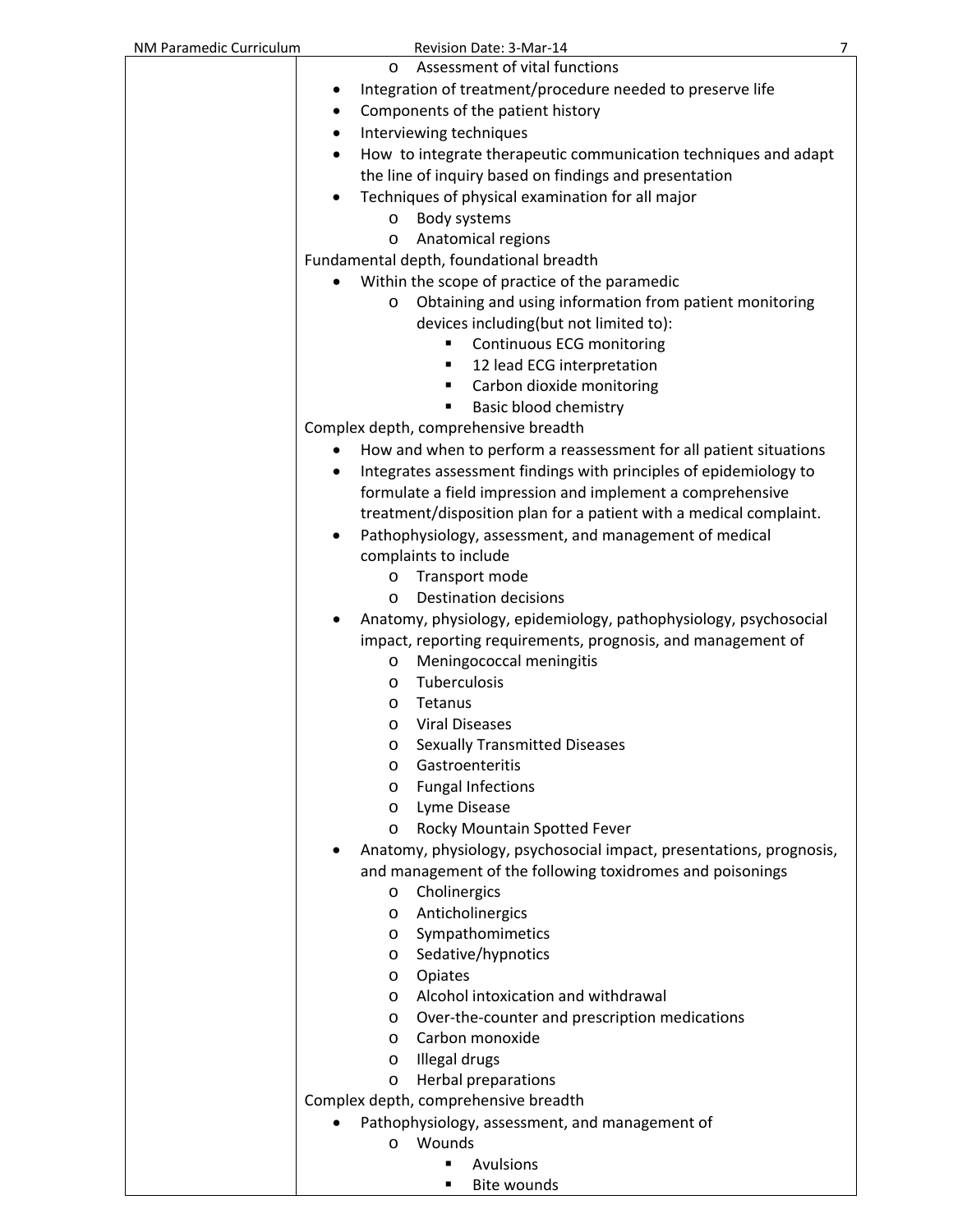| NM Paramedic Curriculum | 8<br>Revision Date: 3-Mar-14                                                                                                               |
|-------------------------|--------------------------------------------------------------------------------------------------------------------------------------------|
|                         | Lacerations                                                                                                                                |
|                         | Puncture wounds<br>٠                                                                                                                       |
|                         | <b>Burns</b><br>O                                                                                                                          |
|                         | Electrical<br>٠                                                                                                                            |
|                         | Chemical<br>٠                                                                                                                              |
|                         | Thermal<br>٠                                                                                                                               |
|                         | High-pressure injection<br>O                                                                                                               |
|                         | Crush Syndrome<br>O                                                                                                                        |
|                         |                                                                                                                                            |
| <b>Human Systems</b>    | Complex depth, comprehensive breadth                                                                                                       |
|                         |                                                                                                                                            |
| Pathophysiology         | Integrates a complex depth and comprehensive breadth of                                                                                    |
| and Development         | knowledge of the anatomy and physiology of all human systems                                                                               |
|                         | Integrates comprehensive anatomical and medical terminology and<br>$\bullet$                                                               |
|                         | abbreviations into the written and oral communication with                                                                                 |
|                         | colleagues and other health care professionals.                                                                                            |
|                         | Integrates knowledge of pathophysiology of major human systems.                                                                            |
|                         | Integrates comprehensive knowledge of life span development.                                                                               |
|                         | Applies fundamental knowledge of principles of public health and                                                                           |
|                         | epidemiology including public health emergencies, health promotion,                                                                        |
|                         | and illness and injury prevention.                                                                                                         |
|                         | Within the scope of practice of the paramedic                                                                                              |
|                         | <b>Names</b><br>$\circ$                                                                                                                    |
|                         | Actions<br>O                                                                                                                               |
|                         | Indications<br>O                                                                                                                           |
|                         | Contraindications                                                                                                                          |
|                         | $\circ$                                                                                                                                    |
|                         | Complications<br>$\circ$                                                                                                                   |
|                         | Routes of administration<br>O                                                                                                              |
|                         | Side effects<br>O                                                                                                                          |
|                         | Interactions<br>$\circ$                                                                                                                    |
|                         | Dosages for the medication administered                                                                                                    |
|                         | Integrates complex knowledge of anatomy, physiology, and                                                                                   |
|                         | pathophysiology into the assessment to develop and implement a                                                                             |
|                         | treatment plan with the goal of assuring a patent airway, adequate                                                                         |
|                         | mechanical ventilation, and respiration for patients of all ages.                                                                          |
|                         | Complex depth, comprehensive breadth                                                                                                       |
|                         | Within the scope of practice of paramedic                                                                                                  |
|                         | Airway anatomy<br>$\circ$                                                                                                                  |
|                         | Airway assessment<br>$\circ$                                                                                                               |
|                         | Techniques of assuring a patent airway<br>$\circ$                                                                                          |
|                         | Anatomy of the respiratory system                                                                                                          |
|                         | Physiology, and pathophysiology of respiration                                                                                             |
|                         | Pulmonary ventilation<br>O                                                                                                                 |
|                         |                                                                                                                                            |
|                         | Oxygenation<br>O                                                                                                                           |
|                         | Respiration<br>O                                                                                                                           |
|                         | External                                                                                                                                   |
|                         | Internal<br>٠                                                                                                                              |
|                         | Cellular<br>٠                                                                                                                              |
|                         | Assessment and management of adequate and inadequate                                                                                       |
|                         | respiration                                                                                                                                |
|                         | Supplemental oxygen therapy                                                                                                                |
|                         |                                                                                                                                            |
|                         |                                                                                                                                            |
|                         | Integrate scene and patient assessment findings with knowledge of                                                                          |
|                         | epidemiology and pathophysiology to form a field impression. This<br>includes developing a list of differential diagnoses through clinical |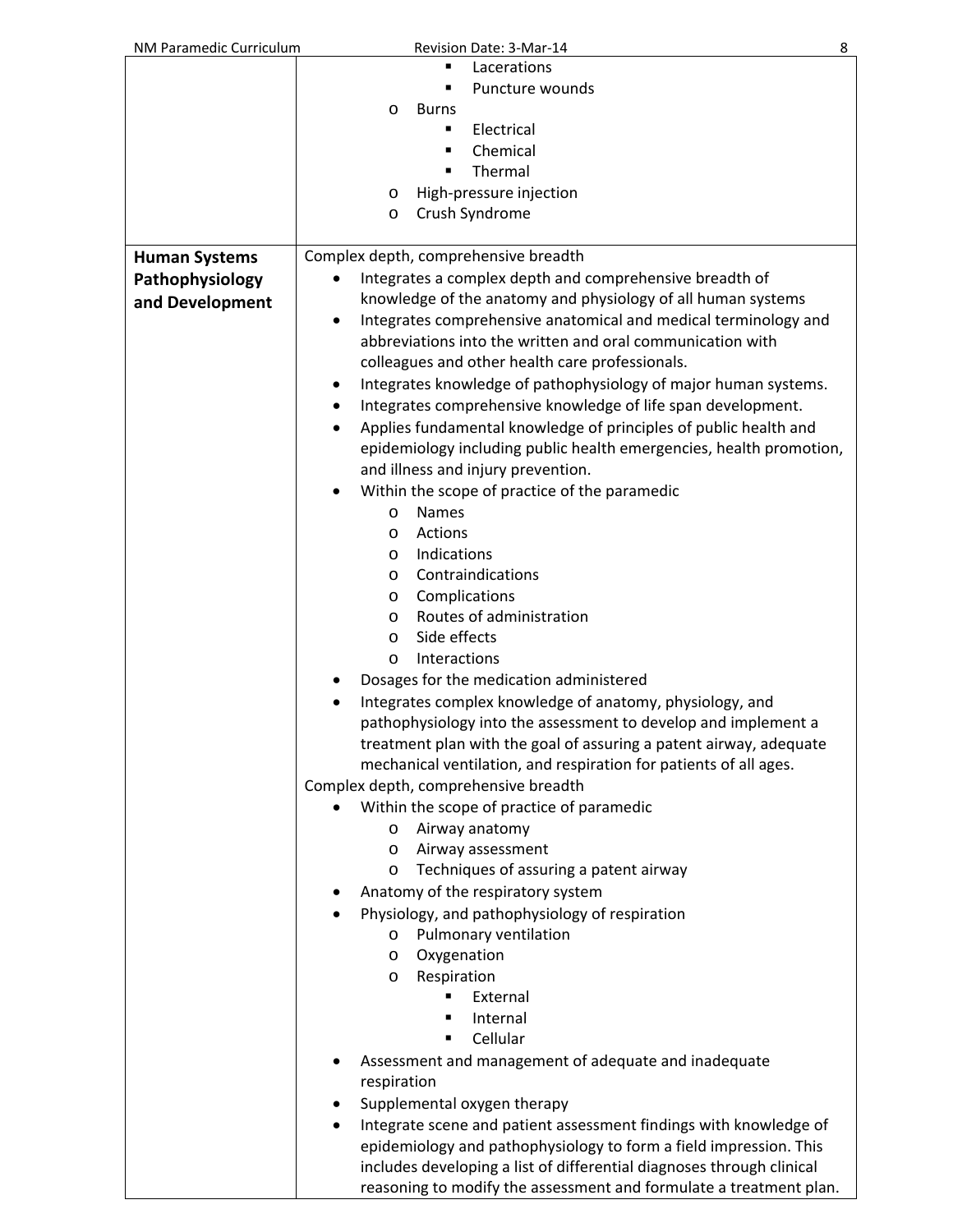| NM Paramedic Curriculum | Revision Date: 3-Mar-14<br>9                                                                                            |
|-------------------------|-------------------------------------------------------------------------------------------------------------------------|
|                         | Complex depth, comprehensive breadth                                                                                    |
|                         | Primary assessment for all patient situations                                                                           |
|                         | Initial general impression<br>$\circ$                                                                                   |
|                         | Level of consciousness<br>$\circ$                                                                                       |
|                         | ABCs<br>$\circ$                                                                                                         |
|                         | Identifying life threats<br>O                                                                                           |
|                         | Assessment of vital functions<br>$\circ$                                                                                |
|                         | Integration of treatment/procedure needed to preserve life                                                              |
|                         | Components of the patient history<br>٠                                                                                  |
|                         | Interviewing techniques<br>٠                                                                                            |
|                         | How to integrate therapeutic communication techniques and adapt                                                         |
|                         | the line of inquiry based on findings and presentation                                                                  |
|                         | Techniques of physical examination for all major                                                                        |
|                         | Body systems<br>$\circ$                                                                                                 |
|                         | Anatomical regions<br>$\circ$                                                                                           |
|                         | Complex depth, comprehensive breadth                                                                                    |
|                         | How and when to perform a reassessment for all patient situations                                                       |
|                         | Integrates assessment findings with principles of epidemiology and<br>٠                                                 |
|                         | pathophysiology to formulate a field impression and implement a                                                         |
|                         | comprehensive treatment/disposition plan for a patient with a                                                           |
|                         | medical complaint.                                                                                                      |
|                         | Pathophysiology, assessment, and management of medical<br>$\bullet$                                                     |
|                         | complaints to include                                                                                                   |
|                         | Transport mode<br>O                                                                                                     |
|                         | <b>Destination decisions</b><br>$\circ$                                                                                 |
|                         | Complex depth, comprehensive                                                                                            |
|                         | Anatomy, physiology, epidemiology, pathophysiology, psychosocial                                                        |
|                         | impact, presentations, prognosis, and manage of                                                                         |
|                         | Stroke/intracranial/hemorrhage/transient ischemic attack<br>O                                                           |
|                         | Seizure<br>$\circ$                                                                                                      |
|                         | Status epileptics<br>O                                                                                                  |
|                         | Headache<br>O                                                                                                           |
|                         | Fundamental depth, foundational breadth                                                                                 |
|                         | Dementia                                                                                                                |
|                         | Neoplasms                                                                                                               |
|                         | Demyelinating disorders                                                                                                 |
|                         | Parkinson's disease                                                                                                     |
|                         | Cranial nerve disorders<br>$\bullet$                                                                                    |
|                         | Movement disorders                                                                                                      |
|                         | Neurologic inflammation/infection                                                                                       |
|                         | Spinal cord compression<br>٠                                                                                            |
|                         | Hydrocephalus                                                                                                           |
|                         | Wernicke's encephalopathy                                                                                               |
|                         | Complex depth, comprehensive breadth                                                                                    |
|                         |                                                                                                                         |
|                         | Anatomy, physiology, epidemiology, pathophysiology, psychosocial<br>impact, presentations, prognosis, and management of |
|                         | Acute and chronic gastrointestinal hemorrhage                                                                           |
|                         | $\circ$<br>Liver disorders<br>$\circ$                                                                                   |
|                         | Peritonitis<br>$\circ$                                                                                                  |
|                         | Ulcerative diseases<br>$\circ$                                                                                          |
|                         | Fundamental depth, foundational breadth                                                                                 |
|                         | Irritable bowel syndrome                                                                                                |
|                         | Inflammatory disorders                                                                                                  |
|                         | Pancreatitis                                                                                                            |
|                         |                                                                                                                         |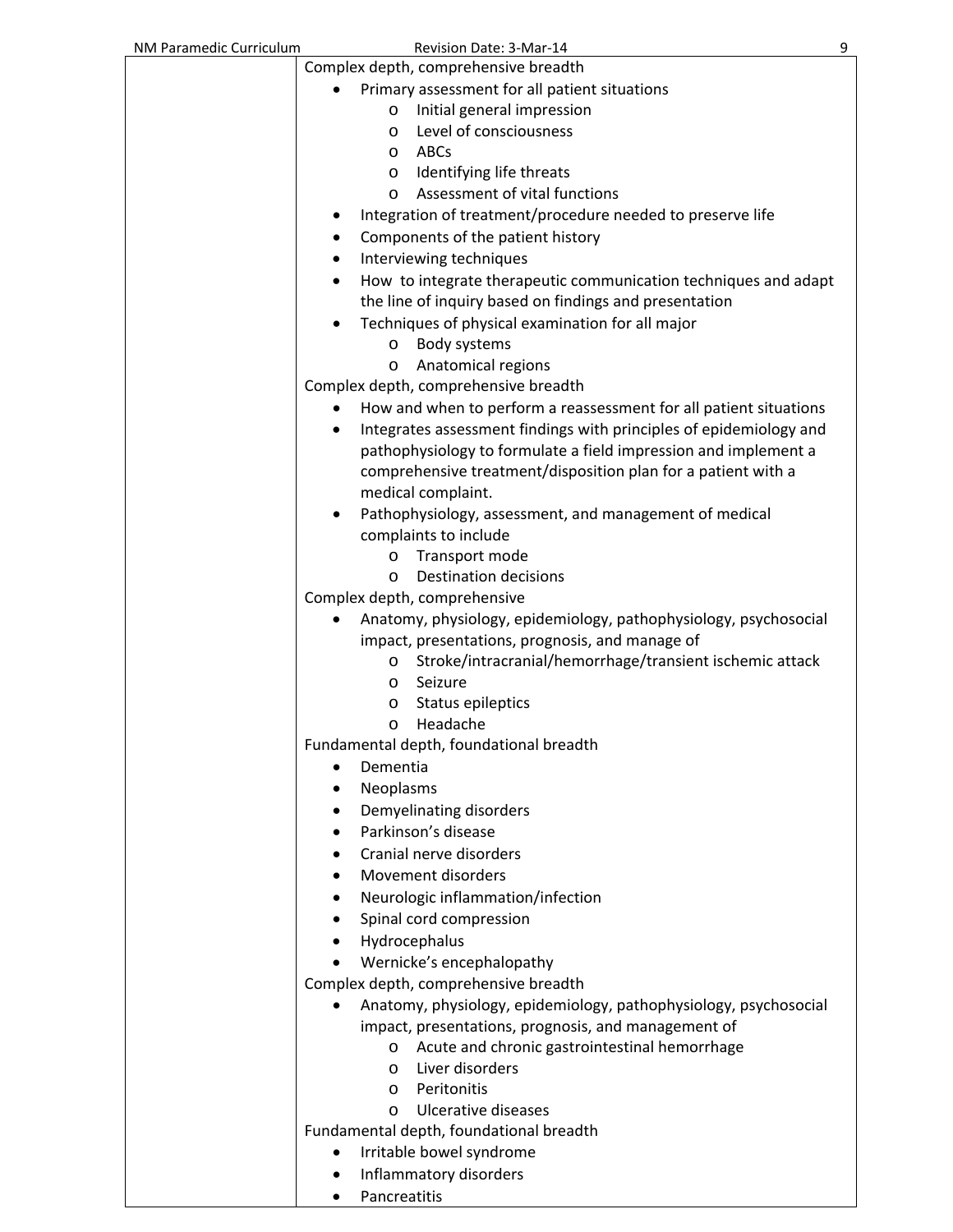| NM Paramedic Curriculum | Revision Date: 3-Mar-14                                                                                                               | 10 |
|-------------------------|---------------------------------------------------------------------------------------------------------------------------------------|----|
|                         | <b>Bowel Obstruction</b><br>٠                                                                                                         |    |
|                         | <b>Hernias</b><br>٠                                                                                                                   |    |
|                         | Infectious disorders                                                                                                                  |    |
|                         | Gall bladder and biliary tract disorders                                                                                              |    |
|                         | Simple depth, simple breadth                                                                                                          |    |
|                         | <b>Rectal abscess</b><br>$\bullet$                                                                                                    |    |
|                         | Rectal foreign body obstruction<br>٠                                                                                                  |    |
|                         | Mesenteric ischemia                                                                                                                   |    |
|                         | Complex depth, comprehensive breadth                                                                                                  |    |
|                         | Anatomy, physiology, epidemiology, pathophysiology, psychosocial<br>impact, presentations, prognosis, and management of common or     |    |
|                         | major immune system disorders and/or emergencies.                                                                                     |    |
|                         | Hypersensitivity<br>٠                                                                                                                 |    |
|                         | Allergic and anaphylactic reactions                                                                                                   |    |
|                         | Anaphylactoid reactions                                                                                                               |    |
|                         | Fundamental depth, foundational breadth                                                                                               |    |
|                         | Collagen vascular disease<br>٠                                                                                                        |    |
|                         | Transplant related problems                                                                                                           |    |
|                         | Anatomy, physiology, epidemiology, pathophysiology, psychosocial<br>٠<br>impact, reporting requirements, prognosis, and management of |    |
|                         | Meningococcal meningitis<br>$\circ$                                                                                                   |    |
|                         | Tuberculosis<br>$\circ$                                                                                                               |    |
|                         | Tetanus<br>$\circ$                                                                                                                    |    |
|                         | <b>Viral Diseases</b><br>$\circ$                                                                                                      |    |
|                         | <b>Sexually Transmitted Diseases</b><br>O                                                                                             |    |
|                         | Gastroenteritis<br>$\circ$                                                                                                            |    |
|                         | <b>Fungal Infections</b><br>O                                                                                                         |    |
|                         | Lyme Disease<br>O                                                                                                                     |    |
|                         | Rocky Mountain Spotted Fever<br>O                                                                                                     |    |
|                         | Complex depth, comprehensive breadth                                                                                                  |    |
|                         | Anatomy, physiology, epidemiology, pathophysiology, psychosocial                                                                      |    |
|                         | impact, presentations, prognosis, and management of                                                                                   |    |
|                         | Acute diabetic emergencies<br>$\circ$                                                                                                 |    |
|                         | <b>Diabetes</b><br>$\circ$                                                                                                            |    |
|                         | Fundamental depth, foundational breadth                                                                                               |    |
|                         | Adrenal disease                                                                                                                       |    |
|                         | Pituitary and thyroid disorders                                                                                                       |    |
|                         | Complex depth, comprehensive breadth                                                                                                  |    |
|                         | Anatomy, physiology, epidemiology, pathophysiology, psychosocial                                                                      |    |
|                         | impact, presentations, prognosis, and management of                                                                                   |    |
|                         | Acute coronary syndrome                                                                                                               |    |
|                         | Angina pectoris<br>$\circ$                                                                                                            |    |
|                         | Myocardial infarction<br>O                                                                                                            |    |
|                         | <b>Heart failure</b><br>٠                                                                                                             |    |
|                         | Non-traumatic cardiac tamponade<br>٠                                                                                                  |    |
|                         | Hypertensive emergencies<br>٠                                                                                                         |    |
|                         | Cardiogenic shock<br>$\bullet$                                                                                                        |    |
|                         | Vascular disorders                                                                                                                    |    |
|                         | Abdominal aortic aneurysm<br>$\circ$                                                                                                  |    |
|                         | Arterial occlusion<br>$\circ$                                                                                                         |    |
|                         | Venous thrombosis<br>$\circ$                                                                                                          |    |
|                         | Aortic aneurysm/dissection                                                                                                            |    |
|                         | Thromboembolism                                                                                                                       |    |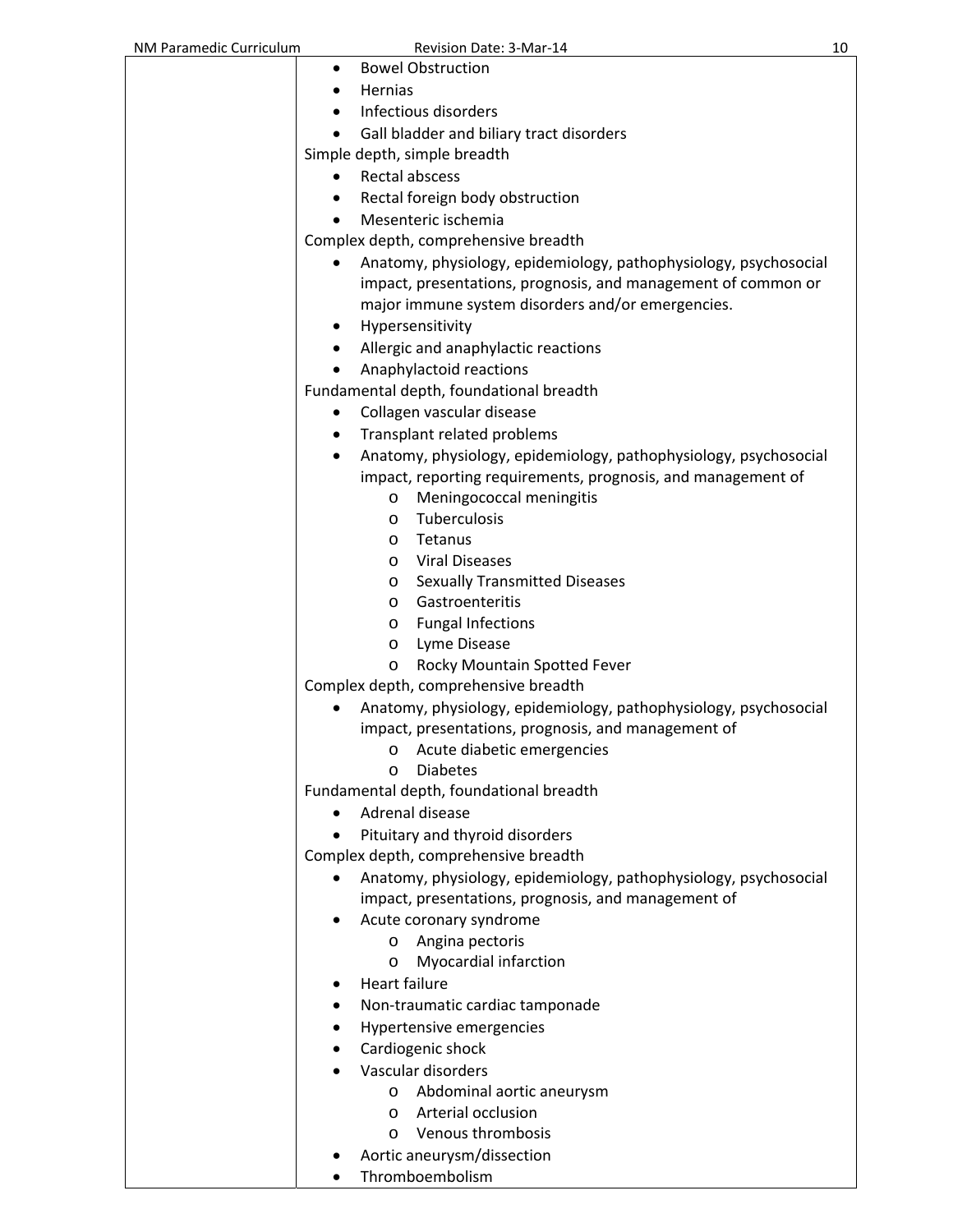| NM Paramedic Curriculum | Revision Date: 3-Mar-14                                                          | 11 |
|-------------------------|----------------------------------------------------------------------------------|----|
|                         | Cardiac rhythm disturbances<br>٠                                                 |    |
|                         |                                                                                  |    |
|                         | Fundamental depth, foundation breadth                                            |    |
|                         | Infectious diseases of the heart<br>$\bullet$                                    |    |
|                         | Endocarditis<br>$\circ$                                                          |    |
|                         | Pericarditis<br>$\circ$                                                          |    |
|                         | Congenital abnormalities                                                         |    |
|                         |                                                                                  |    |
|                         | Complex depth, comprehensive breadth                                             |    |
|                         | Anatomy, physiology, epidemiology, pathophysiology, psychosocial                 |    |
|                         | impact, presentations, prognosis, management of                                  |    |
|                         | Acute upper airway infections                                                    |    |
|                         | Spontaneous pneumothorax<br>٠                                                    |    |
|                         | Obstructive/restrictive lung diseases<br>٠                                       |    |
|                         | Pulmonary infections                                                             |    |
|                         | Fundamental depth, foundational breadth                                          |    |
|                         | Neoplasm<br>٠                                                                    |    |
|                         | Pertussis                                                                        |    |
|                         | Cystic fibrosis                                                                  |    |
|                         | Complex depth, foundational breadth                                              |    |
|                         | Anatomy, physiology, epidemiology, pathophysiology, psychosocial<br>$\bullet$    |    |
|                         | impact, presentations, prognosis, and management of common or                    |    |
|                         | major hematological diseases and/or emergencies.                                 |    |
|                         | Sickle cell diseases                                                             |    |
|                         | Fundamental depth, foundational breadth                                          |    |
|                         | <b>Blood transfusion complications</b>                                           |    |
|                         | Hemostatic disorders<br>٠                                                        |    |
|                         | Lymphomas<br>٠                                                                   |    |
|                         | Red blood cell disorders<br>$\bullet$                                            |    |
|                         | White blood cell disorders                                                       |    |
|                         | Coagulopathies                                                                   |    |
|                         | Complex, depth, comprehensive breadth                                            |    |
|                         | Anatomy, physiology, epidemiology, [pathophysiology, psychosocial                |    |
|                         | impact, presentations, prognosis, and management of                              |    |
|                         | Complications of<br>O                                                            |    |
|                         | Acute renal failure                                                              |    |
|                         | Chronic renal failure                                                            |    |
|                         | <b>Dialysis</b>                                                                  |    |
|                         | Renal calculi<br>O                                                               |    |
|                         | Fundamental depth, foundational breadth                                          |    |
|                         | Acid base disturbances                                                           |    |
|                         | Fluid and electrolyte                                                            |    |
|                         | Infection                                                                        |    |
|                         | Male genital tract conditions                                                    |    |
|                         | Anatomical, physiology, epidemiology, pathophysiology, psychosocial<br>$\bullet$ |    |
|                         | impact, presentations, prognosis, and management of common or                    |    |
|                         | major non-traumatic musculoskeletal disorders.                                   |    |
|                         | Disorders of the spine                                                           |    |
|                         | Muscle abnormalities                                                             |    |
|                         | Overuse syndromes                                                                |    |
|                         | Fundamental depth, foundational breadth                                          |    |
|                         | Knowledge of anatomy, physiology, epidemiology, pathophysiology,<br>$\bullet$    |    |
|                         | psychosocial impact, presentations, prognosis, management of                     |    |
|                         | Common or major diseases of the eyes, ears, nose, and<br>O                       |    |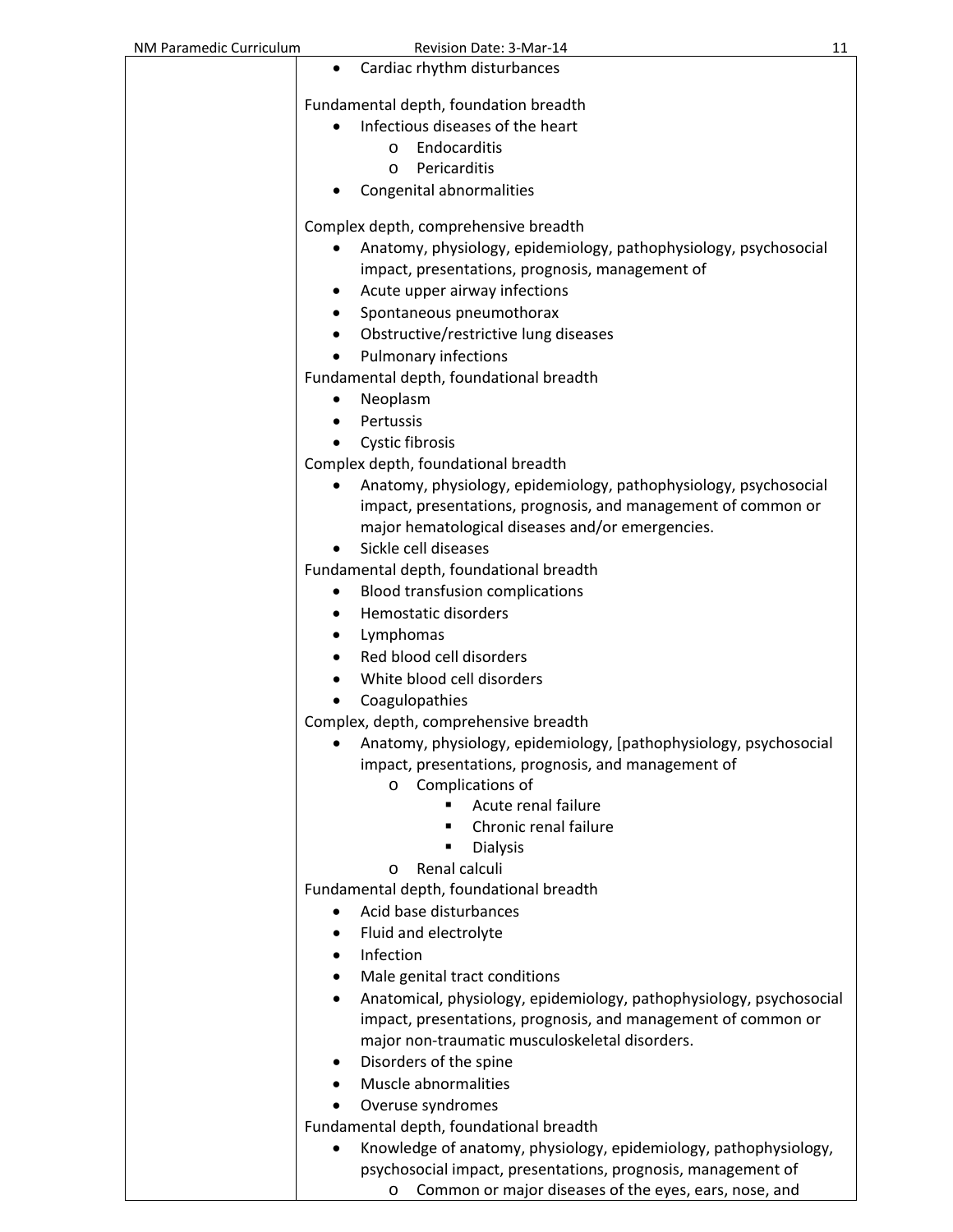| NM Paramedic Curriculum  | Revision Date: 3-Mar-14<br>12                                                                       |  |
|--------------------------|-----------------------------------------------------------------------------------------------------|--|
|                          | throat, including nose bleed                                                                        |  |
|                          | Complex depth, comprehensive breadth                                                                |  |
|                          | Pathophysiology, assessment, and management of                                                      |  |
|                          | Bleeding<br>O                                                                                       |  |
|                          | Fundamental depth, foundational breadth                                                             |  |
|                          | Pathophysiology, assessment, and management of                                                      |  |
|                          | <b>Pediatric fractures</b><br>$\circ$                                                               |  |
|                          | Tendon laceration/transection/rupture (Achilles and patellar)<br>$\circ$                            |  |
|                          | Compartment syndrome<br>$\circ$                                                                     |  |
|                          | Complex depth, foundational breadth                                                                 |  |
|                          | Upper and lower extremity orthopedic trauma                                                         |  |
|                          | Open fractures                                                                                      |  |
|                          | Closed fractures                                                                                    |  |
|                          | <b>Dislocations</b>                                                                                 |  |
|                          |                                                                                                     |  |
| <b>Intro Lab - Basic</b> | Complex depth, comprehensive breadth                                                                |  |
|                          | Provider safety and well-being                                                                      |  |
|                          | Prevention of work related injuries                                                                 |  |
|                          | Lifting and moving patients<br>٠<br>Principles of medical documentation and report writing          |  |
|                          |                                                                                                     |  |
|                          | <b>EMS</b> communication system<br>٠                                                                |  |
|                          | Communication with other health care professionals<br>٠<br>Team communication and dynamics          |  |
|                          |                                                                                                     |  |
|                          | Principles of communicating with patients in a manner that achieves a<br>٠<br>positive relationship |  |
|                          | Factors that affect communication                                                                   |  |
|                          |                                                                                                     |  |
|                          | Interviewing techniques<br>Dealing with difficult patients                                          |  |
|                          | Adjusting communication strategies for age, stage of development,                                   |  |
|                          | patients, with special needs, and differing cultures                                                |  |
|                          | Complex depth, comprehensive breadth                                                                |  |
|                          | Consent/refusal of care                                                                             |  |
|                          | Confidentiality                                                                                     |  |
|                          | <b>Advanced directives</b>                                                                          |  |
|                          | Tort and criminal actions                                                                           |  |
|                          | Statutory responsibilities                                                                          |  |
|                          | Mandatory reporting                                                                                 |  |
|                          | Health care regulation<br>٠                                                                         |  |
|                          | Patient rights/Advocacy                                                                             |  |
|                          | End-of-Life issues                                                                                  |  |
|                          | Ethical principles/moral obligations                                                                |  |
|                          | Ethical tests and decision making                                                                   |  |
|                          | Complex depth, comprehensive breadth                                                                |  |
|                          | Integrate comprehensive knowledge of pharmacology to formulate a<br>٠                               |  |
|                          | treatment plan intend to mitigate emergencies and improve the                                       |  |
|                          | overall health of the patient.                                                                      |  |
|                          | <b>Medication safety</b>                                                                            |  |
|                          | <b>Medication legislation</b>                                                                       |  |
|                          | Naming                                                                                              |  |
|                          | Classifications                                                                                     |  |
|                          | Schedules                                                                                           |  |
|                          | Pharmacokinetics                                                                                    |  |
|                          | Storage and security                                                                                |  |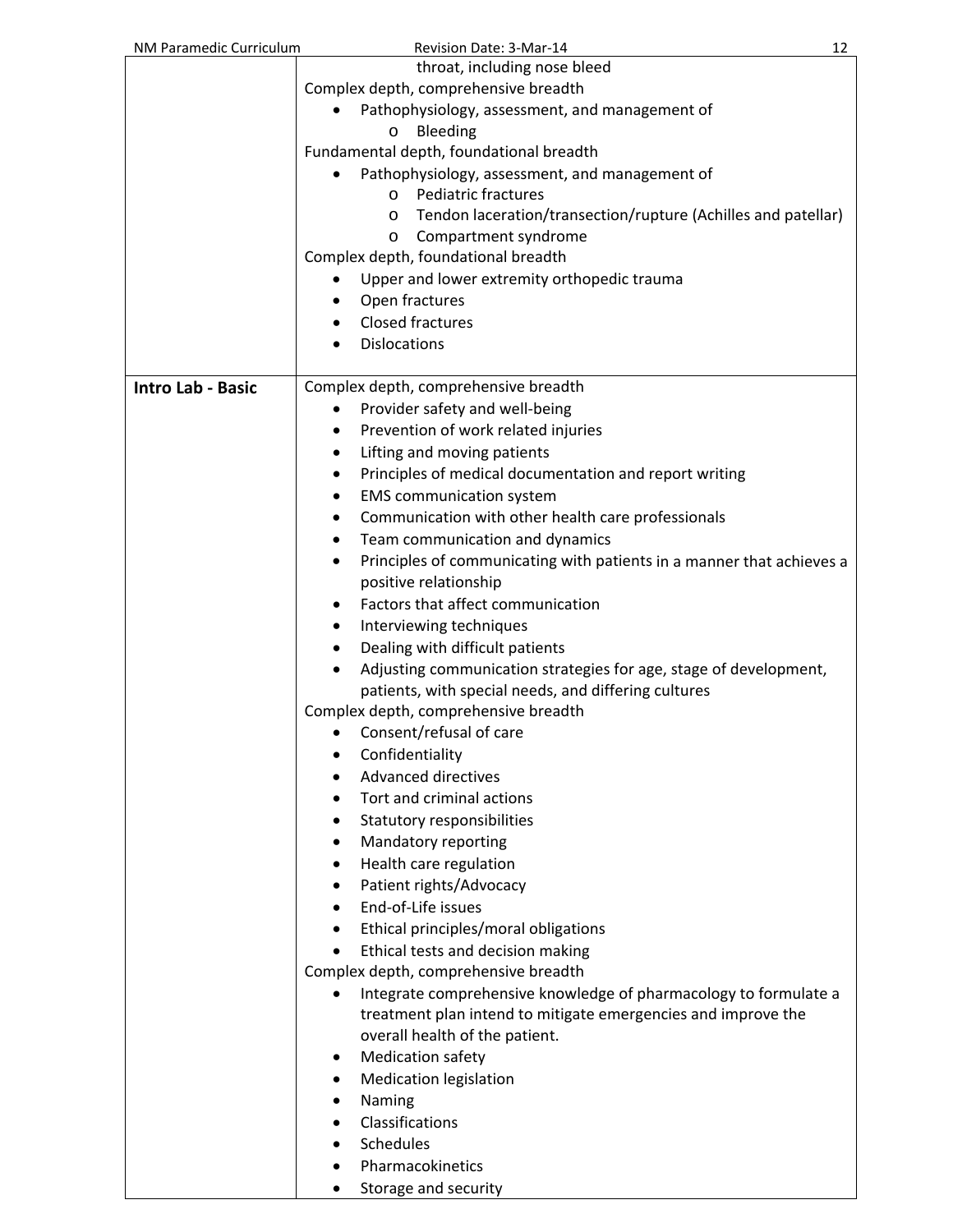| NM Paramedic Curriculum |           | Revision Date: 3-Mar-14                                               | 13 |
|-------------------------|-----------|-----------------------------------------------------------------------|----|
|                         | ٠         | Autonomic pharmacology                                                |    |
|                         | $\bullet$ | Metabolism and excretion                                              |    |
|                         | ٠         | Mechanism of action                                                   |    |
|                         | $\bullet$ | Phases of medication activity                                         |    |
|                         | ٠         | Medication response relationships                                     |    |
|                         |           | <b>Medication interactions</b>                                        |    |
|                         |           |                                                                       |    |
|                         | Toxicity  |                                                                       |    |
|                         |           | Complex depth, comprehensive breadth                                  |    |
|                         | $\bullet$ | Routes of administration                                              |    |
|                         | $\bullet$ | Within the scope of practice of the paramedic, administer             |    |
|                         |           | medications to a patient                                              |    |
|                         | O         | <b>Names</b>                                                          |    |
|                         | $\circ$   | Actions                                                               |    |
|                         | $\circ$   | Indications                                                           |    |
|                         | $\circ$   | Contraindications                                                     |    |
|                         | $\circ$   | Routes of administration                                              |    |
|                         | $\circ$   | Side effects                                                          |    |
|                         | O         | Interactions                                                          |    |
|                         | O         | Dosages for the medications administered                              |    |
|                         |           | Integrates complex knowledge of anatomy, physiology, and              |    |
|                         |           | pathophysiology, pathophysiology into the assessment to develop       |    |
|                         |           | and implement a treatment plan with the goal of assuring a patent     |    |
|                         |           | airway, adequate mechanical ventilation, ad respiration for patients  |    |
|                         |           | of all ages.                                                          |    |
|                         |           | Complex depth, comprehensive breadth                                  |    |
|                         |           | Anatomy of the respiratory system                                     |    |
|                         |           | Physiology, and pathophysiology of respiration                        |    |
|                         | O         | Pulmonary ventilation                                                 |    |
|                         | O         | Oxygenation                                                           |    |
|                         | O         | Respiration                                                           |    |
|                         |           | External                                                              |    |
|                         |           | Internal                                                              |    |
|                         |           | Cellular                                                              |    |
|                         |           | Assessment and management of adequate and inadequate                  |    |
|                         |           | respiration                                                           |    |
|                         | ٠         | Supplemental oxygen therapy                                           |    |
|                         |           | Assessment and management of adequate and inadequate                  |    |
|                         |           | ventilation                                                           |    |
|                         | $\circ$   | Artificial ventilation                                                |    |
|                         | $\circ$   | Minute ventilation                                                    |    |
|                         | O         | Alveolar ventilation                                                  |    |
|                         | O         | Effect of artificial ventilation on cardiac output                    |    |
|                         |           | Integrate scene and patient assessment findings with knowledge of     |    |
|                         |           | epidemiology and pathophysiology to form a field impression. This     |    |
|                         |           | includes developing a list of differential diagnoses through clinical |    |
|                         |           | reasoning to modify the assessment and formulate a treatment plan.    |    |
|                         |           | Scene management                                                      |    |
|                         | O         | Impact of the environment on patient care                             |    |
|                         | O         | Addressing hazards                                                    |    |
|                         | $\circ$   | Violence                                                              |    |
|                         | O         | Multiple patient situations                                           |    |
|                         |           | Primary assessment for all patient situations                         |    |
|                         | O         | Initial general impression                                            |    |
|                         | O         | Level of consciousness                                                |    |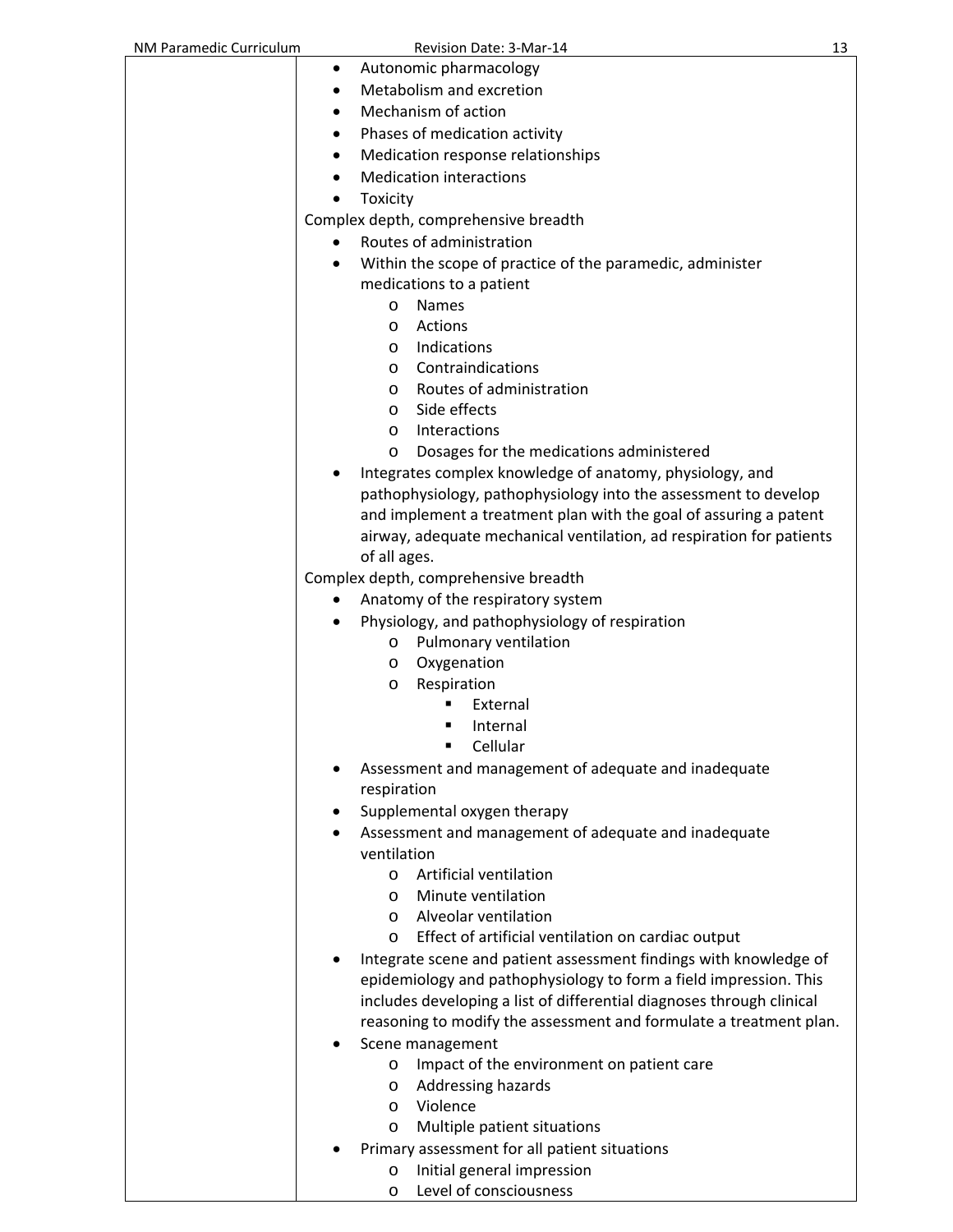| NM Paramedic Curriculum | Revision Date: 3-Mar-14                                            | 14 |
|-------------------------|--------------------------------------------------------------------|----|
|                         | ABCs<br>O                                                          |    |
|                         | Identifying life threats<br>$\circ$                                |    |
|                         | Assessment of vital functions<br>$\circ$                           |    |
|                         | Integration of treatment/procedure needed to preserve life         |    |
|                         | Components of the patient history                                  |    |
|                         | Interviewing techniques                                            |    |
|                         | How to integrate therapeutic communication techniques and adapt    |    |
|                         | the line of inquiry based on findings and presentation             |    |
|                         | Techniques of physical examination for all major                   |    |
|                         | Body systems                                                       |    |
|                         | Anatomical regions                                                 |    |
|                         | Fundamental depth, foundational breadth                            |    |
|                         | Within the scope of practice of the paramedic                      |    |
|                         | Obtaining and using information from patient monitoring<br>O       |    |
|                         | devices including (but not limited to):                            |    |
|                         | Continuous ECG monitoring<br>٠                                     |    |
|                         | 12 lead ECG interpretation<br>٠                                    |    |
|                         | Carbon dioxide monitoring<br>٠                                     |    |
|                         | Basic blood chemistry<br>٠<br>Complex depth, comprehensive breadth |    |
|                         | How and when to perform a reassessment for all patient situations  |    |
|                         | Integrate assessment findings with principles of epidemiology and  |    |
|                         | pathophysiology to formulate a field impression and implement a    |    |
|                         | comprehensive treatment/disposition plan for a patient with a      |    |
|                         | medical complaint.                                                 |    |
|                         | Pathophysiology, assessment, and management of medical             |    |
|                         | complaints to include                                              |    |
|                         | Transport mode<br>$\circ$                                          |    |
|                         | Destination decisions<br>$\circ$                                   |    |
|                         | Complex depth, comprehensive                                       |    |
|                         | Anatomy, physiology, epidemiology, pathophysiology, psychosocial   |    |
|                         | impact, presentations, prognosis, and manage of                    |    |
|                         | Stroke/intracranial/hemorrhage/transient ischemic attack<br>O      |    |
|                         | Seizure<br>$\circ$                                                 |    |
|                         | Status epileptics<br>$\circ$<br>Headache<br>$\circ$                |    |
|                         | Fundamental depth, foundational breadth                            |    |
|                         | Dementia                                                           |    |
|                         | Neoplasms                                                          |    |
|                         | Demyelinating disorders                                            |    |
|                         | Parkinson's disease                                                |    |
|                         | Cranial nerve disorders                                            |    |
|                         | Movement disorders                                                 |    |
|                         | Neurologic inflammation/infection                                  |    |
|                         | Spinal cord compression                                            |    |
|                         | Hydrocephalus                                                      |    |
|                         | Wernicke's encephalopathy                                          |    |
|                         | Complex depth, comprehensive breadth                               |    |
|                         | Anatomy, physiology, epidemiology, pathophysiology, psychosocial   |    |
|                         | impact, presentations, prognosis, and management of                |    |
|                         | Acute and chronic gastrointestinal hemorrhage<br>$\circ$           |    |
|                         | Liver disorders<br>O                                               |    |
|                         | Peritonitis<br>$\circ$                                             |    |
|                         | Ulcerative diseases<br>O                                           |    |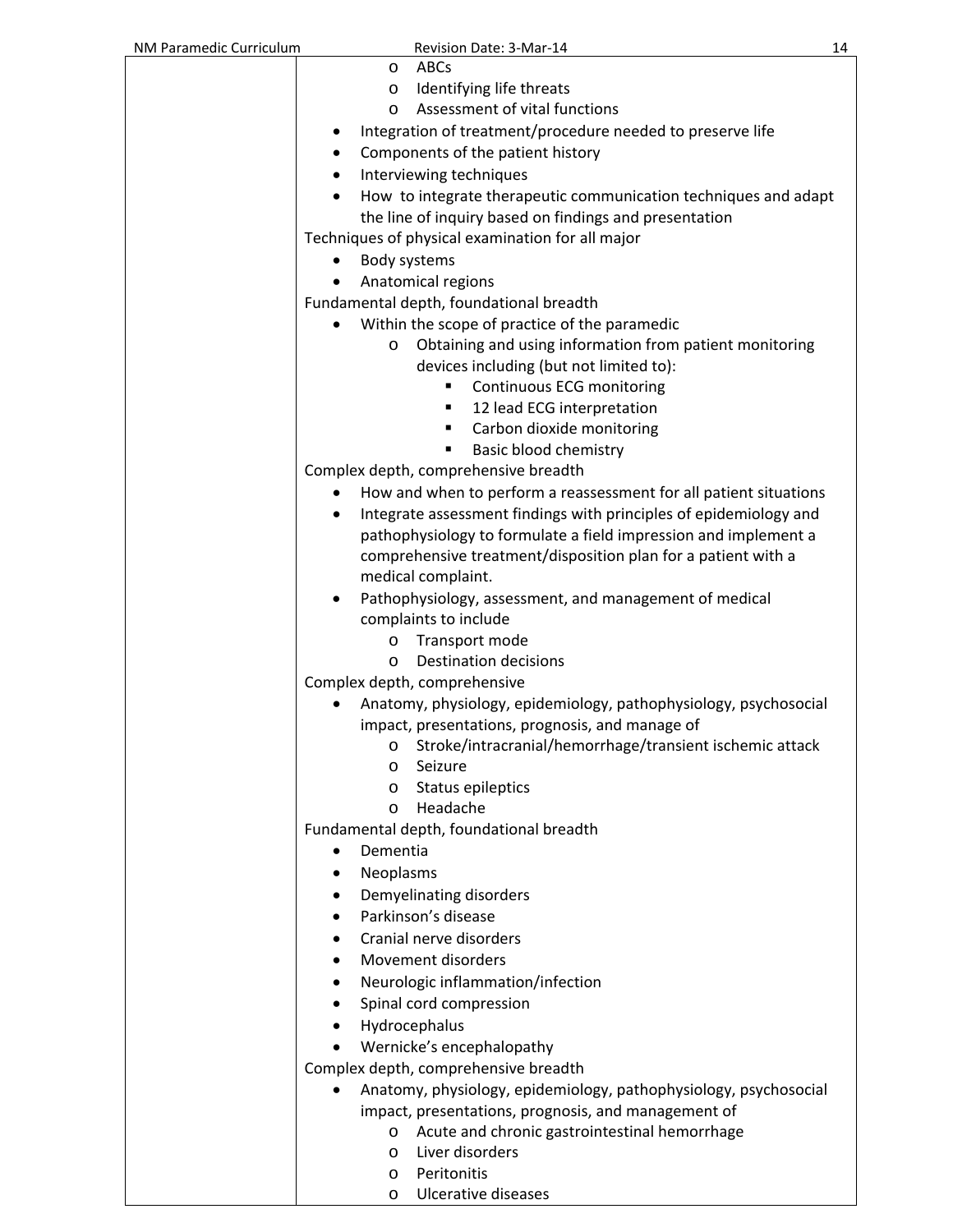| NM Paramedic Curriculum | Revision Date: 3-Mar-14                                               | 15 |
|-------------------------|-----------------------------------------------------------------------|----|
|                         | Fundamental depth, foundational breadth                               |    |
|                         | Irritable bowel syndrome                                              |    |
|                         | Inflammatory disorders<br>٠                                           |    |
|                         | Pancreatitis<br>٠                                                     |    |
|                         | <b>Bowel Obstruction</b>                                              |    |
|                         | Hernias<br>٠                                                          |    |
|                         | Infectious disorders                                                  |    |
|                         |                                                                       |    |
|                         | Gall bladder and biliary tract disorders                              |    |
|                         | Simple depth, simple breadth                                          |    |
|                         | <b>Rectal abscess</b>                                                 |    |
|                         | Rectal foreign body obstruction<br>٠                                  |    |
|                         | Mesenteric ischemia                                                   |    |
|                         | Complex depth, comprehensive breadth                                  |    |
|                         | Anatomy, physiology, epidemiology, pathophysiology, psychosocial<br>٠ |    |
|                         | impact, presentations, prognosis, and management of the following     |    |
|                         | toxidromes and poisonings:                                            |    |
|                         | Cholinergics<br>$\circ$                                               |    |
|                         | Anticholinergics<br>O                                                 |    |
|                         | Sympathomimetics<br>$\circ$                                           |    |
|                         | Opiates<br>$\circ$                                                    |    |
|                         | Alcohol intoxication and withdrawal<br>O                              |    |
|                         | Over the-counter and prescription medications<br>O                    |    |
|                         | Carbon monoxide<br>$\circ$                                            |    |
|                         | Illegal drugs<br>O                                                    |    |
|                         | <b>Herbal preparations</b><br>$\circ$                                 |    |
|                         | Complex depth, comprehensive breadth                                  |    |
|                         | Anatomy, physiology, epidemiology, pathophysiology, psychosocial<br>٠ |    |
|                         | impact, presentations, prognosis, management of                       |    |
|                         | Acute upper airway infections<br>O                                    |    |
|                         | Spontaneous pneumothorax<br>O                                         |    |
|                         | Obstructive/restrictive lung diseases<br>$\circ$                      |    |
|                         | o Pulmonary infections                                                |    |
|                         | Fundamental depth, foundational breadth                               |    |
|                         | Neoplasm                                                              |    |
|                         | Pertussis                                                             |    |
|                         | <b>Cystic fibrosis</b>                                                |    |
|                         | Complex depth, comprehensive breadth                                  |    |
|                         | Pathophysiology, assessment, and management of                        |    |
|                         | Traumatic aortic disruption<br>$\circ$                                |    |
|                         | Pulmonary contusion<br>O                                              |    |
|                         | Blunt cardiac injury<br>O                                             |    |
|                         | Hemothorax<br>$\circ$                                                 |    |
|                         | Pneumothorax<br>$\circ$                                               |    |
|                         | Open                                                                  |    |
|                         | Simple                                                                |    |
|                         | Tension                                                               |    |
|                         | Cardiac tamponade<br>O                                                |    |
|                         | <b>Rib fractures</b><br>$\circ$                                       |    |
|                         | Flail chest<br>O                                                      |    |
|                         | Commotio cordis<br>O                                                  |    |
|                         | Tracheobronchial disruption<br>O                                      |    |
|                         | Diaphragmatic rupture<br>O                                            |    |
|                         | Traumatic asphyxia<br>O                                               |    |
|                         | Vascular injury<br>O                                                  |    |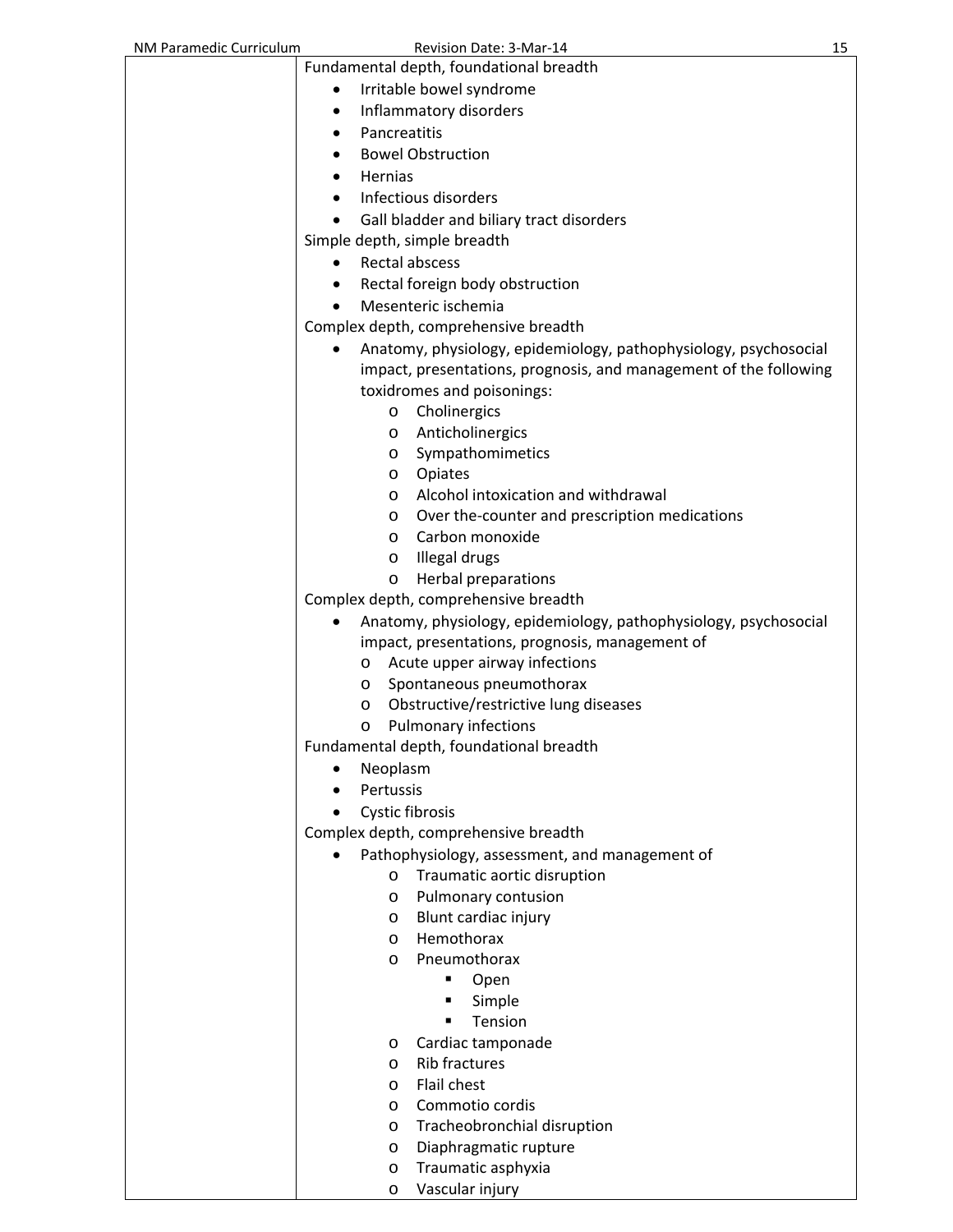| NM Paramedic Curriculum  | Revision Date: 3-Mar-14                                             | 16 |
|--------------------------|---------------------------------------------------------------------|----|
|                          | Solid and hollow organ injuries<br>O                                |    |
|                          | Blunt versus penetrating mechanisms<br>$\circ$                      |    |
|                          | Evisceration<br>$\circ$                                             |    |
|                          | Retroperitoneal injuries<br>$\circ$                                 |    |
|                          | Injuries to the external genetalia<br>O                             |    |
|                          | Fundamental depth, foundational breadth                             |    |
|                          | Pathophysiology, assessment, and management of                      |    |
|                          | Cauda equina syndrome<br>$\circ$                                    |    |
|                          | Nerve root injury<br>$\circ$                                        |    |
|                          | Peripheral nerve injury<br>$\circ$                                  |    |
|                          | Complex depth, comprehensive breadth                                |    |
|                          | Traumatic brain injury<br>$\bullet$                                 |    |
|                          | Spinal cord injury<br>٠                                             |    |
|                          | Spinal shock<br>$\bullet$                                           |    |
|                          | Pathophysiology, assessment, and management of trauma in the        |    |
|                          | Pregnant patient<br>$\circ$                                         |    |
|                          | Pediatric patient<br>$\circ$                                        |    |
|                          | Geriatric patient                                                   |    |
|                          | $\circ$<br>Cognitively impaired patient<br>$\circ$                  |    |
|                          |                                                                     |    |
| Lab - Advanced           |                                                                     |    |
| <b>Medical Legal</b>     | Fundamental depth, foundation breadth                               |    |
|                          |                                                                     |    |
| <b>Issues and Report</b> | History of EMS<br>$\bullet$                                         |    |
| <b>Writing</b>           | Research principles to interpret literature and<br>$\bullet$        |    |
|                          | advocate evidence-based practice                                    |    |
|                          | Complex depth, comprehensive breadth                                |    |
|                          | <b>EMS Systems</b><br>٠                                             |    |
|                          | Roles/responsibilities/<br>$\bullet$                                |    |
|                          | Professionalism of EMS Personnel<br>$\bullet$                       |    |
|                          | <b>Quality Improvement</b><br>٠                                     |    |
|                          | Patient safety<br>$\bullet$                                         |    |
|                          | Provider safety and wellbeing                                       |    |
|                          | Stress management                                                   |    |
|                          | Dealing with death and dying<br>O                                   |    |
|                          | Prevention of work related injuries<br>٠                            |    |
|                          | Lifting and moving patients<br>٠                                    |    |
|                          | Principles of medical documentation and report<br>٠                 |    |
|                          | writing                                                             |    |
|                          | <b>EMS</b> communication system<br>٠                                |    |
|                          | Communication with other health care Professionals<br>٠             |    |
|                          | Team communication and dynamics<br>٠                                |    |
|                          | Consent/refusal of care<br>٠                                        |    |
|                          | Confidentiality<br>٠                                                |    |
|                          | <b>Advanced directives</b><br>$\bullet$                             |    |
|                          |                                                                     |    |
|                          | Tort and criminal actions<br>٠                                      |    |
|                          | Statutory responsibilities<br>٠                                     |    |
|                          | Mandatory reporting<br>٠                                            |    |
|                          | Health care regulation<br>٠                                         |    |
|                          | Patient rights/Advocacy<br>٠                                        |    |
|                          | End-of-Life issues<br>$\bullet$                                     |    |
|                          | Ethical principles/moral obligations<br>٠                           |    |
|                          | Ethical tests and decision making<br>٠                              |    |
|                          | Integrate comprehensive anatomical and medical terminology and<br>٠ |    |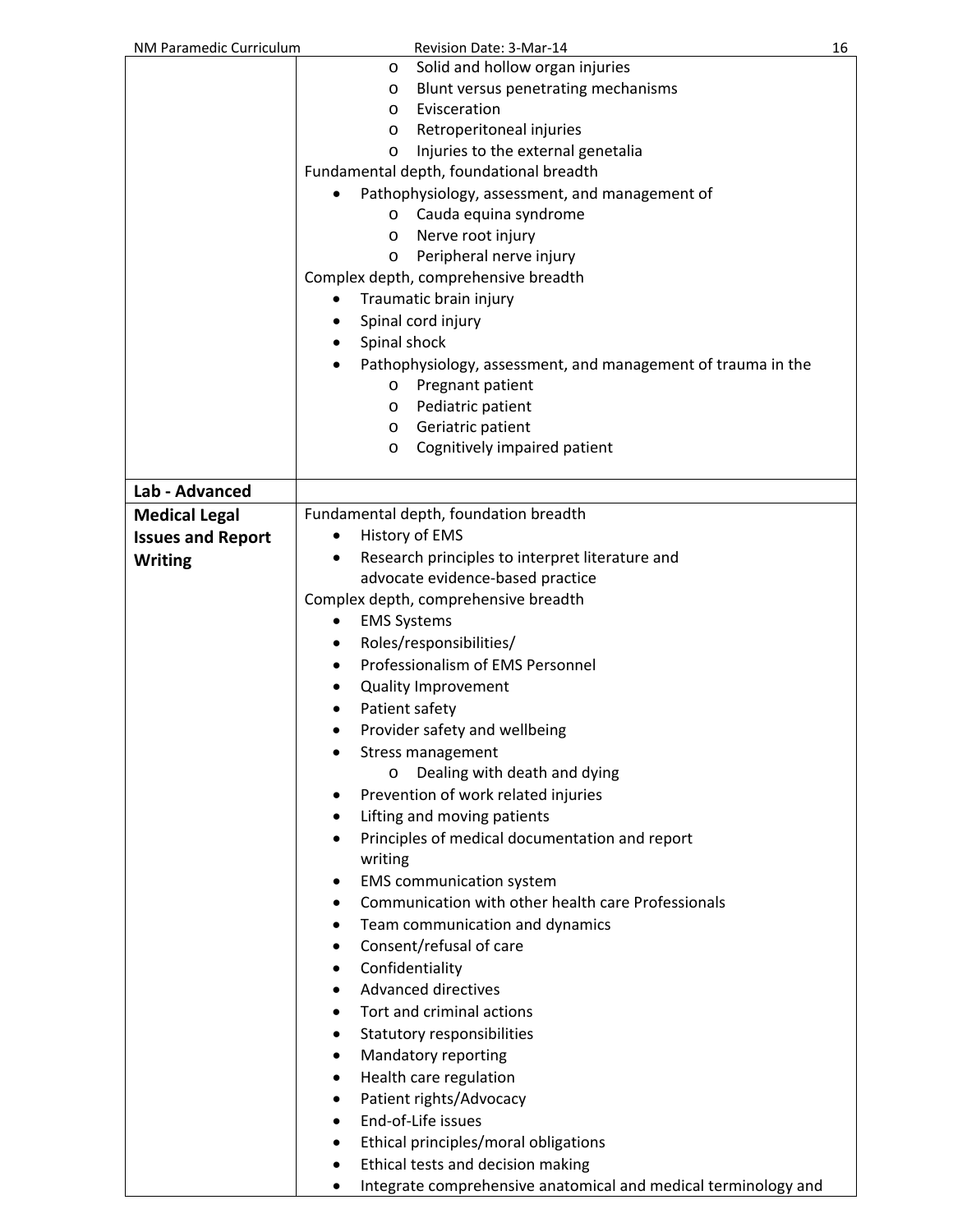| NM Paramedic Curriculum | Revision Date: 3-Mar-14                                                      | 17 |
|-------------------------|------------------------------------------------------------------------------|----|
|                         | abbreviations into the written and oral communication with                   |    |
|                         | colleagues and other health care professionals.                              |    |
|                         | Integrate scene and patient assessment finding with knowledge of             |    |
|                         | epidemiology and pathophysiology to form a field impression. This            |    |
|                         | includes developing a list of differential diagnoses through clinical        |    |
|                         | reasoning to modify the assessment and formulate a treatment plan.           |    |
|                         | Primary assessment for all patient situations                                |    |
|                         | Initial general impression<br>$\circ$                                        |    |
|                         | Level of consciousness<br>$\circ$                                            |    |
|                         | o ABSs                                                                       |    |
|                         | o Identifying life threats                                                   |    |
|                         | Assessment of vital functions<br>$\circ$                                     |    |
|                         |                                                                              |    |
|                         | Integration of treatment/procedure needed to preserve life                   |    |
|                         | Components of the patient history                                            |    |
|                         | Interviewing techniques<br>٠                                                 |    |
|                         | How to integrate therapeutic communication techniques and adapt<br>$\bullet$ |    |
|                         | the line of inquiry based on findings and presentation                       |    |
|                         | How and when to perform a reassessment for all patient situations            |    |
|                         | Transport mode<br>٠                                                          |    |
|                         | <b>Destination decisions</b>                                                 |    |
|                         | Integrate assessment findings with principles of epidemiology and<br>٠       |    |
|                         | pathophysiology to formulate a field impression and implement a              |    |
|                         | comprehensive treatment/disposition plan for a patient with a                |    |
|                         | medical complaint.                                                           |    |
|                         | Pathophysiology, assessment, and management of medical                       |    |
|                         | complaints to include                                                        |    |
|                         | o Transport mode                                                             |    |
|                         | Destination decisions<br>$\circ$                                             |    |
|                         | Anatomy, physiology, psychosocial impact, presentations, prognosis,          |    |
|                         | and management of the following toxidromes and poisonings                    |    |
|                         | Cholinergics<br>O                                                            |    |
|                         | Anticholinergics<br>O                                                        |    |
|                         | Sympathomimetics<br>O                                                        |    |
|                         | Sedative/hypnotics<br>$\circ$                                                |    |
|                         | Opiates<br>$\circ$                                                           |    |
|                         | Alcohol intoxication and withdrawal<br>$\circ$                               |    |
|                         | Over-the-counter and prescription medications<br>$\circ$                     |    |
|                         | Carbon monoxide<br>$\circ$                                                   |    |
|                         | Illegal drugs<br>$\circ$                                                     |    |
|                         | Herbal preparations<br>$\circ$                                               |    |
|                         | Techniques of physical examination for all major                             |    |
|                         | Body systems                                                                 |    |
|                         | Anatomical regions                                                           |    |
| <b>Neurological</b>     | Complex depth, comprehensive breadth                                         |    |
| Theory/Therapy          | Primary assessment for all patient situations                                |    |
|                         | Initial general impression<br>O                                              |    |
|                         | Level of consciousness<br>$\circ$                                            |    |
|                         | ABSs<br>$\circ$                                                              |    |
|                         | Identifying life threats<br>$\circ$                                          |    |
|                         | Assessment of vital functions<br>$\circ$                                     |    |
|                         | Integration of treatment/procedure needed to preserve life                   |    |
|                         | Components of the patient history                                            |    |
|                         | Interviewing techniques                                                      |    |
|                         |                                                                              |    |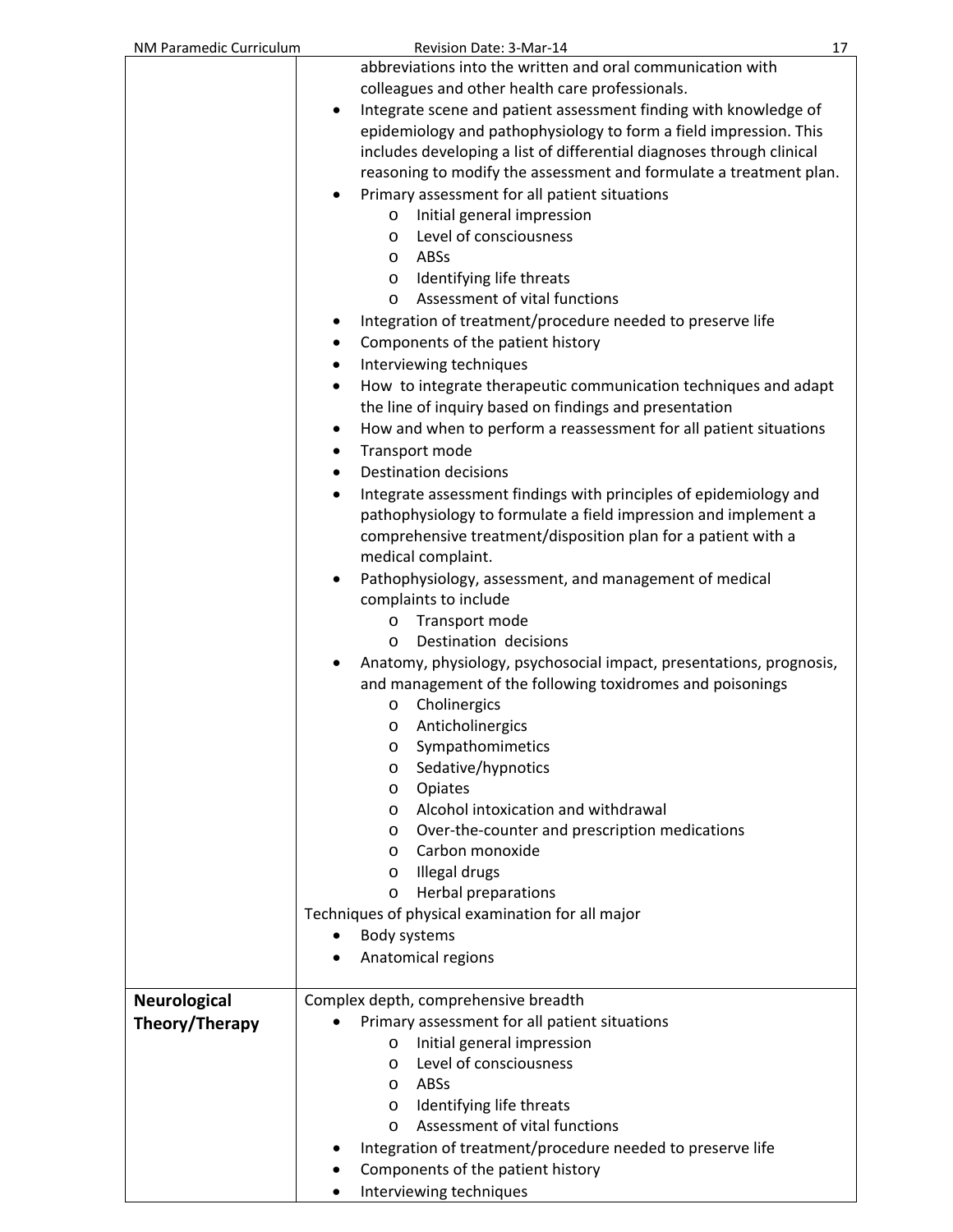| NM Paramedic Curriculum | Revision Date: 3-Mar-14                                                                                                                                                                                     | 18 |
|-------------------------|-------------------------------------------------------------------------------------------------------------------------------------------------------------------------------------------------------------|----|
|                         | How to integrate therapeutic communication techniques and adapt<br>٠                                                                                                                                        |    |
|                         | the line of inquiry based on findings and presentation                                                                                                                                                      |    |
|                         | Techniques of physical examination for all major<br>٠                                                                                                                                                       |    |
|                         | Body systems<br>$\circ$                                                                                                                                                                                     |    |
|                         | Anatomical regions<br>$\circ$                                                                                                                                                                               |    |
|                         | How and when to perform a reassessment for all patient situations                                                                                                                                           |    |
|                         | Integrates assessment findings with principles of epidemiology and<br>٠<br>pathophysiology to formulate a field impression and implement a<br>comprehensive treatment/disposition plan for a patient with a |    |
|                         | medical complaint.                                                                                                                                                                                          |    |
|                         | Pathophysiology, assessment, and management of medical<br>$\bullet$<br>complaints to include                                                                                                                |    |
|                         | Transport mode<br>$\circ$                                                                                                                                                                                   |    |
|                         | <b>Destination decisions</b><br>$\circ$                                                                                                                                                                     |    |
|                         | Anatomy, physiology, epidemiology, pathophysiology, presentations,<br>prognosis, and management of                                                                                                          |    |
|                         | Stroke/intracranial hemorrhage/transient ischemic attack<br>$\circ$                                                                                                                                         |    |
|                         | Seizure<br>$\circ$                                                                                                                                                                                          |    |
|                         | Status epileptic us<br>$\circ$                                                                                                                                                                              |    |
|                         | Headache<br>$\circ$                                                                                                                                                                                         |    |
|                         | Fundamental depth, foundational breadth                                                                                                                                                                     |    |
|                         | Dementia<br>٠                                                                                                                                                                                               |    |
|                         | Neoplasms<br>٠                                                                                                                                                                                              |    |
|                         | Demyelinating disorders<br>٠                                                                                                                                                                                |    |
|                         | Parkinson's disease                                                                                                                                                                                         |    |
|                         | Cranial nerve disorders                                                                                                                                                                                     |    |
|                         | Movement disorders<br>٠                                                                                                                                                                                     |    |
|                         | Neurologic inflammation/infection<br>٠                                                                                                                                                                      |    |
|                         | Spinal cord compression                                                                                                                                                                                     |    |
|                         | Hydrocephalus<br>$\bullet$                                                                                                                                                                                  |    |
|                         | Wernicke's encephalopathy                                                                                                                                                                                   |    |
|                         | Anatomy, physiology, epidemiology, pathophysiology, psychosocial                                                                                                                                            |    |
|                         | impact, reporting requirements, prognosis, and management of                                                                                                                                                |    |
|                         | Meningococcal meningitis<br>$\circ$                                                                                                                                                                         |    |
|                         | Tuberculosis<br>$\circ$                                                                                                                                                                                     |    |
|                         | Tetanus<br>$\circ$<br><b>Viral Diseases</b>                                                                                                                                                                 |    |
|                         | $\circ$<br><b>Sexually Transmitted Diseases</b>                                                                                                                                                             |    |
|                         | $\circ$<br>Gastroenteritis<br>$\circ$                                                                                                                                                                       |    |
|                         | <b>Fungal Infections</b><br>$\circ$                                                                                                                                                                         |    |
|                         | Lyme Disease<br>$\circ$                                                                                                                                                                                     |    |
|                         | Rocky Mountain Spotted Fever<br>$\circ$                                                                                                                                                                     |    |
|                         | Complex depth, comprehensive breadth                                                                                                                                                                        |    |
|                         | Anatomy, physiology, epidemiology, pathophysiology, psychosocial                                                                                                                                            |    |
|                         | impact, presentations, prognosis, and management of                                                                                                                                                         |    |
|                         | Acute psychosis<br>$\circ$                                                                                                                                                                                  |    |
|                         | Agitated delirium<br>$\circ$                                                                                                                                                                                |    |
|                         | Acute psychosis<br>$\circ$                                                                                                                                                                                  |    |
|                         | <b>Thought Disorders</b><br>$\circ$                                                                                                                                                                         |    |
|                         | <b>Mood Disorders</b><br>$\circ$                                                                                                                                                                            |    |
|                         | <b>Neurotic Disorders</b><br>$\circ$                                                                                                                                                                        |    |
|                         | Substance-related disorders/addictive behavior<br>$\circ$                                                                                                                                                   |    |
|                         | Somatoform disorders<br>$\circ$                                                                                                                                                                             |    |
|                         | <b>Factitious Disorders</b><br>O                                                                                                                                                                            |    |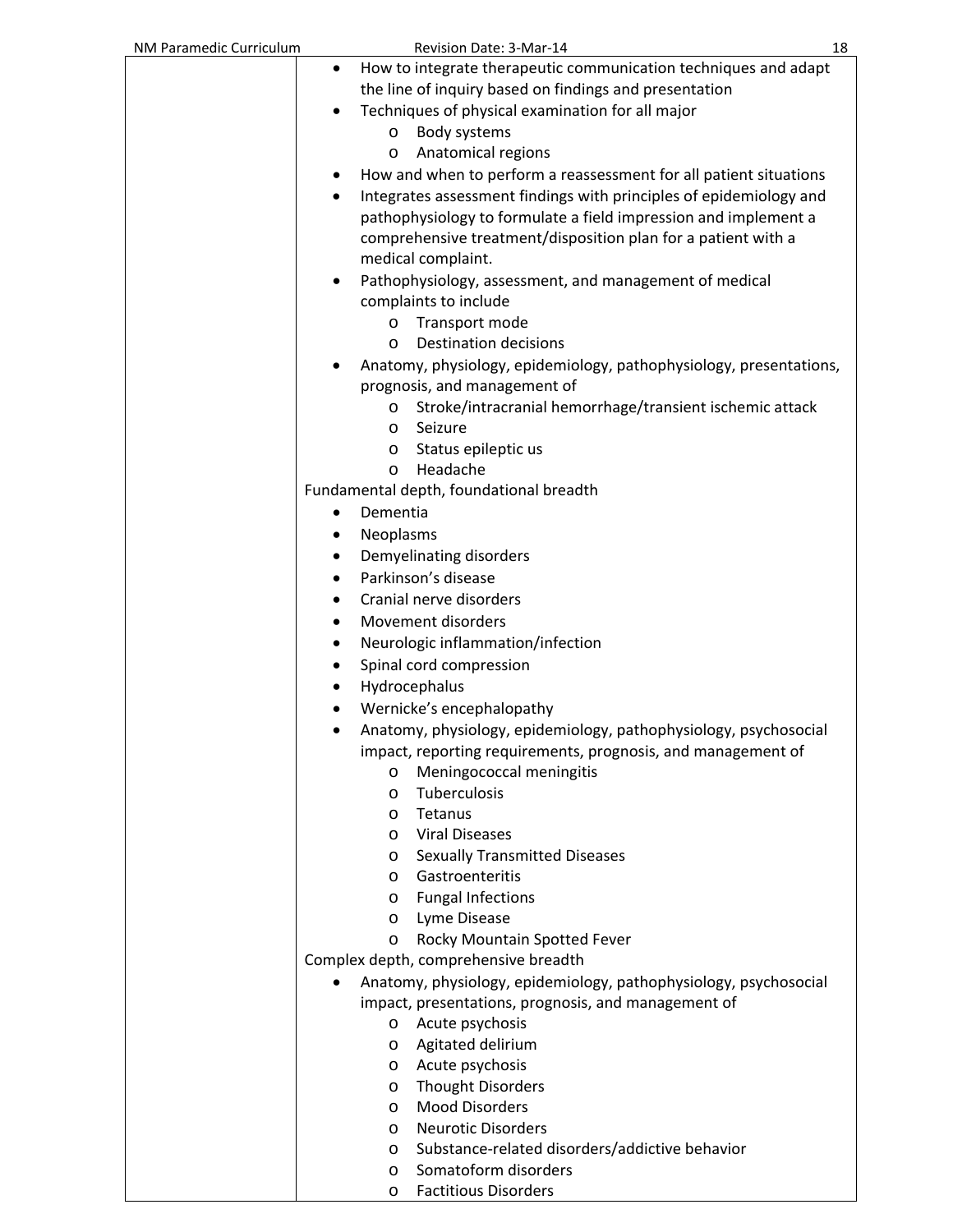| NM Paramedic Curriculum    | Revision Date: 3-Mar-14                                                      | 19 |
|----------------------------|------------------------------------------------------------------------------|----|
|                            | <b>Personality Disorders</b><br>O                                            |    |
|                            | Patterns of violence/abuse/neglect<br>O                                      |    |
|                            | Organic psychoses<br>O                                                       |    |
|                            | Anatomy, physiology, epidemiology, pathophysiology, psychosocial             |    |
|                            | impact, presentations, prognosis, and management of common or                |    |
|                            | major non-traumatic musculoskeletal disorders                                |    |
|                            | Disorders of the spine<br>O                                                  |    |
|                            | Pathophysiology, assessment and management of the trauma patient             |    |
|                            | Trauma scoring<br>$\circ$                                                    |    |
|                            | Transport and destination issues<br>O                                        |    |
|                            | Pathophysiology, assessment, and management of                               |    |
|                            | Unstable facial fractures<br>$\circ$                                         |    |
|                            | Orbital fractures<br>O                                                       |    |
|                            |                                                                              |    |
|                            | Perforated tympanic membrane<br>$\circ$<br>Skull fractures                   |    |
|                            | O                                                                            |    |
|                            | Penetrating neck trauma<br>O                                                 |    |
|                            | Laryngeotracheal injuries<br>O                                               |    |
|                            | Spine Trauma<br>O                                                            |    |
|                            | Dislocation/subluxations<br>٠                                                |    |
|                            | <b>Fractures</b>                                                             |    |
|                            | Sprains/strains                                                              |    |
|                            | <b>Mandibular fractures</b>                                                  |    |
|                            | Pathophysiology, assessment, and management of                               |    |
|                            | Cauda equina syndrome<br>$\circ$                                             |    |
|                            | Nerve root injury<br>O                                                       |    |
|                            | Peripheral nerve injury<br>O                                                 |    |
|                            | Traumatic brain injury<br>O                                                  |    |
|                            | Spinal cord injury<br>O                                                      |    |
|                            | Spinal shock<br>O                                                            |    |
| <b>Pediatrics &amp; OB</b> | Complex depth, comprehensive breadth                                         |    |
|                            | Principles of communicating with patients in a manner that achieves a        |    |
|                            | positive relationship                                                        |    |
|                            | Factors that affect communication<br>O                                       |    |
|                            | Interviewing techniques<br>$\circ$                                           |    |
|                            | Dealing with difficult patients<br>O                                         |    |
|                            | Adjusting communication strategies of age, stage of<br>O                     |    |
|                            | development, patients with special needs, and differing                      |    |
|                            | cultures.                                                                    |    |
|                            | Complex depth, comprehensive breadth                                         |    |
|                            | Integrates a complex depth and comprehensive breadth of<br>٠                 |    |
|                            | knowledge of the anatomy and physiology of all human systems                 |    |
|                            | Integrates comprehensive anatomical and medical terminology and<br>$\bullet$ |    |
|                            | abbreviations into the written and oral communication with                   |    |
|                            | colleagues and other health care professionals.                              |    |
|                            | Integrates knowledge of pathophysiology of major human systems.<br>$\bullet$ |    |
|                            | Integrates comprehensive knowledge of life span development.<br>$\bullet$    |    |
|                            | Complex depth, comprehensive breadth                                         |    |
|                            | <b>Medication safety</b><br>٠                                                |    |
|                            | <b>Medication legislation</b><br>$\bullet$                                   |    |
|                            | Naming<br>٠                                                                  |    |
|                            | Classifications<br>٠                                                         |    |
|                            | Schedules                                                                    |    |
|                            | Pharmacokinetics                                                             |    |
|                            |                                                                              |    |
|                            | Storage and security                                                         |    |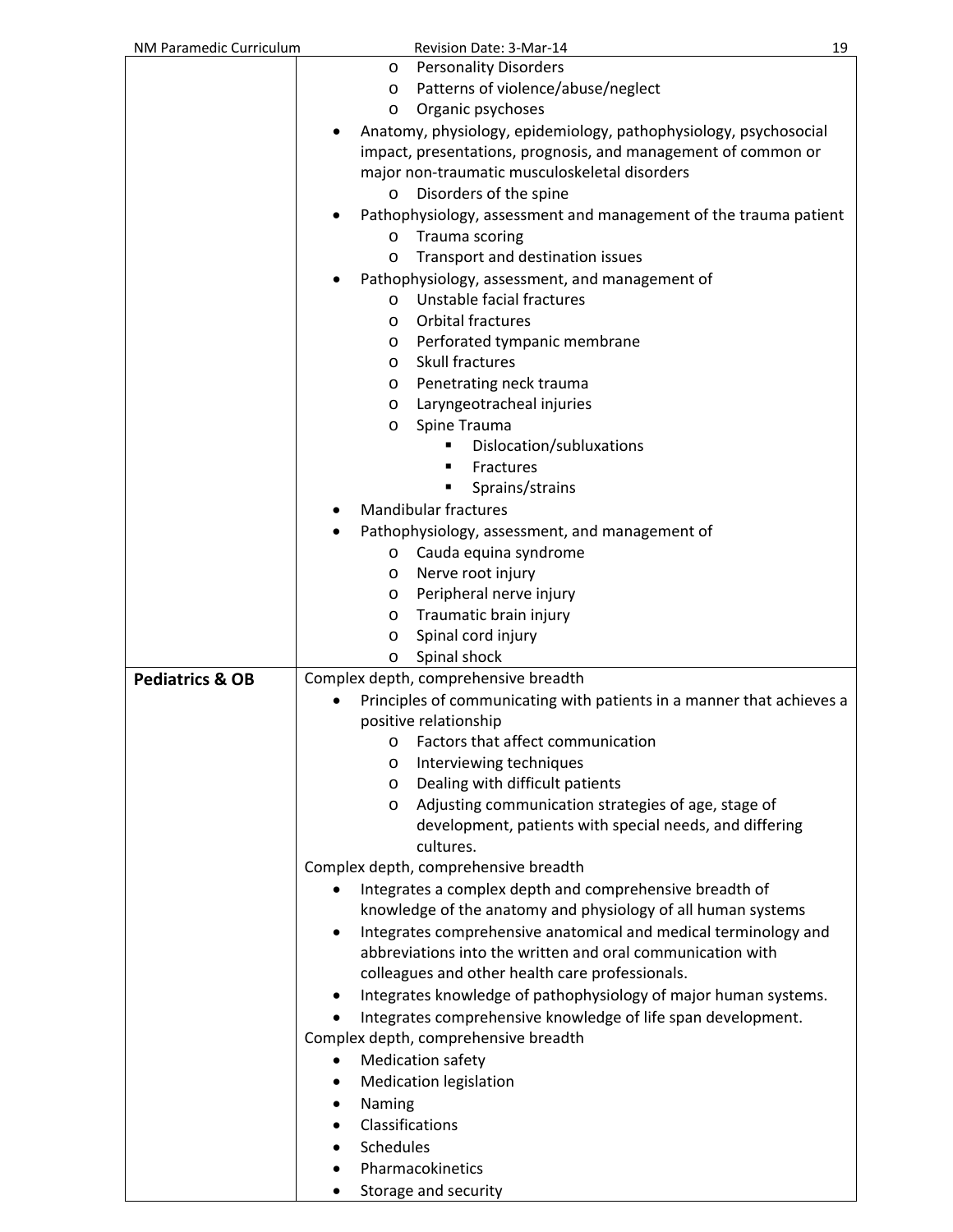| NM Paramedic Curriculum | Revision Date: 3-Mar-14                                                                                                   | 20 |
|-------------------------|---------------------------------------------------------------------------------------------------------------------------|----|
|                         | Autonomic pharmacology<br>٠                                                                                               |    |
|                         | Metabolism and excretion                                                                                                  |    |
|                         | Mechanism of action                                                                                                       |    |
|                         | Phases of medication activity<br>٠                                                                                        |    |
|                         | Medication response relationships                                                                                         |    |
|                         | <b>Medication interactions</b>                                                                                            |    |
|                         | Toxicity                                                                                                                  |    |
|                         | Complex depth, comprehensive                                                                                              |    |
|                         | Within the scope of practice of the paramedic                                                                             |    |
|                         | <b>Names</b><br>$\circ$                                                                                                   |    |
|                         | Actions<br>$\circ$                                                                                                        |    |
|                         | Indications<br>$\circ$                                                                                                    |    |
|                         | Contraindications<br>$\circ$                                                                                              |    |
|                         | Complications<br>$\circ$                                                                                                  |    |
|                         | Routes of administration<br>$\circ$                                                                                       |    |
|                         | Side effects<br>O                                                                                                         |    |
|                         | Interactions<br>O                                                                                                         |    |
|                         | Dosages for the medication administered                                                                                   |    |
|                         | Integrates complex knowledge of anatomy, physiology, and                                                                  |    |
|                         | pathophysiology into the assessment to develop and implement a                                                            |    |
|                         | treatment plan with the goal of assuring a patent airway, adequate                                                        |    |
|                         | mechanical ventilation, and respiration for patients of all ages.                                                         |    |
|                         | Integrated scene and patient assessment findings with knowledge of                                                        |    |
|                         | epidemiology and pathophysiology to form a field impression. This                                                         |    |
|                         | includes developing a list of differential diagnoses through clinical                                                     |    |
|                         | reasoning to modify the assessment and formulate a treatment plan.                                                        |    |
|                         | Complex depth, comprehensive breadth                                                                                      |    |
|                         | Scene management                                                                                                          |    |
|                         | Impact of the environment<br>$\circ$                                                                                      |    |
|                         | Addressing hazards<br>$\circ$                                                                                             |    |
|                         | Violence<br>O                                                                                                             |    |
|                         | Multiple patient situations<br>O                                                                                          |    |
|                         | Primary assessment for all patient situations                                                                             |    |
|                         | Initial general impression<br>$\circ$                                                                                     |    |
|                         | Level of consciousness<br>O                                                                                               |    |
|                         | ABCs<br>$\circ$                                                                                                           |    |
|                         | Identifying life threats<br>$\circ$                                                                                       |    |
|                         | Assessment of vital functions<br>$\circ$                                                                                  |    |
|                         | Integration of treatment/procedure needed to preserve life                                                                |    |
|                         | Components of the patient history                                                                                         |    |
|                         | Interviewing techniques                                                                                                   |    |
|                         |                                                                                                                           |    |
|                         | How to integrate therapeutic communication techniques and adapt<br>the line of inquiry based on findings and presentation |    |
|                         | Techniques of physical examination for all major                                                                          |    |
|                         |                                                                                                                           |    |
|                         | Body systems<br>O<br>Anatomical regions                                                                                   |    |
|                         | O<br>Fundamental depth, foundational breadth                                                                              |    |
|                         | Within the scope of practice of paramedic                                                                                 |    |
|                         | Obtaining and using information from patient monitoring                                                                   |    |
|                         | O                                                                                                                         |    |
|                         | devices including (but not limited to):<br>п                                                                              |    |
|                         | Continuous ECG monitoring<br>12 lead ECG interpretation<br>٠                                                              |    |
|                         | Carbon dioxide monitoring<br>٠                                                                                            |    |
|                         | Basic blood chemistry<br>٠                                                                                                |    |
|                         |                                                                                                                           |    |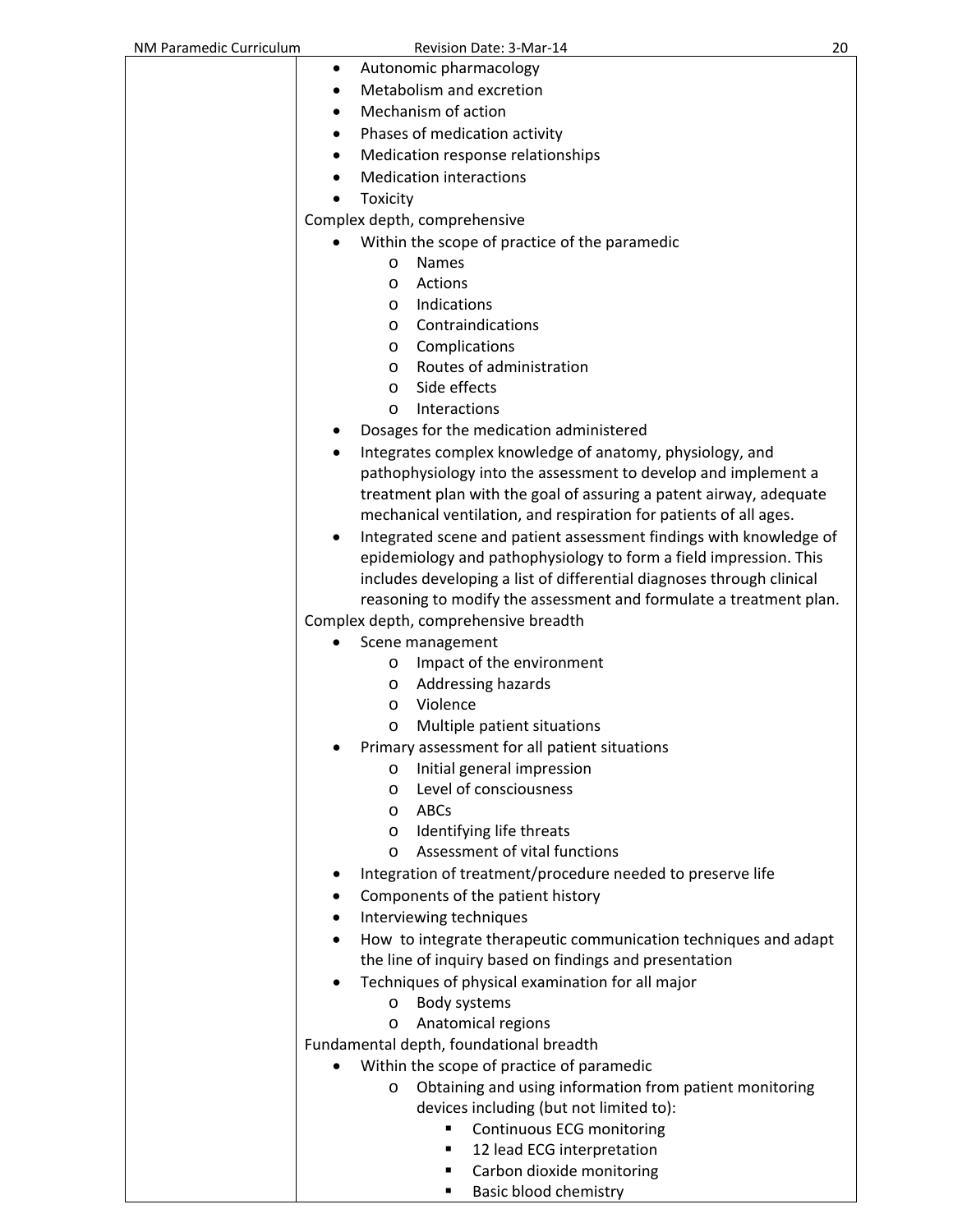| NM Paramedic Curriculum | Revision Date: 3-Mar-14                                                 | 21 |
|-------------------------|-------------------------------------------------------------------------|----|
|                         | Complex depth, comprehensive breadth                                    |    |
|                         | How and when to perform a reassessment for all patient situations       |    |
|                         | Integrates assessment findings with principles of epidemiology and<br>٠ |    |
|                         | pathophysiology to formulate a field impression and implement a         |    |
|                         | comprehensive treatment/disposition plan for a patient with a           |    |
|                         | medical complaint.                                                      |    |
|                         | Pathophysiology, assessment, and management of medical<br>٠             |    |
|                         | complaints to include                                                   |    |
|                         | Transport mode<br>$\circ$                                               |    |
|                         | <b>Destination decisions</b><br>$\circ$                                 |    |
|                         | Complex depth, comprehensive breadth                                    |    |
|                         | Anatomy, physiology, epidemiology, pathophysiology, psychosocial        |    |
|                         | impact, presentations, prognosis, and management of                     |    |
|                         | Acute coronary syndrome<br>$\circ$                                      |    |
|                         | Angina pectoris                                                         |    |
|                         | Myocardial infarction                                                   |    |
|                         | Heart failure<br>O                                                      |    |
|                         | Non-traumatic cardiac tamponade<br>O                                    |    |
|                         | Hypertensive emergencies<br>O                                           |    |
|                         | Cardiogenic shock<br>O                                                  |    |
|                         | Vascular disorders<br>O                                                 |    |
|                         | Abdominal aortic aneurysm<br>٠                                          |    |
|                         | Arterial occlusion<br>٠                                                 |    |
|                         | Venous thrombosis                                                       |    |
|                         | Aortic aneurysm/dissection<br>O                                         |    |
|                         | Thromboembolism<br>O                                                    |    |
|                         | Cardiac rhythm disturbances<br>O                                        |    |
|                         | Fundamental depth, foundation breadth                                   |    |
|                         | Infectious diseases of the heart                                        |    |
|                         | Endocarditis<br>O                                                       |    |
|                         | Pericarditis<br>$\circ$                                                 |    |
|                         | Congenital abnormalities                                                |    |
|                         | Complex depth, comprehensive breadth                                    |    |
|                         | Anatomy, physiology, epidemiology, pathophysiology, psychosocial        |    |
|                         | impact, presentations, prognosis, and management of common or           |    |
|                         | major gynecological diseases and/or emergencies.                        |    |
|                         | Vaginal bleeding                                                        |    |
|                         | Sexual assault                                                          |    |
|                         | Fundamental depth, foundational breadth                                 |    |
|                         | Infections<br>٠                                                         |    |
|                         | Pelvic Inflammatory Disease                                             |    |
|                         | Ovarian cysts                                                           |    |
|                         | Dysfunctional uterine bleeding<br>٠                                     |    |
|                         | Vaginal foreign body                                                    |    |
|                         | Complex depth, comprehensive breadth                                    |    |
|                         | Pathophysiology, assessment and management of the trauma patient        |    |
|                         | Trauma scoring<br>O                                                     |    |
|                         | Transport and destination issues<br>O                                   |    |
|                         | Complex depth, comprehensive breadth                                    |    |
|                         | Pathophysiology, assessment, and management of                          |    |
|                         | Traumatic aortic disruption<br>O                                        |    |
|                         | Pulmonary contusion<br>O                                                |    |
|                         | Blunt cardiac injury<br>O                                               |    |
|                         | Hemothorax<br>O                                                         |    |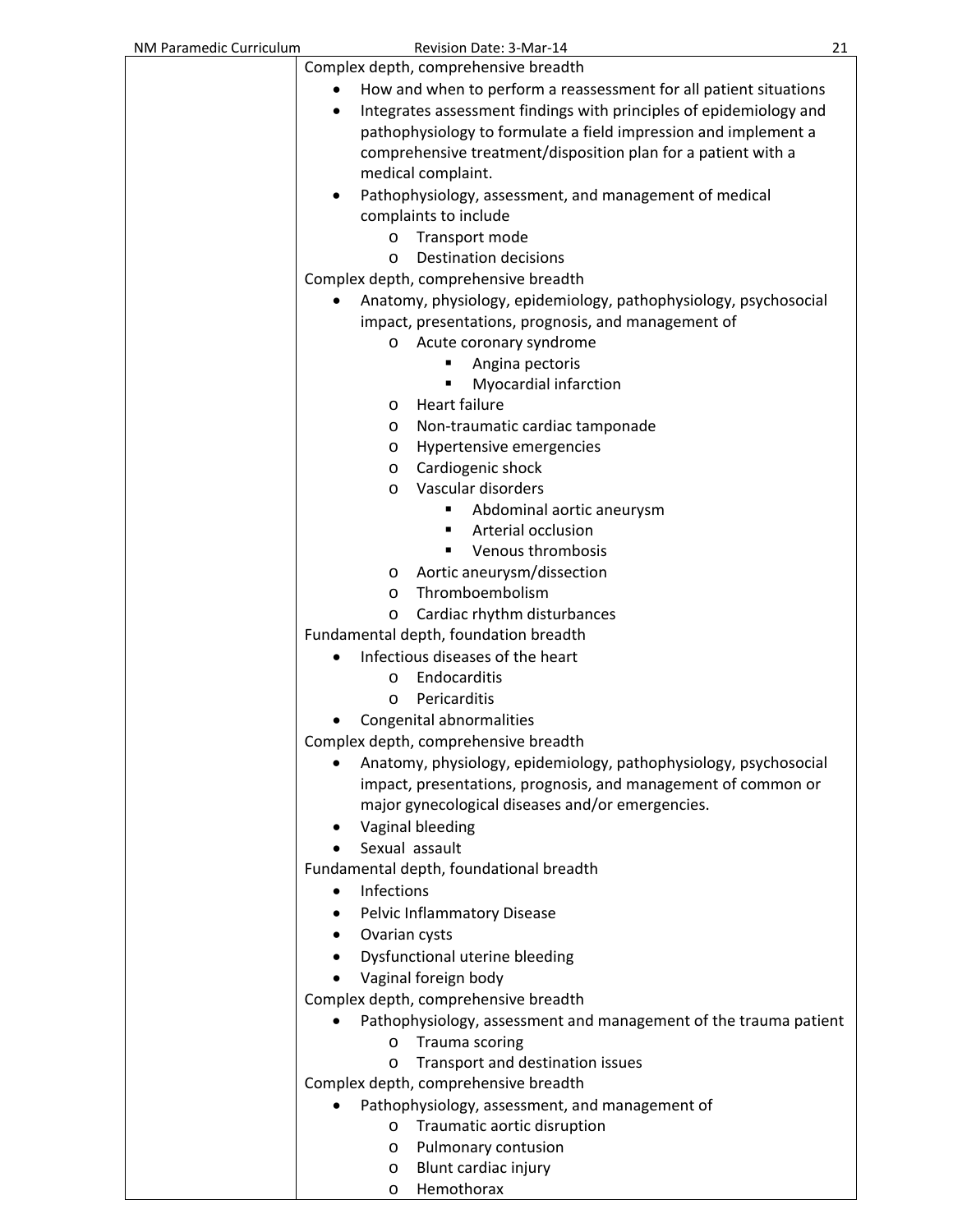| NM Paramedic Curriculum | Revision Date: 3-Mar-14                                           | 22 |
|-------------------------|-------------------------------------------------------------------|----|
| $\circ$                 | Pneumothorax                                                      |    |
|                         | ٠<br>Open                                                         |    |
|                         | Simple<br>٠                                                       |    |
|                         | Tension<br>٠                                                      |    |
| $\circ$                 | Cardiac tamponade                                                 |    |
| $\circ$                 | Rib fractures                                                     |    |
| $\circ$                 | <b>Flail chest</b>                                                |    |
| $\circ$                 | Commotio cordis                                                   |    |
| $\circ$                 | Tracheobronchial disruption                                       |    |
| $\circ$                 | Diaphragmatic rupture                                             |    |
| $\circ$                 | Traumatic asphyxia                                                |    |
|                         | Fundamental depth, foundational breadth                           |    |
|                         | Pathophysiology, assessment, and management of                    |    |
| $\Omega$                | <b>Pediatric fractures</b>                                        |    |
| $\circ$                 | Tendon laceration/transection/rupture (Achilles and patellar)     |    |
| $\circ$                 | Compartment syndrome                                              |    |
|                         | Complex depth, foundational breadth                               |    |
| $\bullet$               | Upper and lower extremity orthopedic trauma                       |    |
|                         | Open fractures                                                    |    |
|                         | <b>Closed fractures</b>                                           |    |
|                         | <b>Dislocations</b>                                               |    |
|                         | Complex depth, comprehensive breadth                              |    |
| $\bullet$               | Traumatic brain injury                                            |    |
| ٠                       | Spinal cord injury                                                |    |
|                         | Spinal shock                                                      |    |
|                         | Pathophysiology, assessment, and management of trauma in the      |    |
| $\circ$                 | Pregnant patient                                                  |    |
| $\circ$                 | Pediatric patient                                                 |    |
| $\circ$                 | Geriatric patient                                                 |    |
| $\circ$                 | Cognitively impaired patient                                      |    |
| Pharmacology            | Complex depth, comprehensive breadth                              |    |
| <b>Theory</b>           | Integrate a complex depth and comprehensive breadth of knowledge  |    |
|                         | of the anatomy and physiology of all human systems.               |    |
| $\bullet$               | Integrates comprehensive anatomical and medical terminology and   |    |
|                         | abbreviations into the written and oral communication with        |    |
|                         | colleagues and other health care professionals.                   |    |
| $\bullet$               | Integrates comprehensive knowledge of pathophysiology of major    |    |
|                         | human systems.                                                    |    |
| $\bullet$               | Integrates comprehensive knowledge of pharmacology to formulate a |    |
|                         | treatment plan intended to mitigate emergencies and improve the   |    |
|                         | overall health of the patient.                                    |    |
|                         | Complex depth, comprehensive breadth                              |    |
|                         | Integrate comprehensive knowledge of pharmacology to formulate a  |    |
|                         | treatment plan intend to mitigate emergencies and improve the     |    |
|                         | overall health of the patient.                                    |    |
| ٠                       | <b>Medication safety</b>                                          |    |
| ٠                       | <b>Medication legislation</b>                                     |    |
| Naming<br>٠             |                                                                   |    |
| ٠                       | Classifications                                                   |    |
| Schedules               |                                                                   |    |
|                         | Pharmacokinetics                                                  |    |
| ٠                       | Storage and security                                              |    |
| ٠                       | Autonomic pharmacology                                            |    |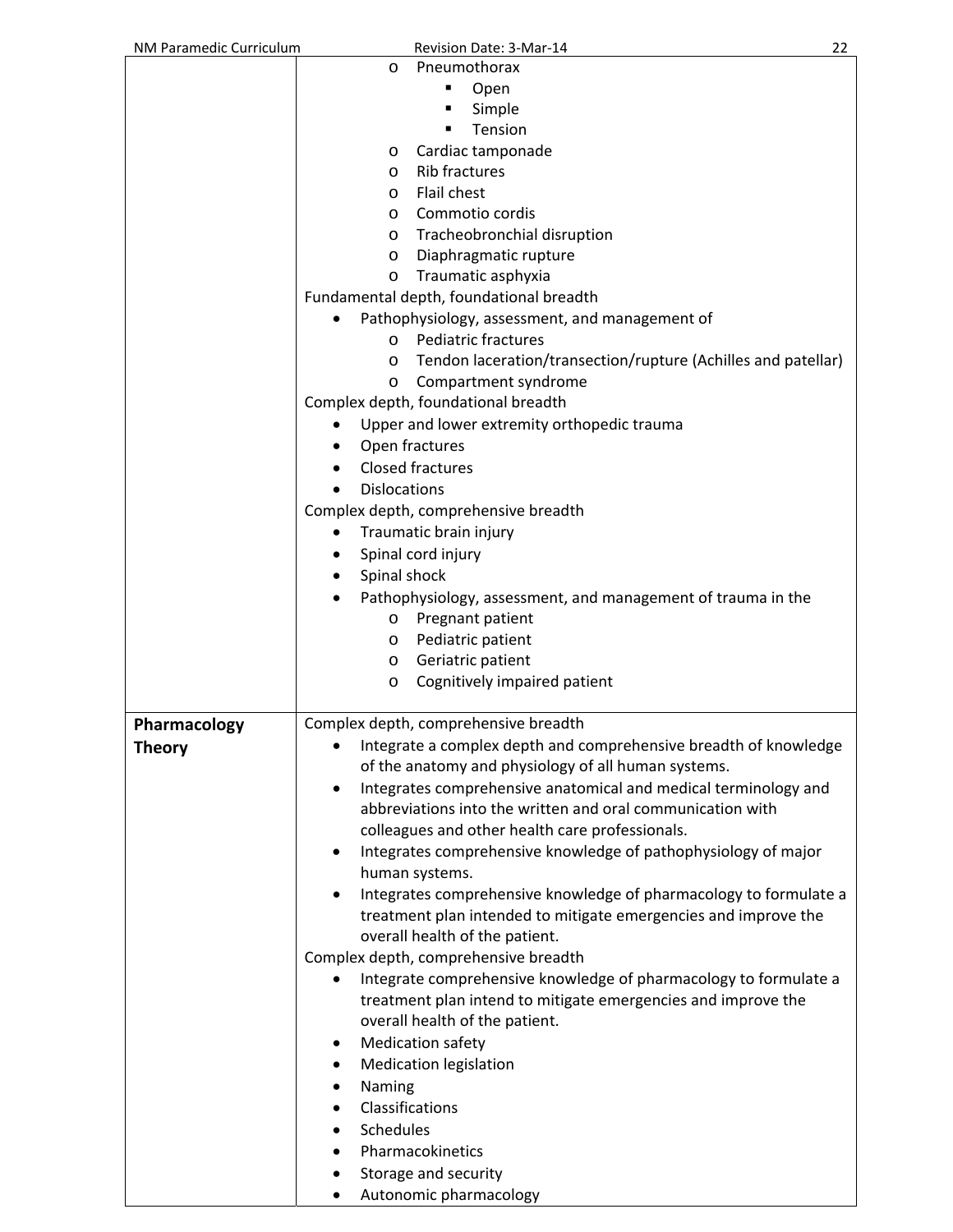| Metabolism and excretion<br>٠<br>Mechanism of action<br>$\bullet$<br>Phases of medication activity<br>٠<br>Medication response relationships<br><b>Medication interactions</b><br>Toxicity<br>Complex depth, comprehensive breadth<br>Routes of administration<br>Within the scope of practice of the paramedic, administer<br>medications to a patient<br>Names<br>$\circ$<br>Actions<br>$\circ$<br>Indications<br>$\circ$<br>Contraindications<br>$\circ$<br>Routes of administration<br>$\circ$<br>Side effects<br>$\circ$<br>Interactions<br>$\circ$<br>Dosages for the medications administered<br>O<br>Integrates complex knowledge of anatomy, physiology, and<br>pathophysiology, pathophysiology into the assessment to develop<br>and implement a treatment plan with the goal of assuring a patent<br>airway, adequate mechanical ventilation, ad respiration for patients<br>of all ages.<br>Integrate scene and patient assessment findings with knowledge of<br>epidemiology and pathophysiology to form a field impression. This<br>includes developing a list of differential diagnoses through clinical<br>reasoning to modify the assessment and formulate a treatment plan.<br>Complex depth, comprehensive breadth<br>Anatomy, physiology, psychosocial impact, presentations, prognosis,<br>and management of the following toxidromes and poisonings<br>Cholinergics<br>$\circ$<br>Anticholinergics<br>O<br>Sympathomimetics<br>O<br>Sedative/hypnotics<br>O<br>Opiates<br>O<br>Alcohol intoxication and withdrawal<br>$\circ$<br>Over-the-counter and prescription medications<br>O<br>Carbon monoxide<br>$\circ$<br>Illegal drugs<br>$\circ$<br><b>Herbal preparations</b><br>$\circ$<br>Complex depth, comprehensive breadth<br><b>Drug Calculation</b><br>Integrate a complex depth and comprehensive breadth of knowledge<br>of the anatomy and physiology of all human systems.<br>Integrates comprehensive anatomical and medical terminology and<br>abbreviations into the written and oral communication with<br>colleagues and other health care professionals.<br>Integrates comprehensive knowledge of pathophysiology of major<br>human systems.<br>Integrates complex knowledge of anatomy, physiology, and<br>pathophysiology, pathophysiology into the assessment to develop<br>and implement a treatment plan with the goal of assuring a patent<br>airway, adequate mechanical ventilation, ad respiration for patients | NM Paramedic Curriculum | Revision Date: 3-Mar-14 | 23 |
|-----------------------------------------------------------------------------------------------------------------------------------------------------------------------------------------------------------------------------------------------------------------------------------------------------------------------------------------------------------------------------------------------------------------------------------------------------------------------------------------------------------------------------------------------------------------------------------------------------------------------------------------------------------------------------------------------------------------------------------------------------------------------------------------------------------------------------------------------------------------------------------------------------------------------------------------------------------------------------------------------------------------------------------------------------------------------------------------------------------------------------------------------------------------------------------------------------------------------------------------------------------------------------------------------------------------------------------------------------------------------------------------------------------------------------------------------------------------------------------------------------------------------------------------------------------------------------------------------------------------------------------------------------------------------------------------------------------------------------------------------------------------------------------------------------------------------------------------------------------------------------------------------------------------------------------------------------------------------------------------------------------------------------------------------------------------------------------------------------------------------------------------------------------------------------------------------------------------------------------------------------------------------------------------------------------------------------------------------------------------------------------------------------------------------------------------------------------------|-------------------------|-------------------------|----|
|                                                                                                                                                                                                                                                                                                                                                                                                                                                                                                                                                                                                                                                                                                                                                                                                                                                                                                                                                                                                                                                                                                                                                                                                                                                                                                                                                                                                                                                                                                                                                                                                                                                                                                                                                                                                                                                                                                                                                                                                                                                                                                                                                                                                                                                                                                                                                                                                                                                                 |                         |                         |    |
|                                                                                                                                                                                                                                                                                                                                                                                                                                                                                                                                                                                                                                                                                                                                                                                                                                                                                                                                                                                                                                                                                                                                                                                                                                                                                                                                                                                                                                                                                                                                                                                                                                                                                                                                                                                                                                                                                                                                                                                                                                                                                                                                                                                                                                                                                                                                                                                                                                                                 |                         |                         |    |
|                                                                                                                                                                                                                                                                                                                                                                                                                                                                                                                                                                                                                                                                                                                                                                                                                                                                                                                                                                                                                                                                                                                                                                                                                                                                                                                                                                                                                                                                                                                                                                                                                                                                                                                                                                                                                                                                                                                                                                                                                                                                                                                                                                                                                                                                                                                                                                                                                                                                 |                         |                         |    |
|                                                                                                                                                                                                                                                                                                                                                                                                                                                                                                                                                                                                                                                                                                                                                                                                                                                                                                                                                                                                                                                                                                                                                                                                                                                                                                                                                                                                                                                                                                                                                                                                                                                                                                                                                                                                                                                                                                                                                                                                                                                                                                                                                                                                                                                                                                                                                                                                                                                                 |                         |                         |    |
|                                                                                                                                                                                                                                                                                                                                                                                                                                                                                                                                                                                                                                                                                                                                                                                                                                                                                                                                                                                                                                                                                                                                                                                                                                                                                                                                                                                                                                                                                                                                                                                                                                                                                                                                                                                                                                                                                                                                                                                                                                                                                                                                                                                                                                                                                                                                                                                                                                                                 |                         |                         |    |
|                                                                                                                                                                                                                                                                                                                                                                                                                                                                                                                                                                                                                                                                                                                                                                                                                                                                                                                                                                                                                                                                                                                                                                                                                                                                                                                                                                                                                                                                                                                                                                                                                                                                                                                                                                                                                                                                                                                                                                                                                                                                                                                                                                                                                                                                                                                                                                                                                                                                 |                         |                         |    |
|                                                                                                                                                                                                                                                                                                                                                                                                                                                                                                                                                                                                                                                                                                                                                                                                                                                                                                                                                                                                                                                                                                                                                                                                                                                                                                                                                                                                                                                                                                                                                                                                                                                                                                                                                                                                                                                                                                                                                                                                                                                                                                                                                                                                                                                                                                                                                                                                                                                                 |                         |                         |    |
|                                                                                                                                                                                                                                                                                                                                                                                                                                                                                                                                                                                                                                                                                                                                                                                                                                                                                                                                                                                                                                                                                                                                                                                                                                                                                                                                                                                                                                                                                                                                                                                                                                                                                                                                                                                                                                                                                                                                                                                                                                                                                                                                                                                                                                                                                                                                                                                                                                                                 |                         |                         |    |
|                                                                                                                                                                                                                                                                                                                                                                                                                                                                                                                                                                                                                                                                                                                                                                                                                                                                                                                                                                                                                                                                                                                                                                                                                                                                                                                                                                                                                                                                                                                                                                                                                                                                                                                                                                                                                                                                                                                                                                                                                                                                                                                                                                                                                                                                                                                                                                                                                                                                 |                         |                         |    |
|                                                                                                                                                                                                                                                                                                                                                                                                                                                                                                                                                                                                                                                                                                                                                                                                                                                                                                                                                                                                                                                                                                                                                                                                                                                                                                                                                                                                                                                                                                                                                                                                                                                                                                                                                                                                                                                                                                                                                                                                                                                                                                                                                                                                                                                                                                                                                                                                                                                                 |                         |                         |    |
|                                                                                                                                                                                                                                                                                                                                                                                                                                                                                                                                                                                                                                                                                                                                                                                                                                                                                                                                                                                                                                                                                                                                                                                                                                                                                                                                                                                                                                                                                                                                                                                                                                                                                                                                                                                                                                                                                                                                                                                                                                                                                                                                                                                                                                                                                                                                                                                                                                                                 |                         |                         |    |
|                                                                                                                                                                                                                                                                                                                                                                                                                                                                                                                                                                                                                                                                                                                                                                                                                                                                                                                                                                                                                                                                                                                                                                                                                                                                                                                                                                                                                                                                                                                                                                                                                                                                                                                                                                                                                                                                                                                                                                                                                                                                                                                                                                                                                                                                                                                                                                                                                                                                 |                         |                         |    |
|                                                                                                                                                                                                                                                                                                                                                                                                                                                                                                                                                                                                                                                                                                                                                                                                                                                                                                                                                                                                                                                                                                                                                                                                                                                                                                                                                                                                                                                                                                                                                                                                                                                                                                                                                                                                                                                                                                                                                                                                                                                                                                                                                                                                                                                                                                                                                                                                                                                                 |                         |                         |    |
|                                                                                                                                                                                                                                                                                                                                                                                                                                                                                                                                                                                                                                                                                                                                                                                                                                                                                                                                                                                                                                                                                                                                                                                                                                                                                                                                                                                                                                                                                                                                                                                                                                                                                                                                                                                                                                                                                                                                                                                                                                                                                                                                                                                                                                                                                                                                                                                                                                                                 |                         |                         |    |
|                                                                                                                                                                                                                                                                                                                                                                                                                                                                                                                                                                                                                                                                                                                                                                                                                                                                                                                                                                                                                                                                                                                                                                                                                                                                                                                                                                                                                                                                                                                                                                                                                                                                                                                                                                                                                                                                                                                                                                                                                                                                                                                                                                                                                                                                                                                                                                                                                                                                 |                         |                         |    |
|                                                                                                                                                                                                                                                                                                                                                                                                                                                                                                                                                                                                                                                                                                                                                                                                                                                                                                                                                                                                                                                                                                                                                                                                                                                                                                                                                                                                                                                                                                                                                                                                                                                                                                                                                                                                                                                                                                                                                                                                                                                                                                                                                                                                                                                                                                                                                                                                                                                                 |                         |                         |    |
|                                                                                                                                                                                                                                                                                                                                                                                                                                                                                                                                                                                                                                                                                                                                                                                                                                                                                                                                                                                                                                                                                                                                                                                                                                                                                                                                                                                                                                                                                                                                                                                                                                                                                                                                                                                                                                                                                                                                                                                                                                                                                                                                                                                                                                                                                                                                                                                                                                                                 |                         |                         |    |
|                                                                                                                                                                                                                                                                                                                                                                                                                                                                                                                                                                                                                                                                                                                                                                                                                                                                                                                                                                                                                                                                                                                                                                                                                                                                                                                                                                                                                                                                                                                                                                                                                                                                                                                                                                                                                                                                                                                                                                                                                                                                                                                                                                                                                                                                                                                                                                                                                                                                 |                         |                         |    |
|                                                                                                                                                                                                                                                                                                                                                                                                                                                                                                                                                                                                                                                                                                                                                                                                                                                                                                                                                                                                                                                                                                                                                                                                                                                                                                                                                                                                                                                                                                                                                                                                                                                                                                                                                                                                                                                                                                                                                                                                                                                                                                                                                                                                                                                                                                                                                                                                                                                                 |                         |                         |    |
|                                                                                                                                                                                                                                                                                                                                                                                                                                                                                                                                                                                                                                                                                                                                                                                                                                                                                                                                                                                                                                                                                                                                                                                                                                                                                                                                                                                                                                                                                                                                                                                                                                                                                                                                                                                                                                                                                                                                                                                                                                                                                                                                                                                                                                                                                                                                                                                                                                                                 |                         |                         |    |
|                                                                                                                                                                                                                                                                                                                                                                                                                                                                                                                                                                                                                                                                                                                                                                                                                                                                                                                                                                                                                                                                                                                                                                                                                                                                                                                                                                                                                                                                                                                                                                                                                                                                                                                                                                                                                                                                                                                                                                                                                                                                                                                                                                                                                                                                                                                                                                                                                                                                 |                         |                         |    |
|                                                                                                                                                                                                                                                                                                                                                                                                                                                                                                                                                                                                                                                                                                                                                                                                                                                                                                                                                                                                                                                                                                                                                                                                                                                                                                                                                                                                                                                                                                                                                                                                                                                                                                                                                                                                                                                                                                                                                                                                                                                                                                                                                                                                                                                                                                                                                                                                                                                                 |                         |                         |    |
|                                                                                                                                                                                                                                                                                                                                                                                                                                                                                                                                                                                                                                                                                                                                                                                                                                                                                                                                                                                                                                                                                                                                                                                                                                                                                                                                                                                                                                                                                                                                                                                                                                                                                                                                                                                                                                                                                                                                                                                                                                                                                                                                                                                                                                                                                                                                                                                                                                                                 |                         |                         |    |
|                                                                                                                                                                                                                                                                                                                                                                                                                                                                                                                                                                                                                                                                                                                                                                                                                                                                                                                                                                                                                                                                                                                                                                                                                                                                                                                                                                                                                                                                                                                                                                                                                                                                                                                                                                                                                                                                                                                                                                                                                                                                                                                                                                                                                                                                                                                                                                                                                                                                 |                         |                         |    |
|                                                                                                                                                                                                                                                                                                                                                                                                                                                                                                                                                                                                                                                                                                                                                                                                                                                                                                                                                                                                                                                                                                                                                                                                                                                                                                                                                                                                                                                                                                                                                                                                                                                                                                                                                                                                                                                                                                                                                                                                                                                                                                                                                                                                                                                                                                                                                                                                                                                                 |                         |                         |    |
|                                                                                                                                                                                                                                                                                                                                                                                                                                                                                                                                                                                                                                                                                                                                                                                                                                                                                                                                                                                                                                                                                                                                                                                                                                                                                                                                                                                                                                                                                                                                                                                                                                                                                                                                                                                                                                                                                                                                                                                                                                                                                                                                                                                                                                                                                                                                                                                                                                                                 |                         |                         |    |
|                                                                                                                                                                                                                                                                                                                                                                                                                                                                                                                                                                                                                                                                                                                                                                                                                                                                                                                                                                                                                                                                                                                                                                                                                                                                                                                                                                                                                                                                                                                                                                                                                                                                                                                                                                                                                                                                                                                                                                                                                                                                                                                                                                                                                                                                                                                                                                                                                                                                 |                         |                         |    |
|                                                                                                                                                                                                                                                                                                                                                                                                                                                                                                                                                                                                                                                                                                                                                                                                                                                                                                                                                                                                                                                                                                                                                                                                                                                                                                                                                                                                                                                                                                                                                                                                                                                                                                                                                                                                                                                                                                                                                                                                                                                                                                                                                                                                                                                                                                                                                                                                                                                                 |                         |                         |    |
|                                                                                                                                                                                                                                                                                                                                                                                                                                                                                                                                                                                                                                                                                                                                                                                                                                                                                                                                                                                                                                                                                                                                                                                                                                                                                                                                                                                                                                                                                                                                                                                                                                                                                                                                                                                                                                                                                                                                                                                                                                                                                                                                                                                                                                                                                                                                                                                                                                                                 |                         |                         |    |
|                                                                                                                                                                                                                                                                                                                                                                                                                                                                                                                                                                                                                                                                                                                                                                                                                                                                                                                                                                                                                                                                                                                                                                                                                                                                                                                                                                                                                                                                                                                                                                                                                                                                                                                                                                                                                                                                                                                                                                                                                                                                                                                                                                                                                                                                                                                                                                                                                                                                 |                         |                         |    |
|                                                                                                                                                                                                                                                                                                                                                                                                                                                                                                                                                                                                                                                                                                                                                                                                                                                                                                                                                                                                                                                                                                                                                                                                                                                                                                                                                                                                                                                                                                                                                                                                                                                                                                                                                                                                                                                                                                                                                                                                                                                                                                                                                                                                                                                                                                                                                                                                                                                                 |                         |                         |    |
|                                                                                                                                                                                                                                                                                                                                                                                                                                                                                                                                                                                                                                                                                                                                                                                                                                                                                                                                                                                                                                                                                                                                                                                                                                                                                                                                                                                                                                                                                                                                                                                                                                                                                                                                                                                                                                                                                                                                                                                                                                                                                                                                                                                                                                                                                                                                                                                                                                                                 |                         |                         |    |
|                                                                                                                                                                                                                                                                                                                                                                                                                                                                                                                                                                                                                                                                                                                                                                                                                                                                                                                                                                                                                                                                                                                                                                                                                                                                                                                                                                                                                                                                                                                                                                                                                                                                                                                                                                                                                                                                                                                                                                                                                                                                                                                                                                                                                                                                                                                                                                                                                                                                 |                         |                         |    |
|                                                                                                                                                                                                                                                                                                                                                                                                                                                                                                                                                                                                                                                                                                                                                                                                                                                                                                                                                                                                                                                                                                                                                                                                                                                                                                                                                                                                                                                                                                                                                                                                                                                                                                                                                                                                                                                                                                                                                                                                                                                                                                                                                                                                                                                                                                                                                                                                                                                                 |                         |                         |    |
|                                                                                                                                                                                                                                                                                                                                                                                                                                                                                                                                                                                                                                                                                                                                                                                                                                                                                                                                                                                                                                                                                                                                                                                                                                                                                                                                                                                                                                                                                                                                                                                                                                                                                                                                                                                                                                                                                                                                                                                                                                                                                                                                                                                                                                                                                                                                                                                                                                                                 |                         |                         |    |
|                                                                                                                                                                                                                                                                                                                                                                                                                                                                                                                                                                                                                                                                                                                                                                                                                                                                                                                                                                                                                                                                                                                                                                                                                                                                                                                                                                                                                                                                                                                                                                                                                                                                                                                                                                                                                                                                                                                                                                                                                                                                                                                                                                                                                                                                                                                                                                                                                                                                 |                         |                         |    |
|                                                                                                                                                                                                                                                                                                                                                                                                                                                                                                                                                                                                                                                                                                                                                                                                                                                                                                                                                                                                                                                                                                                                                                                                                                                                                                                                                                                                                                                                                                                                                                                                                                                                                                                                                                                                                                                                                                                                                                                                                                                                                                                                                                                                                                                                                                                                                                                                                                                                 |                         |                         |    |
|                                                                                                                                                                                                                                                                                                                                                                                                                                                                                                                                                                                                                                                                                                                                                                                                                                                                                                                                                                                                                                                                                                                                                                                                                                                                                                                                                                                                                                                                                                                                                                                                                                                                                                                                                                                                                                                                                                                                                                                                                                                                                                                                                                                                                                                                                                                                                                                                                                                                 |                         |                         |    |
|                                                                                                                                                                                                                                                                                                                                                                                                                                                                                                                                                                                                                                                                                                                                                                                                                                                                                                                                                                                                                                                                                                                                                                                                                                                                                                                                                                                                                                                                                                                                                                                                                                                                                                                                                                                                                                                                                                                                                                                                                                                                                                                                                                                                                                                                                                                                                                                                                                                                 |                         |                         |    |
|                                                                                                                                                                                                                                                                                                                                                                                                                                                                                                                                                                                                                                                                                                                                                                                                                                                                                                                                                                                                                                                                                                                                                                                                                                                                                                                                                                                                                                                                                                                                                                                                                                                                                                                                                                                                                                                                                                                                                                                                                                                                                                                                                                                                                                                                                                                                                                                                                                                                 |                         |                         |    |
|                                                                                                                                                                                                                                                                                                                                                                                                                                                                                                                                                                                                                                                                                                                                                                                                                                                                                                                                                                                                                                                                                                                                                                                                                                                                                                                                                                                                                                                                                                                                                                                                                                                                                                                                                                                                                                                                                                                                                                                                                                                                                                                                                                                                                                                                                                                                                                                                                                                                 |                         |                         |    |
|                                                                                                                                                                                                                                                                                                                                                                                                                                                                                                                                                                                                                                                                                                                                                                                                                                                                                                                                                                                                                                                                                                                                                                                                                                                                                                                                                                                                                                                                                                                                                                                                                                                                                                                                                                                                                                                                                                                                                                                                                                                                                                                                                                                                                                                                                                                                                                                                                                                                 |                         |                         |    |
|                                                                                                                                                                                                                                                                                                                                                                                                                                                                                                                                                                                                                                                                                                                                                                                                                                                                                                                                                                                                                                                                                                                                                                                                                                                                                                                                                                                                                                                                                                                                                                                                                                                                                                                                                                                                                                                                                                                                                                                                                                                                                                                                                                                                                                                                                                                                                                                                                                                                 |                         |                         |    |
|                                                                                                                                                                                                                                                                                                                                                                                                                                                                                                                                                                                                                                                                                                                                                                                                                                                                                                                                                                                                                                                                                                                                                                                                                                                                                                                                                                                                                                                                                                                                                                                                                                                                                                                                                                                                                                                                                                                                                                                                                                                                                                                                                                                                                                                                                                                                                                                                                                                                 |                         |                         |    |
|                                                                                                                                                                                                                                                                                                                                                                                                                                                                                                                                                                                                                                                                                                                                                                                                                                                                                                                                                                                                                                                                                                                                                                                                                                                                                                                                                                                                                                                                                                                                                                                                                                                                                                                                                                                                                                                                                                                                                                                                                                                                                                                                                                                                                                                                                                                                                                                                                                                                 |                         |                         |    |
|                                                                                                                                                                                                                                                                                                                                                                                                                                                                                                                                                                                                                                                                                                                                                                                                                                                                                                                                                                                                                                                                                                                                                                                                                                                                                                                                                                                                                                                                                                                                                                                                                                                                                                                                                                                                                                                                                                                                                                                                                                                                                                                                                                                                                                                                                                                                                                                                                                                                 |                         |                         |    |
|                                                                                                                                                                                                                                                                                                                                                                                                                                                                                                                                                                                                                                                                                                                                                                                                                                                                                                                                                                                                                                                                                                                                                                                                                                                                                                                                                                                                                                                                                                                                                                                                                                                                                                                                                                                                                                                                                                                                                                                                                                                                                                                                                                                                                                                                                                                                                                                                                                                                 |                         |                         |    |
|                                                                                                                                                                                                                                                                                                                                                                                                                                                                                                                                                                                                                                                                                                                                                                                                                                                                                                                                                                                                                                                                                                                                                                                                                                                                                                                                                                                                                                                                                                                                                                                                                                                                                                                                                                                                                                                                                                                                                                                                                                                                                                                                                                                                                                                                                                                                                                                                                                                                 |                         |                         |    |
|                                                                                                                                                                                                                                                                                                                                                                                                                                                                                                                                                                                                                                                                                                                                                                                                                                                                                                                                                                                                                                                                                                                                                                                                                                                                                                                                                                                                                                                                                                                                                                                                                                                                                                                                                                                                                                                                                                                                                                                                                                                                                                                                                                                                                                                                                                                                                                                                                                                                 |                         |                         |    |
|                                                                                                                                                                                                                                                                                                                                                                                                                                                                                                                                                                                                                                                                                                                                                                                                                                                                                                                                                                                                                                                                                                                                                                                                                                                                                                                                                                                                                                                                                                                                                                                                                                                                                                                                                                                                                                                                                                                                                                                                                                                                                                                                                                                                                                                                                                                                                                                                                                                                 |                         |                         |    |
|                                                                                                                                                                                                                                                                                                                                                                                                                                                                                                                                                                                                                                                                                                                                                                                                                                                                                                                                                                                                                                                                                                                                                                                                                                                                                                                                                                                                                                                                                                                                                                                                                                                                                                                                                                                                                                                                                                                                                                                                                                                                                                                                                                                                                                                                                                                                                                                                                                                                 |                         |                         |    |
|                                                                                                                                                                                                                                                                                                                                                                                                                                                                                                                                                                                                                                                                                                                                                                                                                                                                                                                                                                                                                                                                                                                                                                                                                                                                                                                                                                                                                                                                                                                                                                                                                                                                                                                                                                                                                                                                                                                                                                                                                                                                                                                                                                                                                                                                                                                                                                                                                                                                 |                         |                         |    |
|                                                                                                                                                                                                                                                                                                                                                                                                                                                                                                                                                                                                                                                                                                                                                                                                                                                                                                                                                                                                                                                                                                                                                                                                                                                                                                                                                                                                                                                                                                                                                                                                                                                                                                                                                                                                                                                                                                                                                                                                                                                                                                                                                                                                                                                                                                                                                                                                                                                                 |                         |                         |    |
|                                                                                                                                                                                                                                                                                                                                                                                                                                                                                                                                                                                                                                                                                                                                                                                                                                                                                                                                                                                                                                                                                                                                                                                                                                                                                                                                                                                                                                                                                                                                                                                                                                                                                                                                                                                                                                                                                                                                                                                                                                                                                                                                                                                                                                                                                                                                                                                                                                                                 |                         |                         |    |
| of all ages.                                                                                                                                                                                                                                                                                                                                                                                                                                                                                                                                                                                                                                                                                                                                                                                                                                                                                                                                                                                                                                                                                                                                                                                                                                                                                                                                                                                                                                                                                                                                                                                                                                                                                                                                                                                                                                                                                                                                                                                                                                                                                                                                                                                                                                                                                                                                                                                                                                                    |                         |                         |    |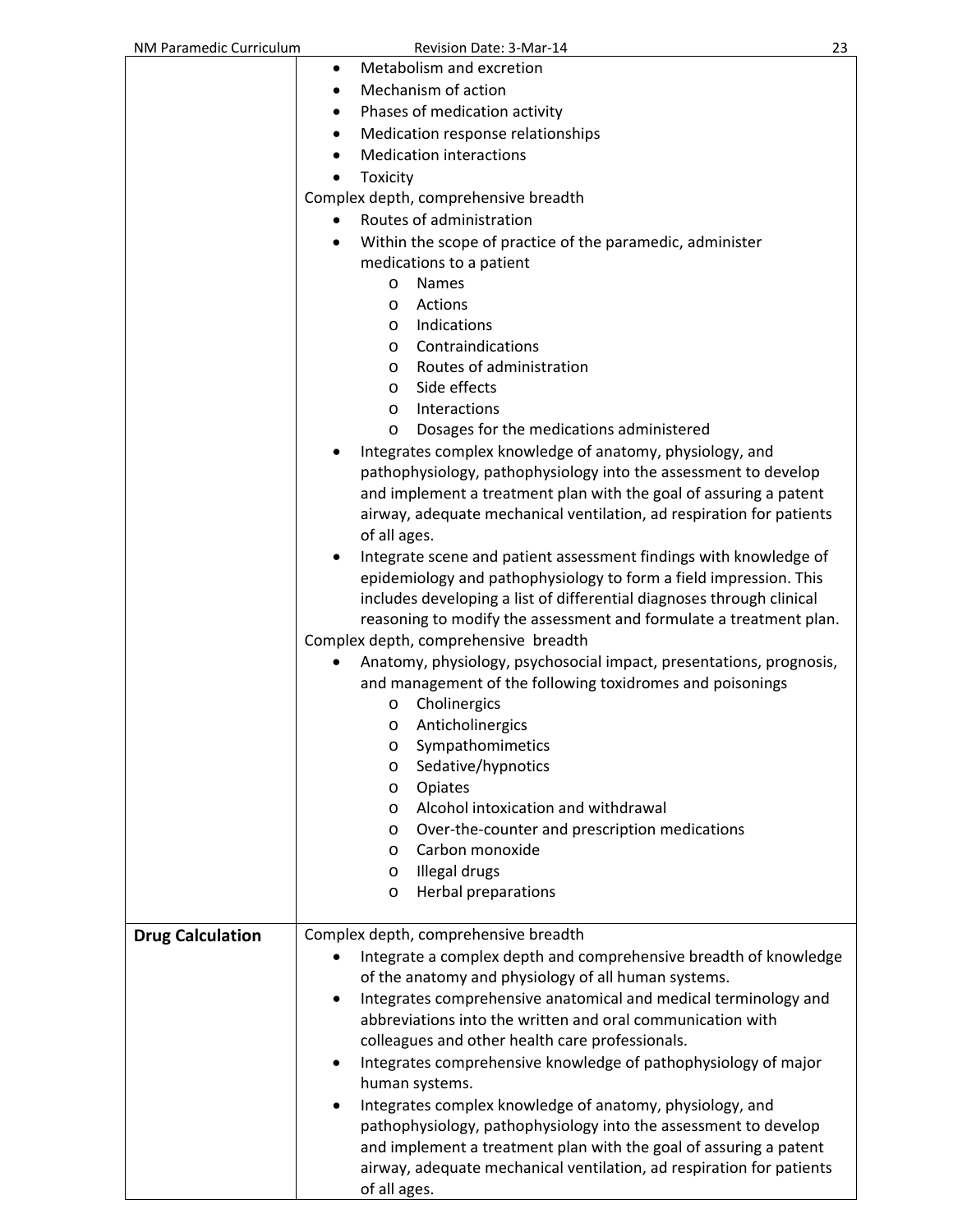| NM Paramedic Curriculum   | Revision Date: 3-Mar-14                                               | 24 |
|---------------------------|-----------------------------------------------------------------------|----|
| <b>Respiratory Theory</b> | Complex depth, comprehensive breadth                                  |    |
|                           | Integrate a complex depth and comprehensive breadth of knowledge      |    |
|                           | of the anatomy and physiology of all human systems.                   |    |
|                           | Integrates comprehensive anatomical and medical terminology and       |    |
|                           | abbreviations into the written and oral communication with            |    |
|                           | colleagues and other health care professionals.                       |    |
|                           | Integrates comprehensive knowledge of pathophysiology of major        |    |
|                           | human systems.                                                        |    |
|                           | Applies fundamental knowledge of principles of public health and      |    |
|                           |                                                                       |    |
|                           | epidemiology including public health emergencies, health promotion,   |    |
|                           | and illness and injury prevention.                                    |    |
|                           | Complex depth, comprehensive breadth                                  |    |
|                           | Within the scope of practice of the paramedic, administer             |    |
|                           | medications to a patient                                              |    |
|                           | <b>Names</b><br>$\circ$                                               |    |
|                           | Actions<br>$\circ$                                                    |    |
|                           | Indications<br>$\circ$                                                |    |
|                           | Contraindications<br>$\circ$                                          |    |
|                           | Routes of administration<br>$\circ$                                   |    |
|                           | Side effects<br>$\circ$                                               |    |
|                           | Interactions<br>$\circ$                                               |    |
|                           | Dosages for the medications administered<br>$\circ$                   |    |
|                           | Integrates complex knowledge of anatomy, physiology, and              |    |
|                           | pathophysiology, pathophysiology into the assessment to develop       |    |
|                           | and implement a treatment plan with the goal of assuring a patent     |    |
|                           | airway, adequate mechanical ventilation, ad respiration for patients  |    |
|                           | of all ages.                                                          |    |
|                           | Complex depth, comprehensive breadth                                  |    |
|                           | Within the scope of practice of the paramedic                         |    |
|                           | Airway anatomy<br>O                                                   |    |
|                           | Airway assessment<br>O                                                |    |
|                           | Techniques of assuring a patent airway<br>O                           |    |
|                           | Complex depth, comprehensive breadth                                  |    |
|                           | Anatomy of the respiratory system                                     |    |
|                           |                                                                       |    |
|                           | Physiology, and pathophysiology of respiration                        |    |
|                           | Pulmonary ventilation<br>$\circ$                                      |    |
|                           | Oxygenation<br>$\circ$                                                |    |
|                           | Respiration<br>$\circ$                                                |    |
|                           | External<br>٠<br>٠                                                    |    |
|                           | Internal<br>Cellular<br>٠                                             |    |
|                           |                                                                       |    |
|                           | Assessment and management of adequate and inadequate                  |    |
|                           | respiration                                                           |    |
|                           | Supplemental oxygen therapy                                           |    |
|                           | Assessment and management of adequate and inadequate                  |    |
|                           | ventilation                                                           |    |
|                           | Artificial ventilation<br>$\circ$                                     |    |
|                           | Minute ventilation<br>$\circ$                                         |    |
|                           | Alveolar ventilation<br>$\circ$                                       |    |
|                           | Effect of artificial ventilation on cardiac output<br>$\circ$         |    |
|                           | Integrate scene and patient assessment findings with knowledge of     |    |
|                           | epidemiology and pathophysiology to form a field impression. This     |    |
|                           | includes developing a list of differential diagnoses through clinical |    |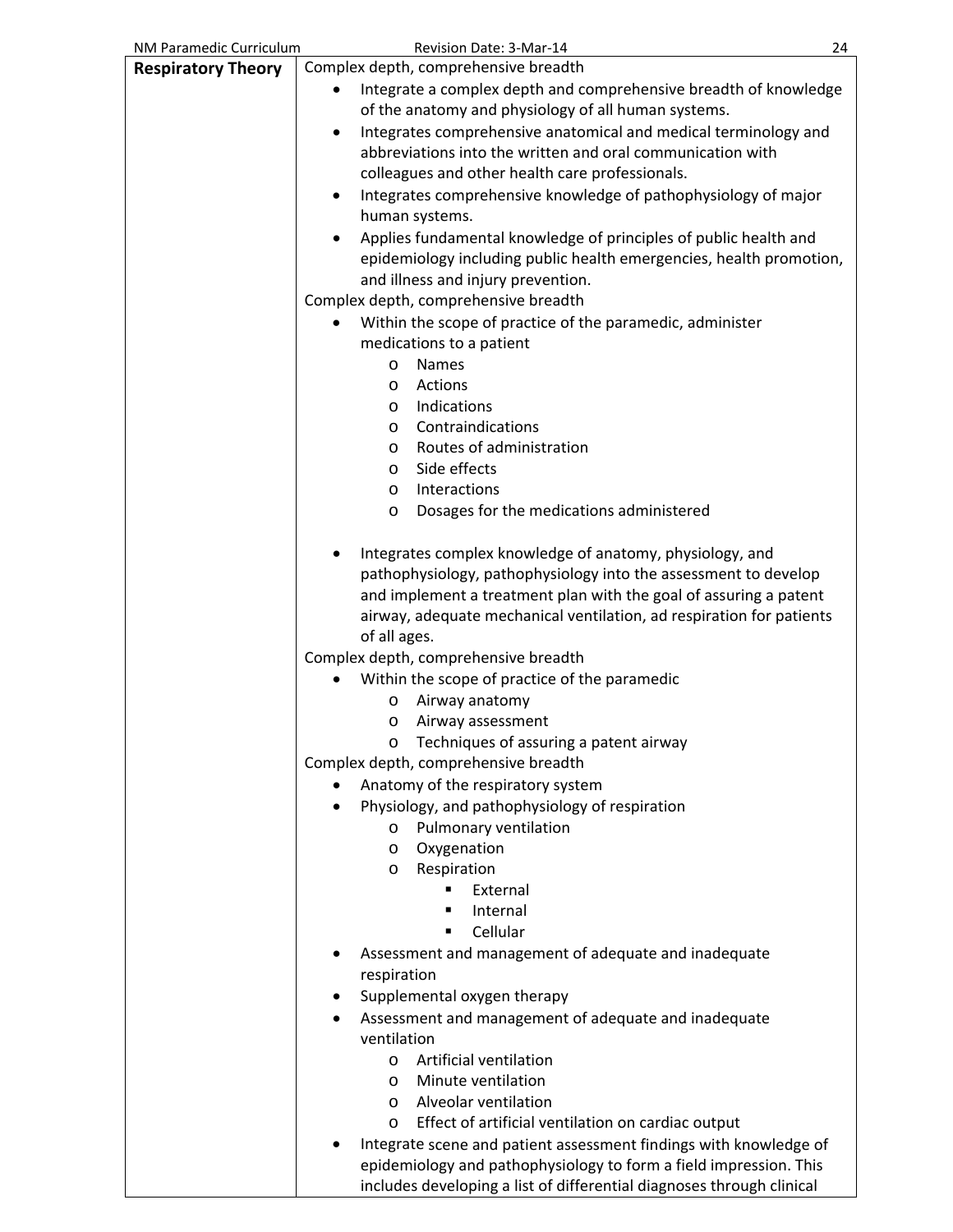| NM Paramedic Curriculum | Revision Date: 3-Mar-14                                                         | 25 |
|-------------------------|---------------------------------------------------------------------------------|----|
|                         | reasoning to modify the assessment and formulate a treatment plan.              |    |
|                         | Scene management                                                                |    |
|                         | Impact of the environment on patient care<br>O                                  |    |
|                         | Addressing hazards<br>O                                                         |    |
|                         | Violence<br>$\circ$                                                             |    |
|                         | Multiple patient situations<br>$\circ$                                          |    |
|                         | Primary assessment for all patient situations                                   |    |
|                         | Initial general impression<br>$\circ$                                           |    |
|                         | Level of consciousness<br>$\circ$                                               |    |
|                         | ABCs<br>$\circ$                                                                 |    |
|                         | Identifying life threats<br>$\circ$                                             |    |
|                         | Assessment of vital functions<br>$\circ$                                        |    |
|                         | Integration of treatment/procedure needed to preserve life                      |    |
|                         | Components of the patient history                                               |    |
|                         | Interviewing techniques                                                         |    |
|                         | How to integrate therapeutic communication techniques and adapt                 |    |
|                         | the line of inquiry based on findings and presentation                          |    |
|                         | Techniques of physical examination for all major<br>Body systems                |    |
|                         | Anatomical regions                                                              |    |
|                         | Fundamental depth, foundational breadth                                         |    |
|                         | Within the scope of practice of the paramedic                                   |    |
|                         | Obtaining and using information from patient monitoring<br>O                    |    |
|                         | devices including (but not limited to):                                         |    |
|                         | Continuous ECG monitoring<br>٠                                                  |    |
|                         | 12 lead ECG interpretation<br>٠                                                 |    |
|                         | Carbon dioxide monitoring<br>٠                                                  |    |
|                         | Basic blood chemistry<br>٠                                                      |    |
|                         | Complex depth, comprehensive breadth                                            |    |
|                         | How and when to perform a reassessment for all patient situations               |    |
|                         | Integrate assessment findings with principles of epidemiology and               |    |
|                         | pathophysiology to formulate a field impression and implement a                 |    |
|                         | comprehensive treatment/disposition plan for a patient with a                   |    |
|                         | medical complaint.                                                              |    |
|                         | Pathophysiology, assessment, and management of medical                          |    |
|                         | complaints to include                                                           |    |
|                         | Transport mode<br>$\circ$                                                       |    |
|                         | <b>Destination decisions</b><br>$\circ$<br>Complex depth, comprehensive breadth |    |
|                         | Anatomy, physiology, epidemiology, pathophysiology, psychosocial                |    |
|                         | impact, presentations, prognosis, and management of common or                   |    |
|                         | major immune system disorders and/or emergencies.                               |    |
|                         | Hypersensitivity                                                                |    |
|                         | Allergic and anaphylactic reactions                                             |    |
|                         | Anaphylactoid reactions                                                         |    |
|                         | Fundamental depth, foundational breadth                                         |    |
|                         | Collagen vascular disease                                                       |    |
| ٠                       | Transplant related problems                                                     |    |
|                         | Anatomy, physiology, epidemiology, pathophysiology, psychosocial                |    |
|                         | impact, reporting requirements, prognosis, and management of                    |    |
|                         | Meningococcal meningitis<br>$\circ$                                             |    |
|                         | Tuberculosis<br>$\circ$                                                         |    |
|                         | Tetanus<br>O                                                                    |    |
|                         | <b>Viral Diseases</b><br>O                                                      |    |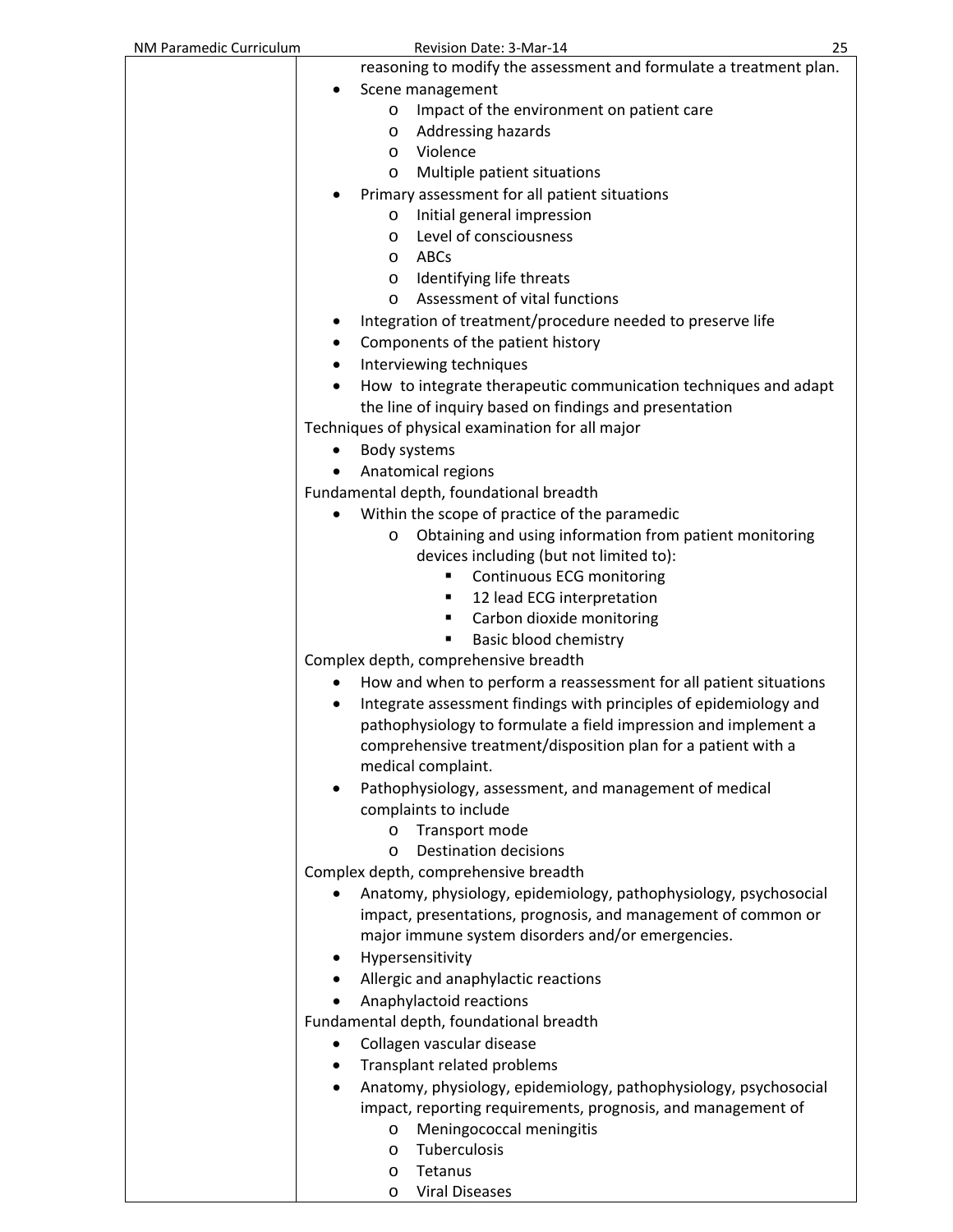| NM Paramedic Curriculum | Revision Date: 3-Mar-14                                                                                             | 26 |
|-------------------------|---------------------------------------------------------------------------------------------------------------------|----|
|                         | <b>Sexually Transmitted Diseases</b><br>O                                                                           |    |
|                         | Gastroenteritis<br>O                                                                                                |    |
|                         | <b>Fungal Infections</b><br>O                                                                                       |    |
|                         | Lyme Disease<br>O                                                                                                   |    |
|                         | Rocky Mountain Spotted Fever<br>O                                                                                   |    |
|                         | Complex depth, comprehensive breadth                                                                                |    |
|                         | Anatomy, physiology, epidemiology, pathophysiology, psychosocial<br>impact, presentations, prognosis, management of |    |
|                         | Acute upper airway infections<br>٠                                                                                  |    |
|                         | Spontaneous pneumothorax<br>$\bullet$                                                                               |    |
|                         | Obstructive/restrictive lung diseases<br>$\bullet$                                                                  |    |
|                         | <b>Pulmonary infections</b>                                                                                         |    |
|                         | Fundamental depth, foundational breadth                                                                             |    |
|                         | Neoplasm                                                                                                            |    |
|                         | Pertussis<br>٠                                                                                                      |    |
|                         |                                                                                                                     |    |
|                         | Cystic fibrosis                                                                                                     |    |
|                         | Complex depth, foundational breadth                                                                                 |    |
|                         | Anatomy, physiology, epidemiology, pathophysiology, psychosocial                                                    |    |
|                         | impact, presentations, prognosis, and management of common or                                                       |    |
|                         | major hematological diseases and/or emergencies.                                                                    |    |
|                         | Sickle cell diseases                                                                                                |    |
|                         | Fundamental depth, foundational breadth                                                                             |    |
|                         | <b>Blood transfusion complications</b><br>٠                                                                         |    |
|                         | Hemostatic disorders<br>٠                                                                                           |    |
|                         | Lymphomas<br>$\bullet$                                                                                              |    |
|                         | Red blood cell disorders<br>$\bullet$                                                                               |    |
|                         | White blood cell disorders                                                                                          |    |
|                         | Coagulopathies                                                                                                      |    |
|                         | Complex, depth, comprehensive breadth                                                                               |    |
|                         | Anatomy, physiology, epidemiology, pathophysiology, psychosocial<br>$\bullet$                                       |    |
|                         | impact, presentations, prognosis, and management of                                                                 |    |
|                         | o Complications of                                                                                                  |    |
|                         | Acute renal failure<br>٠                                                                                            |    |
|                         | Chronic renal failure                                                                                               |    |
|                         | <b>Dialysis</b>                                                                                                     |    |
|                         | Renal calculi<br>O                                                                                                  |    |
|                         | Fundamental depth, foundational breadth                                                                             |    |
|                         | Acid base disturbances                                                                                              |    |
|                         | Fluid and electrolyte                                                                                               |    |
|                         | Infection<br>$\bullet$                                                                                              |    |
|                         | Male genital tract conditions                                                                                       |    |
|                         | Fundamental depth, foundational breadth                                                                             |    |
|                         | Knowledge of anatomy, physiology, epidemiology, pathophysiology,<br>٠                                               |    |
|                         | psychosocial impact, presentations, prognosis, management of                                                        |    |
|                         | Common or major diseases of the eyes, ears, nose, and<br>O                                                          |    |
|                         | throat, including nose bleed                                                                                        |    |
|                         | Integrates comprehensive knowledge of causes and pathophysiology                                                    |    |
|                         | into the management of cardiac arrest and peri-arrest states.                                                       |    |
|                         | Integrate a comprehensive knowledge of the causes and<br>٠                                                          |    |
|                         | pathophysiology into the management of shock, respiratory failure or                                                |    |
|                         | arrest with an emphasis on early intervention to prevent arrest.                                                    |    |
|                         | Fundamental depth, foundational breadth                                                                             |    |
|                         | Pathophysiology, assessment, and management of                                                                      |    |
|                         | Unstable facial fractures<br>$\circ$                                                                                |    |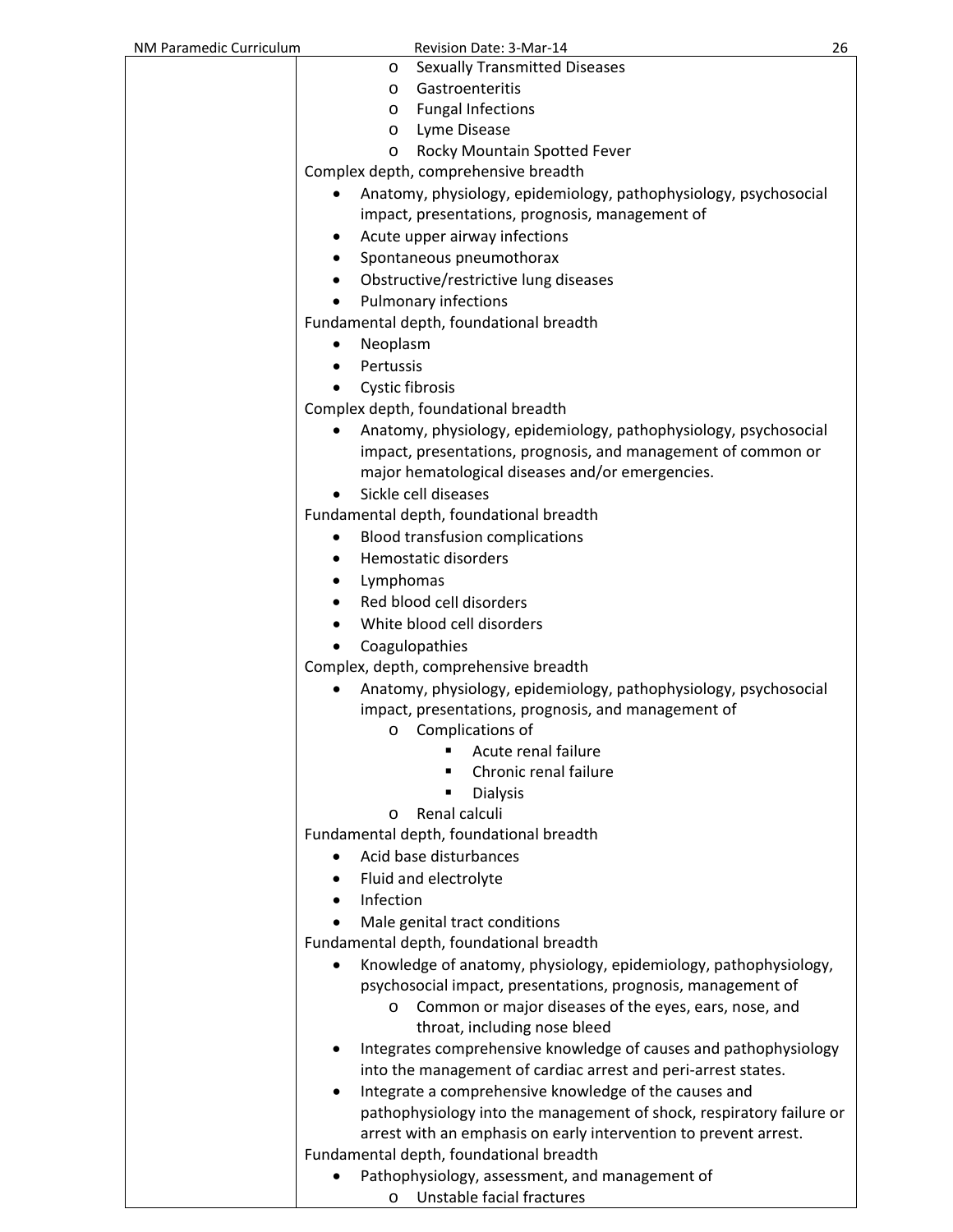| NM Paramedic Curriculum | Revision Date: 3-Mar-14                                                  | 27 |
|-------------------------|--------------------------------------------------------------------------|----|
|                         | <b>Orbital fractures</b><br>O                                            |    |
|                         | Perforated tympanic membrane<br>$\circ$                                  |    |
|                         | Complex depth, comprehensive breadth                                     |    |
|                         | Skull fractures<br>$\circ$                                               |    |
|                         | Penetrating neck trauma<br>$\circ$                                       |    |
|                         | Laryngeotracheal injuries<br>$\circ$                                     |    |
|                         | Spine Trauma<br>$\circ$                                                  |    |
|                         | Dislocation/subluxations                                                 |    |
|                         | Fractures                                                                |    |
|                         | Sprains/strains                                                          |    |
|                         | <b>Mandibular fractures</b>                                              |    |
|                         |                                                                          |    |
| <b>Trauma Advanced</b>  | Complex depth, comprehensive breadth                                     |    |
|                         |                                                                          |    |
| <b>Theory</b>           | <b>Patient Safety</b>                                                    |    |
|                         | Provider safety and well-being                                           |    |
|                         | Prevention of work related injuries<br>٠                                 |    |
|                         | Disease transmission<br>٠                                                |    |
|                         | Principles of communication with patients in a manner that achieves<br>٠ |    |
|                         | a positive relationship                                                  |    |
|                         | Factors that affect communication<br>$\circ$                             |    |
|                         | Interviewing techniques<br>$\circ$                                       |    |
|                         | Dealing with difficult patients<br>$\circ$                               |    |
|                         | Adjusting communication strategies of age, stage of<br>$\circ$           |    |
|                         | development, patients with special needs, and differing                  |    |
|                         | cultures.                                                                |    |
|                         | Applies fundamental knowledge of principles of public health and         |    |
|                         | epidemiology including public health emergencies, health promotion,      |    |
|                         | and illness and injury prevention.                                       |    |
|                         | Routes of administration                                                 |    |
|                         | ٠                                                                        |    |
|                         | Within the scope of practice of the paramedic, administer                |    |
|                         | medications to a patient                                                 |    |
|                         | Names<br>O                                                               |    |
|                         | Actions<br>O                                                             |    |
|                         | Indications<br>$\circ$                                                   |    |
|                         | Contraindications<br>$\circ$                                             |    |
|                         | Routes of administration<br>$\circ$                                      |    |
|                         | Side effects<br>$\circ$                                                  |    |
|                         | Interactions<br>$\circ$                                                  |    |
|                         | Dosages for the medications administered<br>$\circ$                      |    |
|                         | Within the scope of practice of the paramedic                            |    |
|                         | Airway anatomy<br>$\circ$                                                |    |
|                         | Airway assessment<br>$\circ$                                             |    |
|                         | Techniques of assuring a patient airway<br>$\circ$                       |    |
|                         | Anatomy of the respiratory system                                        |    |
|                         | Physiology, and pathophysiology of respiration                           |    |
|                         | Pulmonary ventilation<br>$\circ$                                         |    |
|                         | Oxygenation<br>$\circ$                                                   |    |
|                         | Respiration<br>$\circ$                                                   |    |
|                         | External                                                                 |    |
|                         | Internal<br>■                                                            |    |
|                         | Cellular<br>٠                                                            |    |
|                         |                                                                          |    |
|                         | Assessment and management of adequate and inadequate                     |    |
|                         | respiration                                                              |    |
|                         | Supplement oxygen therapy                                                |    |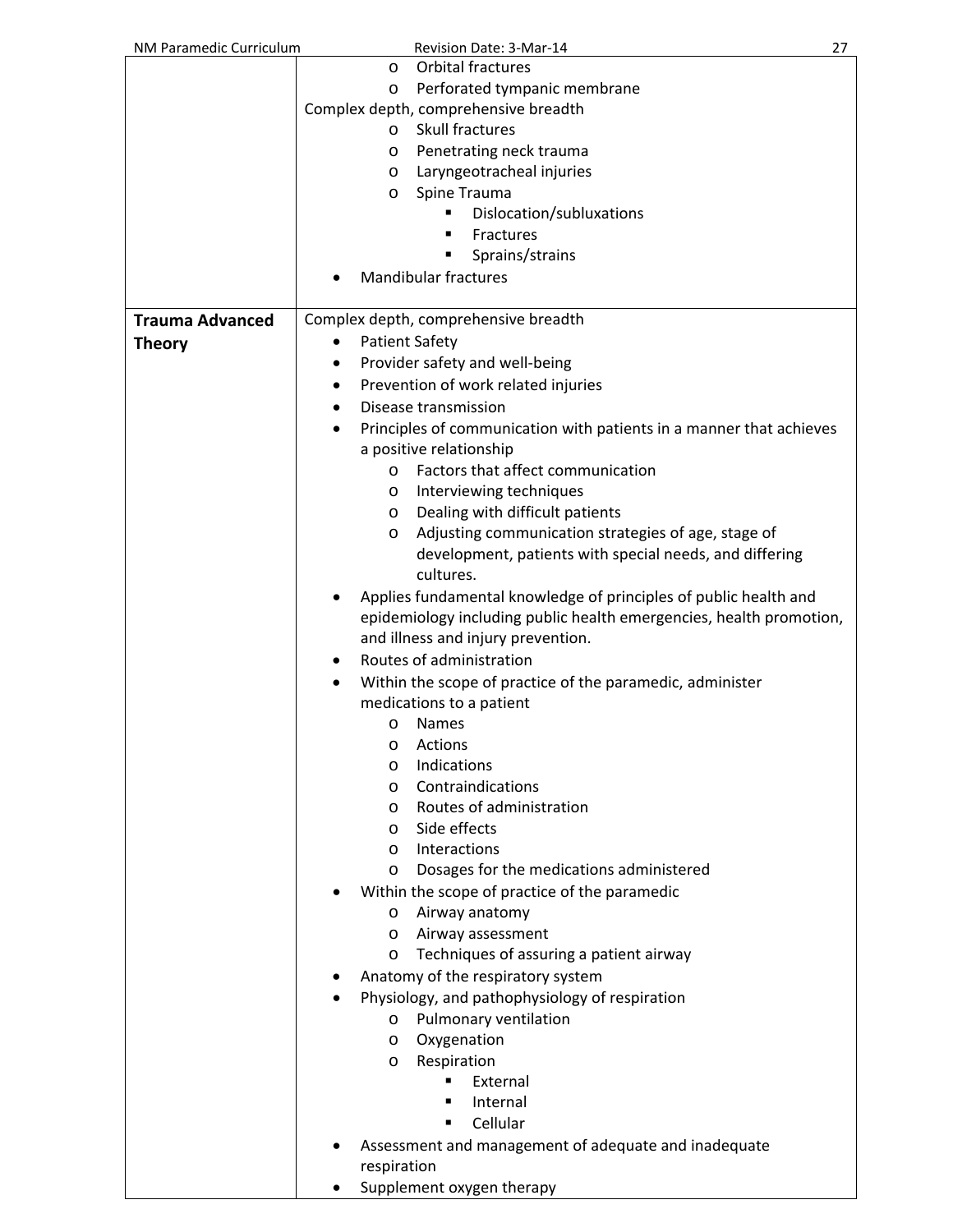| NM Paramedic Curriculum | Revision Date: 3-Mar-14                                               | 28 |
|-------------------------|-----------------------------------------------------------------------|----|
| ٠                       | Assessment and management of adequate and inadequate                  |    |
|                         | ventilation                                                           |    |
|                         | Artificial ventilation<br>$\circ$                                     |    |
|                         | Minute ventilation<br>$\circ$                                         |    |
|                         | Alveolar ventilation<br>$\circ$                                       |    |
|                         | Effect of artificial ventilation on cardiac output<br>$\circ$         |    |
|                         | Integrate scene and patient assessment findings with knowledge of     |    |
|                         | epidemiology and pathophysiology to form a field impression. This     |    |
|                         | includes developing a list of differential diagnoses through clinical |    |
|                         | reasoning to modify the assessment and formulate a treatment plan.    |    |
|                         | Scene management                                                      |    |
|                         | Impact of the environment on patient care<br>$\circ$                  |    |
|                         | Addressing hazards<br>$\circ$                                         |    |
|                         | Violence<br>$\circ$                                                   |    |
|                         | Multiple patient situations<br>$\circ$                                |    |
|                         | Primary assessment for all patient situations                         |    |
|                         | Initial general impression<br>$\circ$                                 |    |
|                         | Level of consciousness<br>$\circ$                                     |    |
|                         | ABSs<br>$\circ$                                                       |    |
|                         | Identifying life threats<br>$\circ$                                   |    |
|                         | Assessment of vital functions<br>$\circ$                              |    |
|                         | Integration of treatment/procedure needed to preserve life            |    |
| ٠                       | Components of the patient history                                     |    |
| $\bullet$               | Interviewing techniques                                               |    |
|                         | How to integrate therapeutic communication techniques and adapt       |    |
|                         | the line of inquiry based on findings and presentation                |    |
|                         | Techniques of physical examination for all major                      |    |
| ٠                       | Body systems                                                          |    |
| ٠                       | Anatomical regions                                                    |    |
| ٠                       | How and when to perform a reassessment for all patient situations     |    |
|                         | Integrates comprehensive knowledge of causes and pathophysiology      |    |
|                         | into the management of cardiac arrest and peri-arrest states.         |    |
|                         | Integrate a comprehensive knowledge of the causes and                 |    |
|                         | pathophysiology into the management of shock, respiratory failure or  |    |
|                         | arrest with an emphasis on early intervention to prevent arrest.      |    |
| $\bullet$               | Integrates assessment findings with principles of epidemiology to     |    |
|                         | formulate a field impression to implement a comprehensive             |    |
|                         | treatment/disposition plan for an acutely injured patient.            |    |
|                         | Pathophysiology, assessment and management of the trauma patient      |    |
|                         | Trauma scoring<br>O                                                   |    |
|                         | Transport and destination issues<br>$\circ$                           |    |
|                         | Pathophysiology, assessment, and management of                        |    |
|                         | Bleeding<br>$\circ$                                                   |    |
|                         | Traumatic aortic disruption<br>$\circ$                                |    |
|                         | Pulmonary contusion<br>$\circ$                                        |    |
|                         | Blunt cardiac injury<br>$\circ$                                       |    |
|                         | Hemothorax<br>$\circ$                                                 |    |
|                         | Pneumothorax<br>$\circ$                                               |    |
|                         | Open                                                                  |    |
|                         | Simple<br>٠                                                           |    |
|                         | Tension<br>٠                                                          |    |
|                         | Cardiac tamponade<br>$\circ$                                          |    |
|                         | <b>Rib fractures</b><br>$\circ$                                       |    |
|                         | Flail chest<br>$\circ$                                                |    |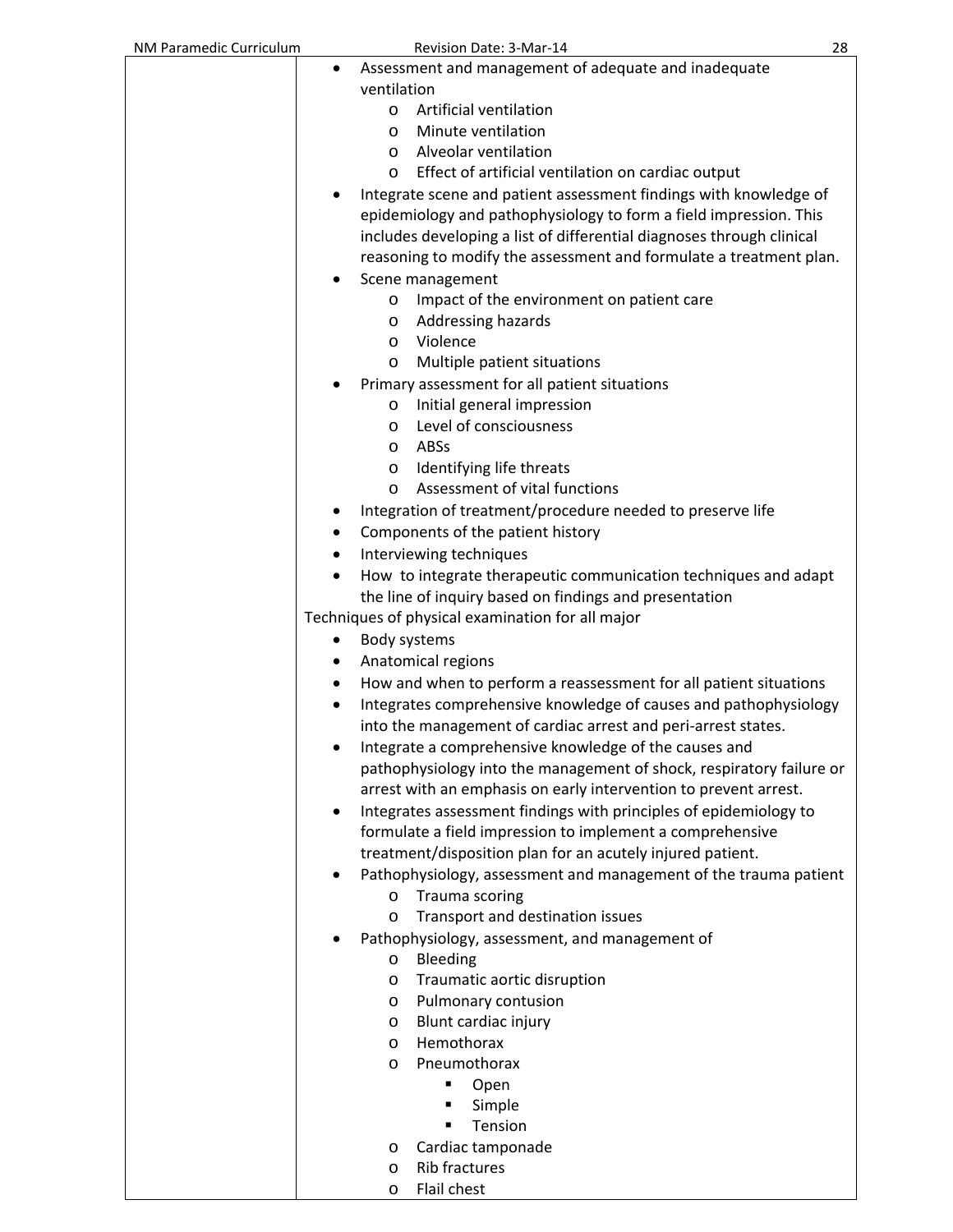| NM Paramedic Curriculum |              | Revision Date: 3-Mar-14                                       | 29 |
|-------------------------|--------------|---------------------------------------------------------------|----|
|                         | $\circ$      | Commotio cordis                                               |    |
|                         | $\circ$      | Tracheobronchial disruption                                   |    |
|                         | $\circ$      | Diaphragmatic rupture                                         |    |
|                         | $\circ$      | Traumatic asphyxia                                            |    |
|                         | $\circ$      | Vascular injury                                               |    |
|                         | $\circ$      | Solid and hollow organ injuries                               |    |
|                         | O            | Blunt versus penetrating mechanisms                           |    |
|                         | $\circ$      | Evisceration                                                  |    |
|                         | O            | Retroperitoneal injuries                                      |    |
|                         | O            | Injuries to the external genetalia                            |    |
|                         | $\circ$      | Pediatric fractures                                           |    |
|                         |              |                                                               |    |
|                         | $\circ$      | Tendon laceration/transection/rupture (Achilles and patellar) |    |
|                         | $\circ$      | Compartment syndrome                                          |    |
|                         | O            | Upper and lower extremity orthopedic trauma                   |    |
|                         | $\circ$      | Open fractures                                                |    |
|                         | $\circ$      | <b>Closed fractures</b>                                       |    |
|                         | $\circ$      | <b>Dislocations</b>                                           |    |
|                         | $\circ$      | Wounds                                                        |    |
|                         |              | Avulsions<br>٠                                                |    |
|                         |              | <b>Bite wounds</b><br>٠                                       |    |
|                         |              | Lacerations<br>٠                                              |    |
|                         |              | ٠<br>Puncture wounds                                          |    |
|                         | $\circ$      | <b>Burns</b>                                                  |    |
|                         |              | Electrical<br>٠                                               |    |
|                         |              | Chemical<br>٠                                                 |    |
|                         |              | Thermal<br>٠                                                  |    |
|                         | $\circ$      | High-pressure injection                                       |    |
|                         | $\circ$      | Crush syndrome                                                |    |
|                         | $\circ$      | Unstable facial fractures                                     |    |
|                         | $\circ$      | Orbital fractures                                             |    |
|                         | $\circ$      | Perforated tympanic membrane                                  |    |
|                         | $\circ$      | Skull fractures                                               |    |
|                         | $\circ$      | Penetrating neck trauma                                       |    |
|                         | O            | Laryngeotracheal injuries                                     |    |
|                         | O            | Spine Trauma                                                  |    |
|                         |              | Dislocation/subluxations                                      |    |
|                         |              | Fractures<br>٠                                                |    |
|                         |              | Sprains/strains                                               |    |
|                         |              | <b>Mandibular fractures</b>                                   |    |
|                         |              |                                                               |    |
|                         |              | Cauda equina syndrome                                         |    |
|                         |              | Nerve root injury                                             |    |
|                         |              | Peripheral nerve injury                                       |    |
|                         |              | Traumatic brain injury                                        |    |
|                         |              | Spinal cord injury                                            |    |
|                         | Spinal shock |                                                               |    |
|                         |              | Pathophysiology, assessment, and management of trauma in the  |    |
|                         | $\circ$      | Pregnant patient                                              |    |
|                         | $\circ$      | Pediatric patient                                             |    |
|                         | $\circ$      | Geriatric patient                                             |    |
|                         | $\circ$      | Cognitively impaired patient                                  |    |
|                         |              |                                                               |    |
|                         |              |                                                               |    |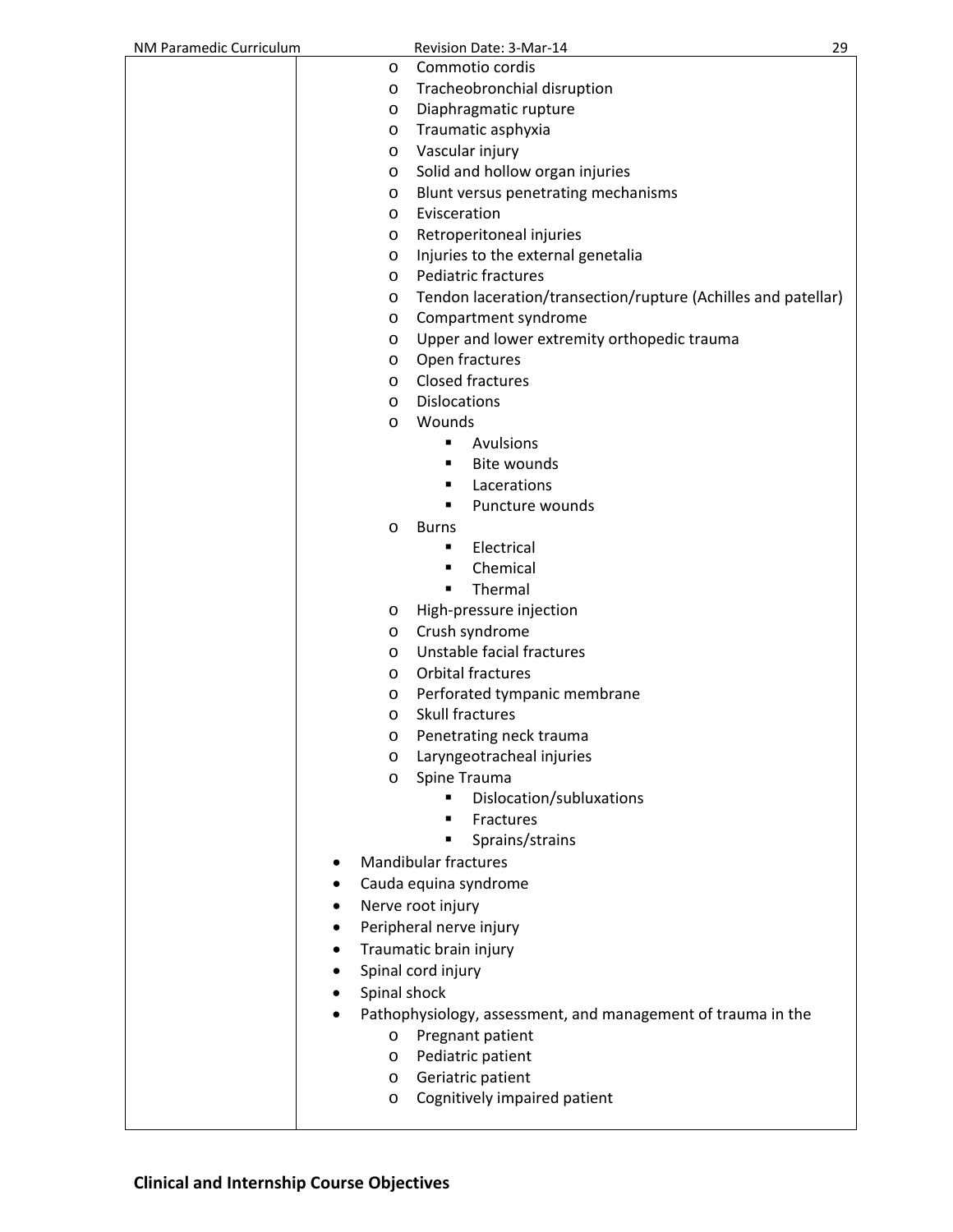NM Paramedic Curriculum Revision Date: 3‐Mar‐14 30 Upon completion of this course, the student should be able to:

- 1. Obtain patient history
- 2. Determine appropriate Field/Differential Diagnosis based on patient presentation
- 3. Identify appropriate treatment/transport decisions based on patient presentation
- 4. Direct other team members as Lead Medic and multi‐‐‐task to manage scenes
- 5. Show competency as entry level paramedic

## **Description and Purpose of Clinical Education**

Clinical education is the segment of your professional education that takes place in the work environment under the guidance of experienced clinical educators, or preceptors. It is in the clinical setting that you will translate the knowledge, skills and professional attributes learned in the classroom and lab into professional practice.

The goals and purposes of clinical education are to guide the learning experience to give the student the opportunity to:

- Develop proficiency in practice
- Gain exposure to the EMS environment
- Develop professional standards and ethics
- Observe professional role models
- Learn from experienced providers
- Apply concepts to the realities of practice
- Develop clinical problem solving & critical thinking skills
- Develop independence
- Develop work organization skills
- Develop decision---making skills
- Assume professional responsibility
- Develop compassion and communication skills
- **Become socialized into the profession**
- Learn not just the *skills* of a paramedic, but the *professional attributes* of a paramedic

It is the responsibility of the clinical education program and clinical preceptors to guide and direct the experiences of students, to encourage and guide reflection on these experiences, and create optimal conditions for learning. However, it is up to the student to process the input received in order to learn.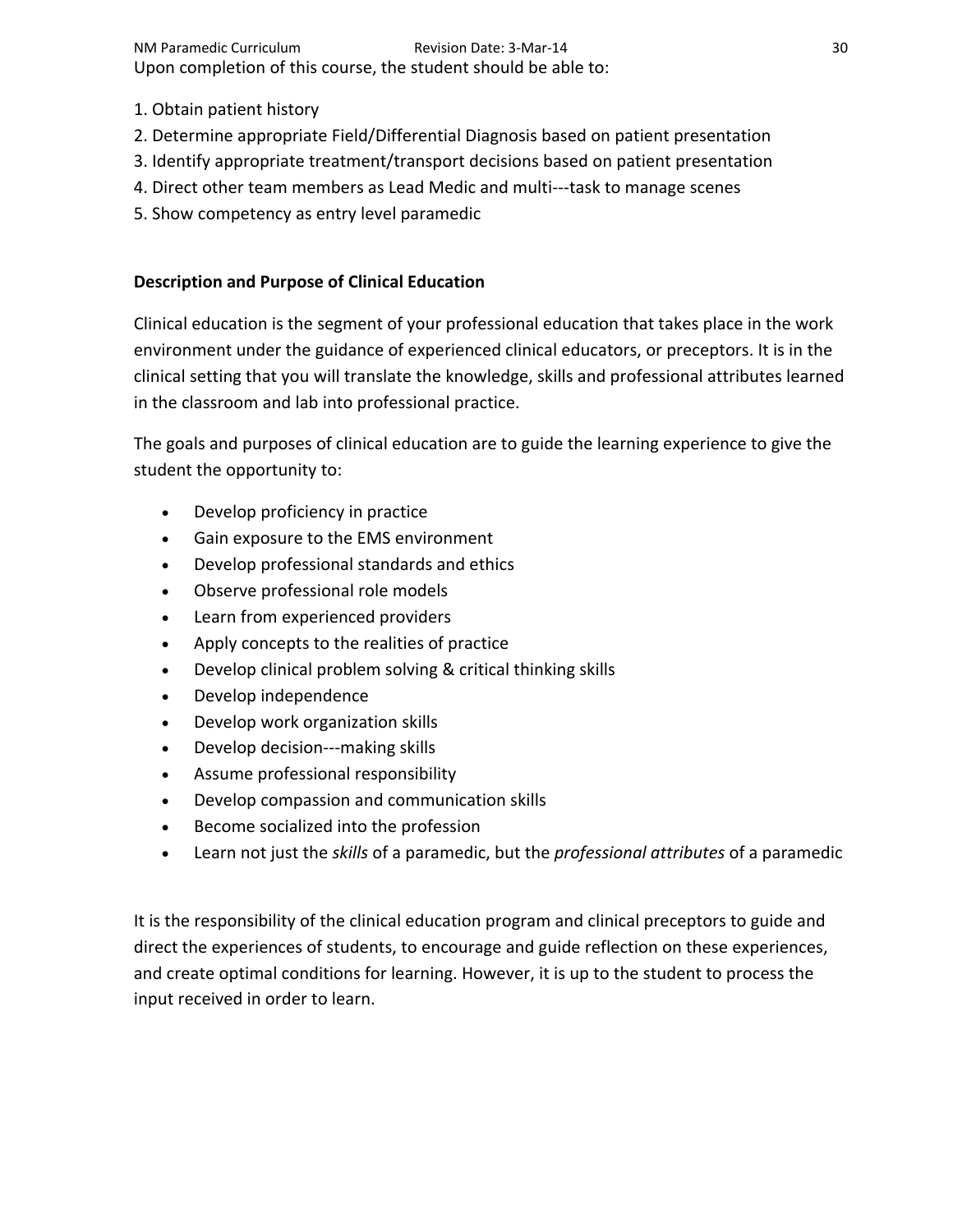## **Performing Clinical Skills**

Paramedic students may observe and/or perform the following skills. BLS skills may be performed according to the BLS scope of practice. *ALS skills may only be performed after students have been formally cleared by a lab instructor. Students will receive written documentation when they are cleared to perform these skills. Students must still only perform these skills as ordered and under the direct supervision of a preceptor.* If a clinical facility, service or region does not allow specific procedures the student can not perform them.

| <b>Skill</b>                    | <b>Observe only</b> | <b>Perform when</b><br>cleared | <b>BLS skill</b>   | <b>Assist only</b> |
|---------------------------------|---------------------|--------------------------------|--------------------|--------------------|
| <b>BLS Skills</b>               |                     |                                |                    |                    |
| Vital Signs & Pulse Oximetry    |                     |                                | x                  |                    |
| Lifting and Moving Pts.         |                     |                                | x                  |                    |
| Patient Assessment (Medical)    |                     |                                | X                  |                    |
| Patient Assessment (Trauma)     |                     |                                | x                  |                    |
| Bleeding control/ Bandaging     |                     |                                | x                  |                    |
| C-Spine                         |                     |                                | $\pmb{\mathsf{x}}$ |                    |
| Short Board                     |                     |                                | $\pmb{\times}$     |                    |
| Long Board                      |                     |                                | x                  |                    |
| <b>Traction Splint</b>          |                     |                                | $\pmb{\mathsf{x}}$ |                    |
| Splinting/Immobilization        |                     |                                | x                  |                    |
| <b>Oral Suction</b>             |                     |                                | $\mathsf{x}$       |                    |
| CPR/AED/BLS obstruction         |                     |                                | $\pmb{\mathsf{x}}$ |                    |
| Manual airway maneuvers         |                     |                                | x                  |                    |
| Basic airway adjuncts           |                     |                                | X                  |                    |
| Oxygen administration           |                     |                                | $\pmb{\times}$     |                    |
| Burn Scale (rule of 9)          |                     |                                | x                  |                    |
| Bag Valve Mask (BVM)            |                     |                                | x                  |                    |
| Combi/King/LMA                  |                     |                                | x                  |                    |
| Triage                          |                     |                                | x                  |                    |
| Occulsive sucking chest         |                     |                                | $\mathsf{x}$       |                    |
| Assessment                      | Observe only        | Perform when<br>cleared        | <b>BLS skill</b>   | <b>Assist only</b> |
| <b>ALS Trauma Assessment</b>    |                     | $\pmb{\times}$                 |                    |                    |
| <b>ALS Medical Assessment</b>   |                     | $\pmb{\times}$                 |                    |                    |
| <b>ALS Pediatric Assessment</b> |                     | $\mathsf{x}$                   |                    |                    |
| <b>ALS Neonatal Assessment</b>  |                     | $\pmb{\mathsf{x}}$             |                    |                    |
| <b>Stoke Scale</b>              |                     | $\pmb{\times}$                 |                    |                    |
| STEMI protocol                  |                     | $\pmb{\mathsf{x}}$             |                    |                    |
| GCS                             |                     | x                              |                    |                    |
| <b>Revised Trauma Scale</b>     |                     | X                              |                    |                    |
| <b>APGAR</b> scoring            |                     | X                              |                    |                    |
| <b>Cardiac Skills</b>           | <b>Observe only</b> | Perform when<br>cleared        | <b>BLS skill</b>   | <b>Assist only</b> |
| <b>EKG</b> monitoring           |                     | X                              |                    |                    |
| 12-lead EKG acquisition         |                     | X                              |                    |                    |
| Transcutaneous pacing           |                     | X                              |                    |                    |
| Manual/Pads defibrillation      |                     | X                              |                    |                    |
| Synchronized Cardioversion      |                     | X                              |                    |                    |
| Transthoracic pacing            | x                   |                                |                    |                    |
| Vagal maneuvers                 |                     | X                              |                    |                    |
| <b>Blood Chemistry analysis</b> |                     | X                              |                    |                    |
| NG/OG tube insertion            |                     | X                              |                    |                    |
| Gastric lavage                  | x                   |                                |                    |                    |
| Foley (bladder) catheterization |                     | x                              |                    |                    |
| LVAD                            |                     |                                |                    | x                  |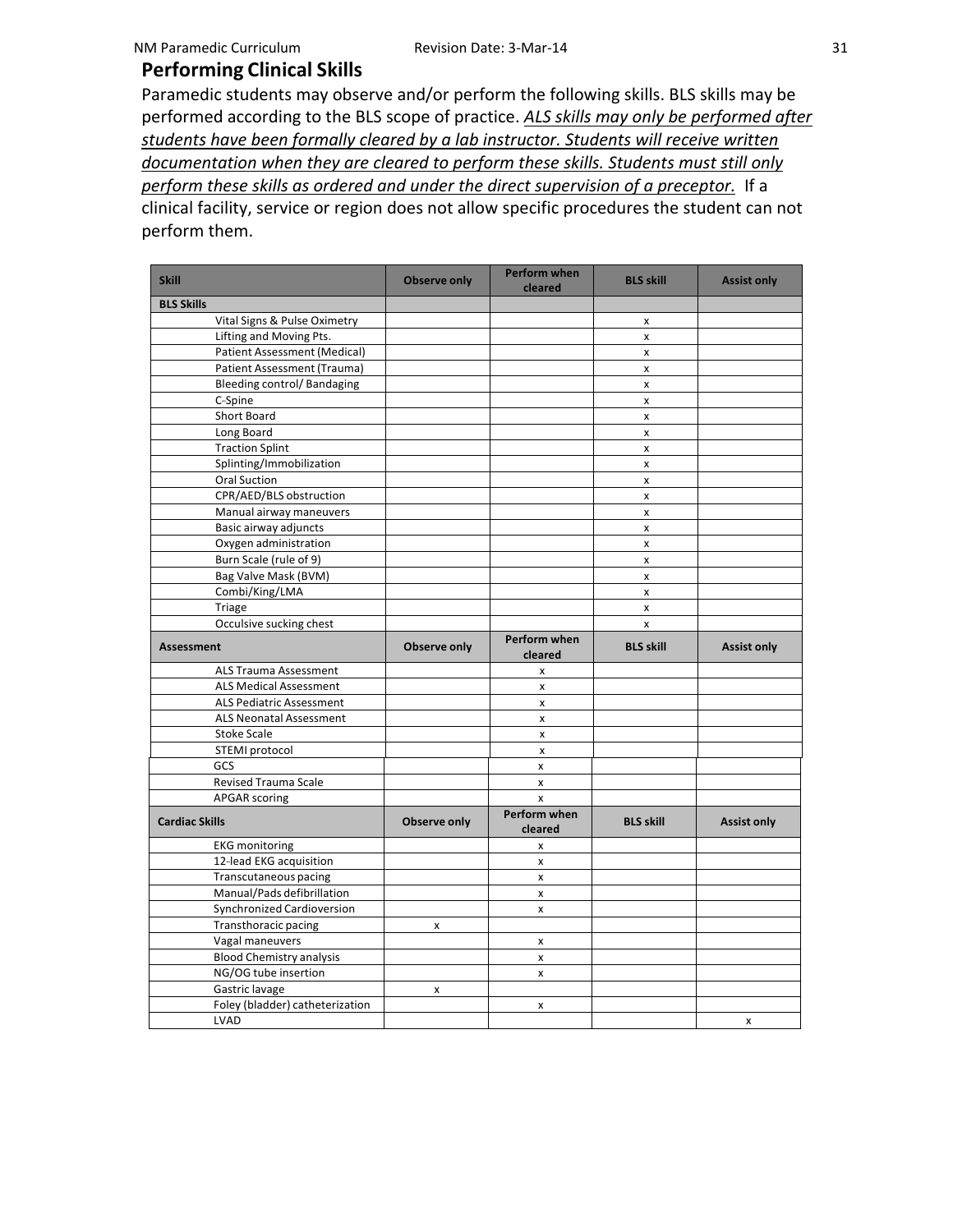| <b>OB Skills</b>                           |              | Perform when            | <b>BLS skill</b> |                    |
|--------------------------------------------|--------------|-------------------------|------------------|--------------------|
|                                            | Observe only | cleared                 |                  | <b>Assist only</b> |
|                                            |              | x                       |                  |                    |
| Vaginal delivery (Normal)                  |              | X                       |                  |                    |
| Vaginal delivery (Breech)                  |              | X                       |                  |                    |
| Vaginal delivery (Caesarian)               |              |                         |                  | x                  |
| Placental Previa                           |              | X                       |                  |                    |
| <b>Uterine Rupture</b>                     |              | X                       |                  |                    |
| Prolapsed Cord/Uterine                     |              | X                       |                  |                    |
| Pre/Eclampsia                              |              | $\pmb{\mathsf{x}}$      |                  |                    |
| <b>Ectopic Pregnancy</b>                   |              |                         |                  | x                  |
| Abortion                                   |              |                         |                  | X                  |
| Fundal massage                             |              | X                       |                  |                    |
| Ped/Neo Management & Ventilation           | Observe only | Perform when<br>cleared | <b>BLS skill</b> | <b>Assist only</b> |
| Endotracheal intubation (ETT)              |              | x                       |                  |                    |
| Digital/Blind intubation                   |              | X                       |                  |                    |
| Endotracheal suctioning                    |              | x                       |                  |                    |
| <b>Magill Forceps</b>                      |              | x                       |                  |                    |
| ETCO <sub>2</sub>                          |              | x                       |                  |                    |
| Needle Cricothyrotomy                      |              | X                       |                  |                    |
| Thoracic decompression                     |              | X                       |                  |                    |
| CPAP/BPAP                                  |              | X                       |                  |                    |
| Ventilator (pressure)                      |              | X                       |                  |                    |
| Ventilator (Volume)                        |              | x                       |                  |                    |
| Meconium Suction                           |              | X                       |                  |                    |
| <b>Airway Management &amp; Ventilation</b> | Observe only | Perform when<br>cleared | <b>BLS skill</b> | <b>Assist only</b> |
| Endotracheal intubation (ETT)              |              | x                       |                  |                    |
| Nasal intubation                           |              | X                       |                  |                    |
| Digital/Blind intubation                   |              | x                       |                  |                    |
| Endotracheal suctioning                    |              | X                       |                  |                    |
| <b>Magill Forceps</b>                      |              | x                       |                  |                    |
| ETCO <sub>2</sub>                          |              | $\pmb{\mathsf{x}}$      |                  |                    |
| Needle Cricothyrotomy                      |              | x                       |                  |                    |
| Transtracheal jet insufflation             |              | x                       |                  |                    |
| <b>Surgical Cricothyrotomy</b>             |              | X                       |                  |                    |
| Thoracic decompression                     |              | x                       |                  |                    |
| CPAP/BPAP                                  |              | X                       |                  |                    |
| Ventilator (pressure)                      |              | X                       |                  |                    |
| Ventilator (Volume)                        |              | x                       | x                |                    |
| Phlebotomy & IV Therapy/IO                 | Observe only | Perform when<br>cleared | <b>BLS skill</b> | <b>Assist only</b> |
| Phlebotomy                                 |              | x                       |                  |                    |
| Heel sticks/finger sticks                  |              | X                       |                  |                    |
| Glucometer                                 |              | X                       |                  |                    |
| IV Peripheral                              |              | X                       |                  |                    |
| IV External Jugular (EJ)                   |              | x                       |                  |                    |
| Central Line (access only)                 |              | X                       |                  |                    |
| IV Pump                                    |              | X                       |                  |                    |
| Pressure Bag                               |              | X                       |                  |                    |
| <b>Blood Products</b>                      |              |                         |                  | X                  |
| <b>ABG</b> sampling                        |              |                         |                  | x                  |
| Adult IO/Easy IO                           |              | X                       |                  |                    |
| Pediatric Intraosseous (IO)                |              | X                       |                  |                    |
| Parkland Formula                           |              | X                       |                  |                    |
| <b>Medication Administration</b>           | Observe only | Perform when<br>cleared | <b>BLS skill</b> | <b>Assist only</b> |
| Meds by mouth (PO)/(SL)                    |              | X                       |                  |                    |
| Meds Topical                               |              | X                       |                  |                    |
| Meds Intra Nasal                           |              | X                       |                  |                    |
| Meds Rectal                                |              | x                       |                  |                    |
| Meds Nebulizer                             |              | X                       |                  |                    |
| Meds IM/SQ                                 |              | X                       |                  |                    |
| Meds IV push                               |              | X                       |                  |                    |
| Meds IO                                    |              | X                       |                  |                    |
| Meds Central Line                          |              | X                       |                  |                    |
| Meds IV Infusion                           |              | x                       |                  |                    |
|                                            |              |                         |                  |                    |
| Approved Drug List                         |              | X                       |                  |                    |